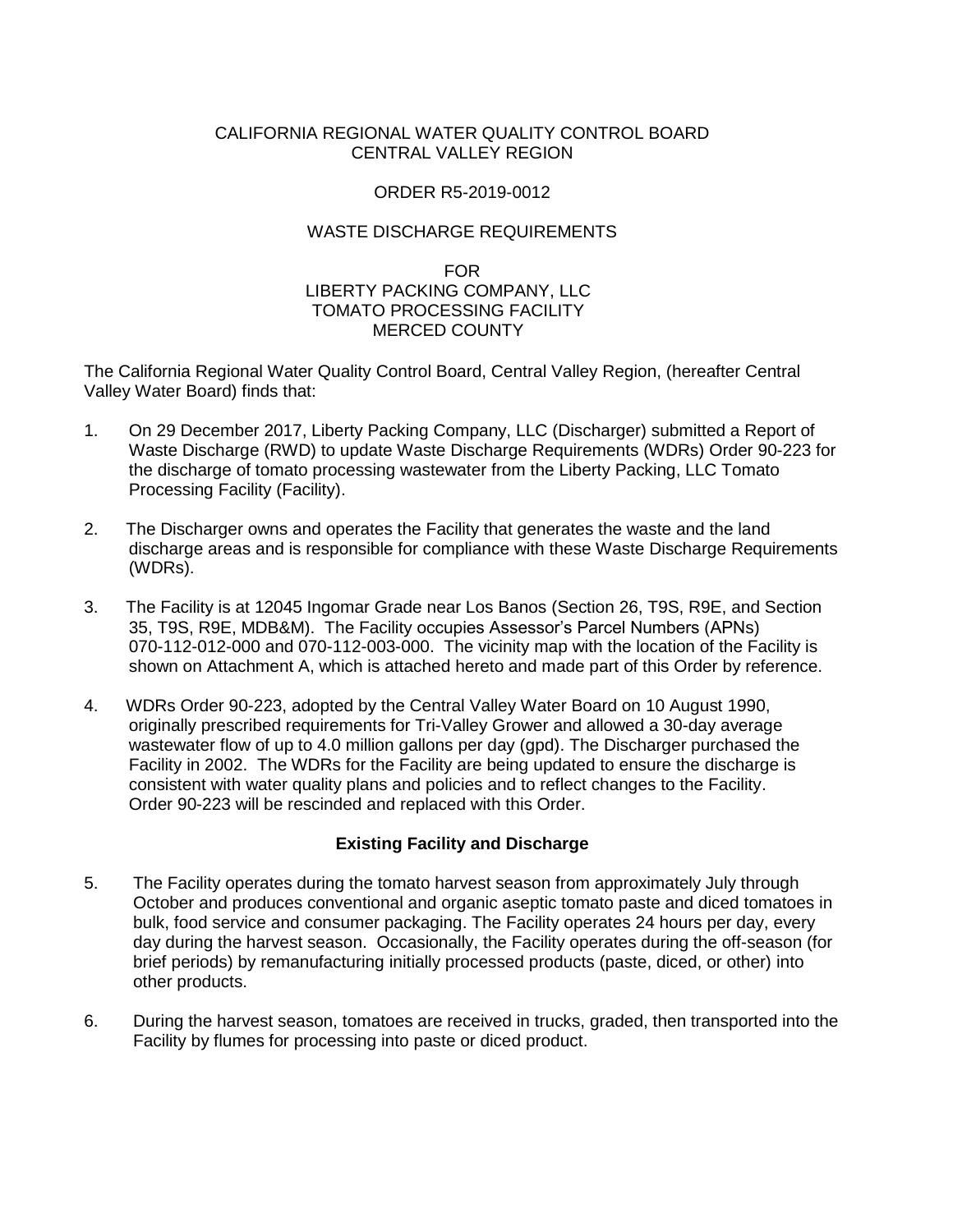| Table 1 - Source Water       |                    |         |                 |           |  |  |  |
|------------------------------|--------------------|---------|-----------------|-----------|--|--|--|
| Constituent                  | Units <sup>1</sup> | Well #3 | Well #4         | Well #5   |  |  |  |
| Calcium                      | mg/L               | 74      | 54              | 72        |  |  |  |
| Magnesium                    | mg/L               | 34      | 24              | 32        |  |  |  |
| Potassium                    | mg/L               | 3.6     | 2.2             | 2.4       |  |  |  |
| Hardness (Total) as CaC03    | mg/L               | 325     | 234             | 312       |  |  |  |
| Carbonate                    | mg/L               | 1.4     | ND <sup>2</sup> | <b>ND</b> |  |  |  |
| <b>Bicarbonate</b>           | mg/L               | 381     | 287             | 390       |  |  |  |
| Sulfate                      | mg/L               | 93      | 55              | 78        |  |  |  |
| Chloride                     | mg/L               | 218     | 89              | 106       |  |  |  |
| Nitrate as N                 | mg/L               | 0.48    | 1.65            | 1.67      |  |  |  |
| <b>Fluoride</b>              | mg/L               | 0.14    | 0.18            | 0.19      |  |  |  |
| pH                           | s.u.               | 7.6     | 7.8             | 7.9       |  |  |  |
| Electrical Conductivity (EC) | umhos/cm           | 1,460   | 918             | 1,301     |  |  |  |
| Total Dissolved Solids       | mg/L               | 944     | 591             | 828       |  |  |  |

7. Source water for the Facility is from three onsite wells. Table 1 below summarizes analytical results provided in the RWD.

1 mg/L denotes milligrams per liter, s.u. denotes standard units, and µmhos/cm denotes micromhos per centimeter.

2 ND = non-detect

- 8. Waste streams during the harvest season are generated from unloading, peeling, wet waste container leakage, boiler blowdown, reverse osmosis discharge, water softener discharge, calcium bath overflow, cooker/cooler overflow, equipment sanitation and cooling pond overflow. A process flow diagram is shown on Attachment C, which is attached hereto and made part of this Order by reference.
- 9. The majority of wastewater produced by the Facility is from tomato conveyance. Tomatoes are transported to the Facility in trucks, unloaded by flooding the transportation bins and dumping into the flume system. Along with tomatoes, stems, soil, and rocks enter the flume. The flume is equipped with rotary screens to remove the rocks and stems. The conveyance system is designed to continuously recycle the tomato conveyance water through a settling pond. As the conveyance water flows through the Settling Pond (1 acre in size with a total capacity 5.3 million gallons), a portion is recycled through the flume system and the remaining flow is conveyed to the ditch system for disposal on the land application area (LAA).
- 10. The RWD indicates that Merced County required the Discharger to install tile drains under the cooling pond and fields 1, 2, 4, and 5. Tile drainage is pumped to the Fish Pond, which overflows at a freeboard of one foot to a natural drainage channel on the northeast side of the Facility. The natural drainage channel flows to the Volta State Wildlife Area.
- 11. The Settling Pond was constructed of compacted, engineered fill and, as previously mentioned, has an operating volume of 5.3 million gallons. The Settling Pond is utilized during the processing season as a pretreatment system to settle heavier solids from the wastewater prior to discharging the wastewater to the LAA via the Facility ditch system. After the processing season, the Settling Pond is drained and the solids are allowed to dry. The dried solids are applied to the LAA prior to the next processing season. Provision H.3.b requires the Discharger to submit a Wastewater and Nutrient Management Plan that details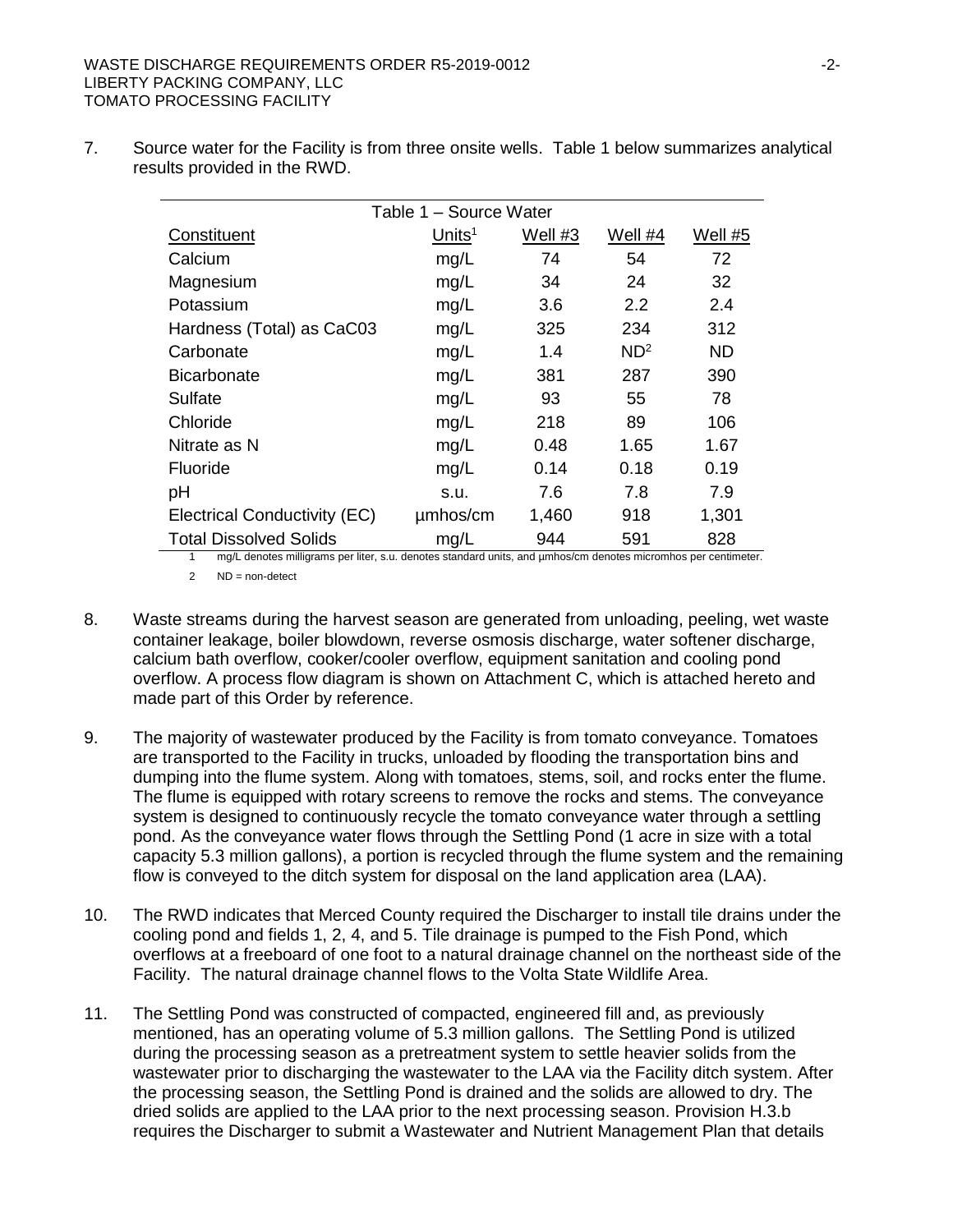all sources of nutrients applied to the LAA and requires the Discharger to develop practicable measures to ensure even application of wastewater and solids to the LAA.

| Table 2 - Monthly Average Flow (mgd) |      |        |           |         |         |  |  |  |
|--------------------------------------|------|--------|-----------|---------|---------|--|--|--|
| Season                               | July | August | September | October | Average |  |  |  |
| 2015                                 | 3.52 | 3.84   | 3.59      | 2.55    | 3.38    |  |  |  |
| 2016                                 | 3.12 | 3.94   | 3.83      | 0.95    | 2.96    |  |  |  |
| 2017                                 | 3.01 | 3.88   | 3.74      | 2.25    | 3.22    |  |  |  |

12. Table 2 below summarizes Facility flow for the 2015-2017 processing seasons:

The Discharger reports that offseason flows average around 0.2 mgd and range between 0.15 and 0.25 mgd.

13. Water balances were included in the 2017 RWD for a normal year and a 100-year return rain year for maximum flow during the processing season of 4.0 mgd but did not address off season flows. A revised water balance was submitted in October 2018, which included off-season flows and a maximum flow of 5.0 mgd during the processing season.

Calculations for the LAA water balances were based on wastewater flows, total crop irrigation needs, and acreage of LAA used for summer and winter crops. The water balances show that total crop irrigation demand exceeds the volume of wastewater available for irrigation during the processing season.

14. Wastewater from the processing area and Settling Pond is collected in the tomato waste line, which flows to a ditch equipped with a Parshall flume and screen before it is discharged to the LAA. The LAA consists of 574 acres. Attachment B, which is attached hereto and made part of this Order by reference, shows the configuration of the LAA. The RWD included analytical data for the 2016 and 2017 harvest seasons to characterize the discharge. This data is summarized in Table 3 below.

| Table 3 - Effluent Characterization |              |           |           |  |  |  |  |  |
|-------------------------------------|--------------|-----------|-----------|--|--|--|--|--|
| Constituent <sup>1</sup>            | <b>Units</b> | 2016 Avg. | 2017 Avg. |  |  |  |  |  |
| pH                                  | std          | 5         | 5.1       |  |  |  |  |  |
| EC                                  | uhmos/cm     | 2,828     | 2,866     |  |  |  |  |  |
| BOD <sup>1</sup>                    | mg/L         | 2,910     | 2,992     |  |  |  |  |  |
| COD                                 | mg/L         | 5,167     | 4,000     |  |  |  |  |  |
| Nitrate as N                        | mg/L         | ND.       | <b>ND</b> |  |  |  |  |  |
| <b>TKN</b>                          | mg/L         | 112.8     | 102.5     |  |  |  |  |  |
| <b>TDS</b>                          | mg/L         | 2,467     | 2,328     |  |  |  |  |  |
| <b>TSS</b>                          | mg/L         | 1,157     | 721       |  |  |  |  |  |
| <b>FDS</b>                          | mg/L         | 1,075     | 1,235     |  |  |  |  |  |
| FDS/TDS <sup>2</sup>                |              | 0.4       | 0.53      |  |  |  |  |  |
| Ammonia as N                        | mg/L         | n/a       | 52        |  |  |  |  |  |
| Arsenic                             | mg/L         | n/a       | 0.006     |  |  |  |  |  |
| <b>Settable Matter</b>              | mL/L/hr      | n/a       | 35.9      |  |  |  |  |  |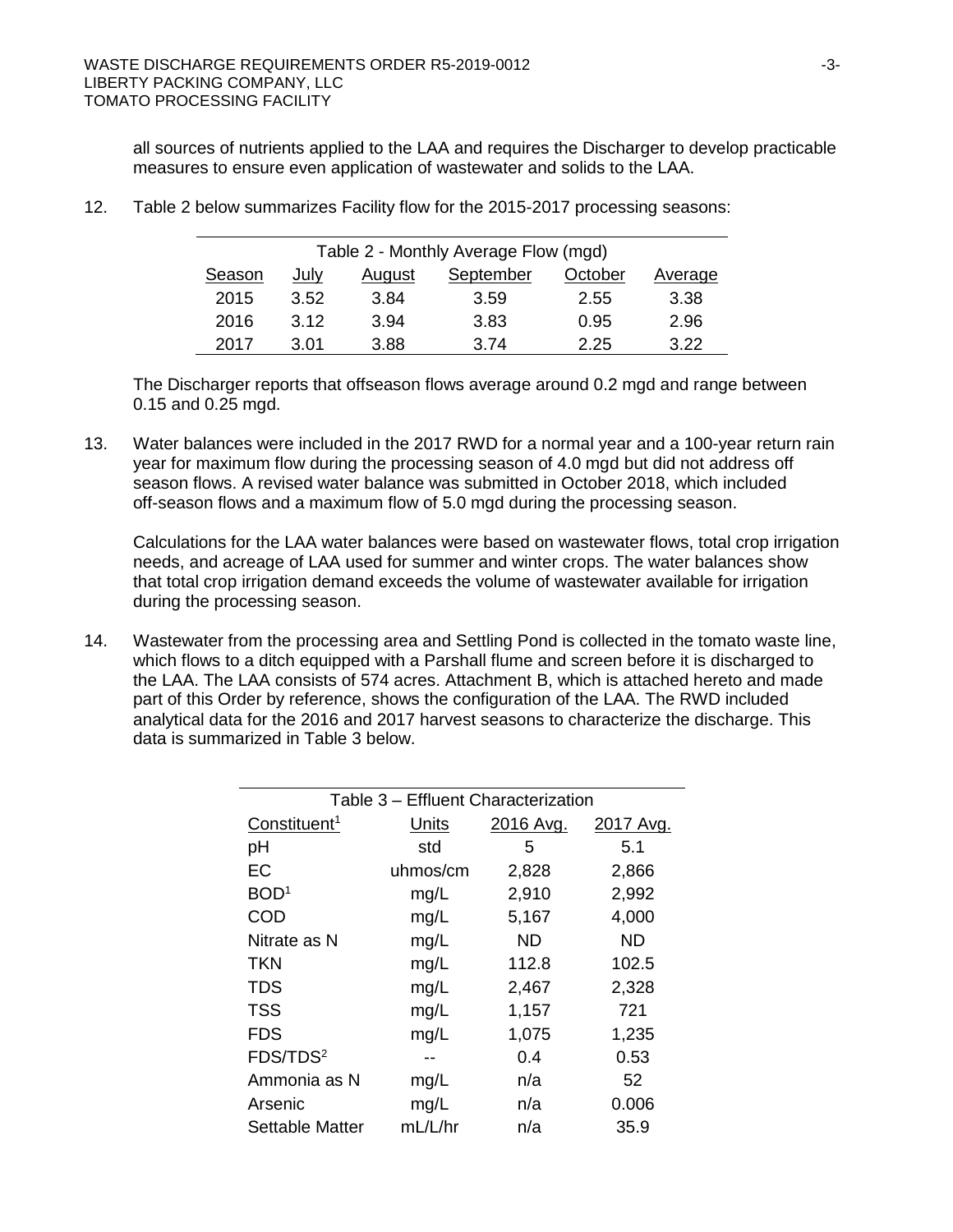| Table 3 - Effluent Characterization |       |           |           |  |  |  |
|-------------------------------------|-------|-----------|-----------|--|--|--|
| Constituent <sup>1</sup>            | Units | 2016 Avg. | 2017 Avg. |  |  |  |
| <b>Hardness</b>                     | mg/L  | n/a       | 368       |  |  |  |
| Calcium                             | mg/L  | n/a       | 138       |  |  |  |
| Magnesium                           | mg/L  | n/a       | 31.3      |  |  |  |
| Sodium                              | mg/L  | n/a       | 188       |  |  |  |
| Potassium                           | mg/L  | n/a       | 196       |  |  |  |
| Alkalinity                          | mg/L  | n/a       | 792       |  |  |  |
| <b>Bicarbonate</b>                  | mg/L  | n/a       | 916       |  |  |  |
| Sulfate                             | mg/L  | n/a       | 110       |  |  |  |
| Chloride                            | mg/L  | n/a       | 434       |  |  |  |
| Copper                              | ug/L  | n/a       | 5         |  |  |  |
| Iron                                | ug/L  | n/a       | 1,747     |  |  |  |
| Manganese                           | ug/L  | n/a       | 750       |  |  |  |

1 BOD = biochemical oxygen demand;

COD = chemical oxygen demand;

TKN = total kjeldahl nitrogen; TDS = total dissolved solids;

TSS = total suspended solids;

FDS = fixed dissolved solids;

2 FDS/TDS = ratio of FDS to TDS.

- 15. Screens are used at various stages of the sorting and processing lines to remove different types of solid waste (referred to as residual solids), these include rocks, soil, stems, tomato solids, skins, etc. Screened stems and other tomato solids are collected in bins and hauled offsite for cattle feed. Screened soil is applied to the LAA.
- 16. Chemicals in use at the Facility include: potassium hydroxide, sodium hydroxide, hydrochloric acid, calcium chloride, citric acid, sodium hydroxide chelated, sodium chlorite, and nitric/phosphorous anti NAP 50.
- 17. The RWD indicates that a third of the LAA will be planted in corn or milo and the rest in a hay crop (Sudan grass) and potentially double cropped with winter wheat. The actual plantings will vary depending upon economics, water management, and nutrient management considerations. Potential nitrogen uptake rates as described in the *Western Fertilizer Handbook (Eighth Edition)* are 250 lbs/acre for corn and milo, 325 lbs/acre for Sudan grass, and 175 lbs/acre for wheat.
- 18. Table 4 below provides effluent biochemical oxygen demand (BOD) concentrations and BOD loading rates for the 2012 through the 2017 processing season.

| Table $4 - BOD$ Loading 2012-2017* |                            |                                      |  |  |  |  |
|------------------------------------|----------------------------|--------------------------------------|--|--|--|--|
| Month                              | <b>BOD Conc.</b><br>(mg/L) | <b>BOD</b> Loading<br>(lbs/acre/day) |  |  |  |  |
| $Jul-12$                           | 1,580                      | 62                                   |  |  |  |  |
| Aug-12                             | 1,991                      | 109                                  |  |  |  |  |
| Sep-12                             | 3,352                      | 192                                  |  |  |  |  |
| Oct-12                             | 1,882                      | 80                                   |  |  |  |  |
| $Jul-13$                           | 3,493                      | 141                                  |  |  |  |  |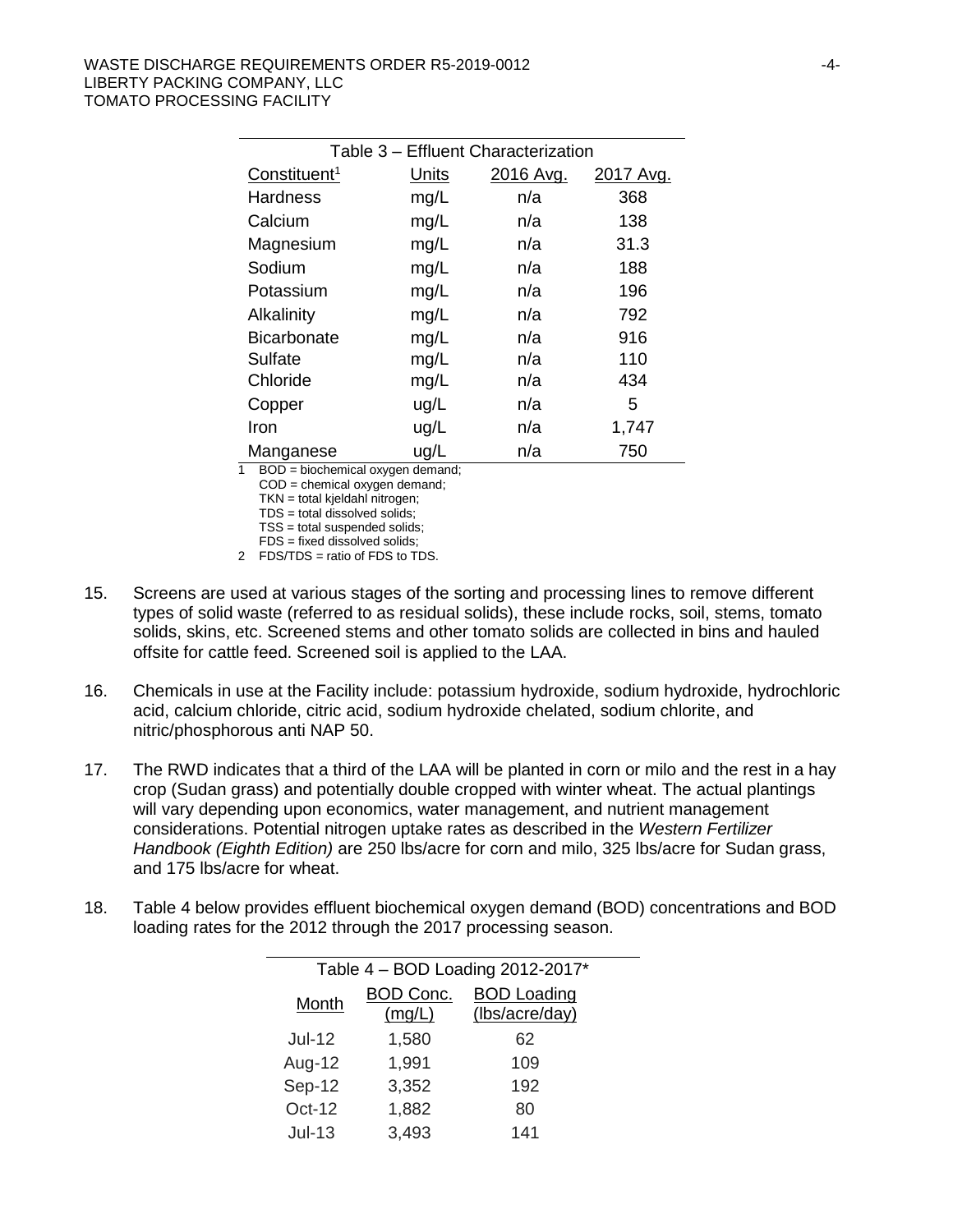| Table 4 - BOD Loading 2012-2017* |           |                       |  |  |  |  |
|----------------------------------|-----------|-----------------------|--|--|--|--|
| Month                            | BOD Conc. | <b>BOD Loading</b>    |  |  |  |  |
|                                  | (mg/L)    | <u>(Ibs/acre/day)</u> |  |  |  |  |
| Aug-13                           | 2,577     | 124                   |  |  |  |  |
| Sep-13                           | 3,679     | 155                   |  |  |  |  |
| $Oct-13$                         | 1,138     | 40                    |  |  |  |  |
| $Jul-14$                         | 1,191     | 54                    |  |  |  |  |
| Aug-14                           | 3,433     | 194                   |  |  |  |  |
| Sep-14                           | 2,290     | 119                   |  |  |  |  |
| Oct-14                           | 1,123     | 55                    |  |  |  |  |
| $Jul-15$                         | 969       | 50                    |  |  |  |  |
| Aug-15                           | 3,082     | 172                   |  |  |  |  |
| $Sep-15$                         | 3,535     | 184                   |  |  |  |  |
| Oct-15                           | 1,298     | 48                    |  |  |  |  |
| <b>Jul-16</b>                    | 900       | 41                    |  |  |  |  |
| Aug-16                           | 4,268     | 244                   |  |  |  |  |
| Sep-16                           | 3,563     | 207                   |  |  |  |  |
| $Jul-17$                         | 3,311     | 145                   |  |  |  |  |
| Aug-17                           | 2,921     | 164                   |  |  |  |  |
| Sep-17                           | 2,826     | 154                   |  |  |  |  |

\*Data from the December 2017 RWD. RWD indicates that loading rates were calculated using discharge volumes and operation days per month, not a cycle average.

- 19. In a 1 November 2018 Technical Memorandum, *Updated Antidegradation Evaluation for Report of Waste Discharge*, prepared by Brown and Caldwell on behalf of the Discharger (signed and stamped by Robert A. Beggs, RCE No. 46503), the Discharger provides the results of reaeration calculations for the predominant soil in the LAA (Pedcat clay loam). The report concludes that the aeration capacity of the LAA fields is conservatively estimated to be suitable for a BOD loading rate of 150 lbs/acre/day with a 7-day irrigation cycle. Provision H.2 provides the Discharger with a time schedule for coming into compliance with the cycle average BOD limit.
- 20. In 2017 the average effluent FDS was reported as 1,235 mg/L (Finding 14). Assuming an even application to the LAA and an average flow of 3.05 mgd during the processing season (July – October), approximately 55 lbs/acre/day of FDS is applied to the LAA during the processing season. During the 120-day operating season, roughly 6,568 pounds of FDS are applied per acre.
- 21. Table 5 below summarizes TKN loading data based on reported TKN values and flow rates for the 2012 through 2017 seasons and assumes use of all 574 acres of the land application area. The RWD indicates that nearly all nitrogen in the wastewater occurs in the form of TKN.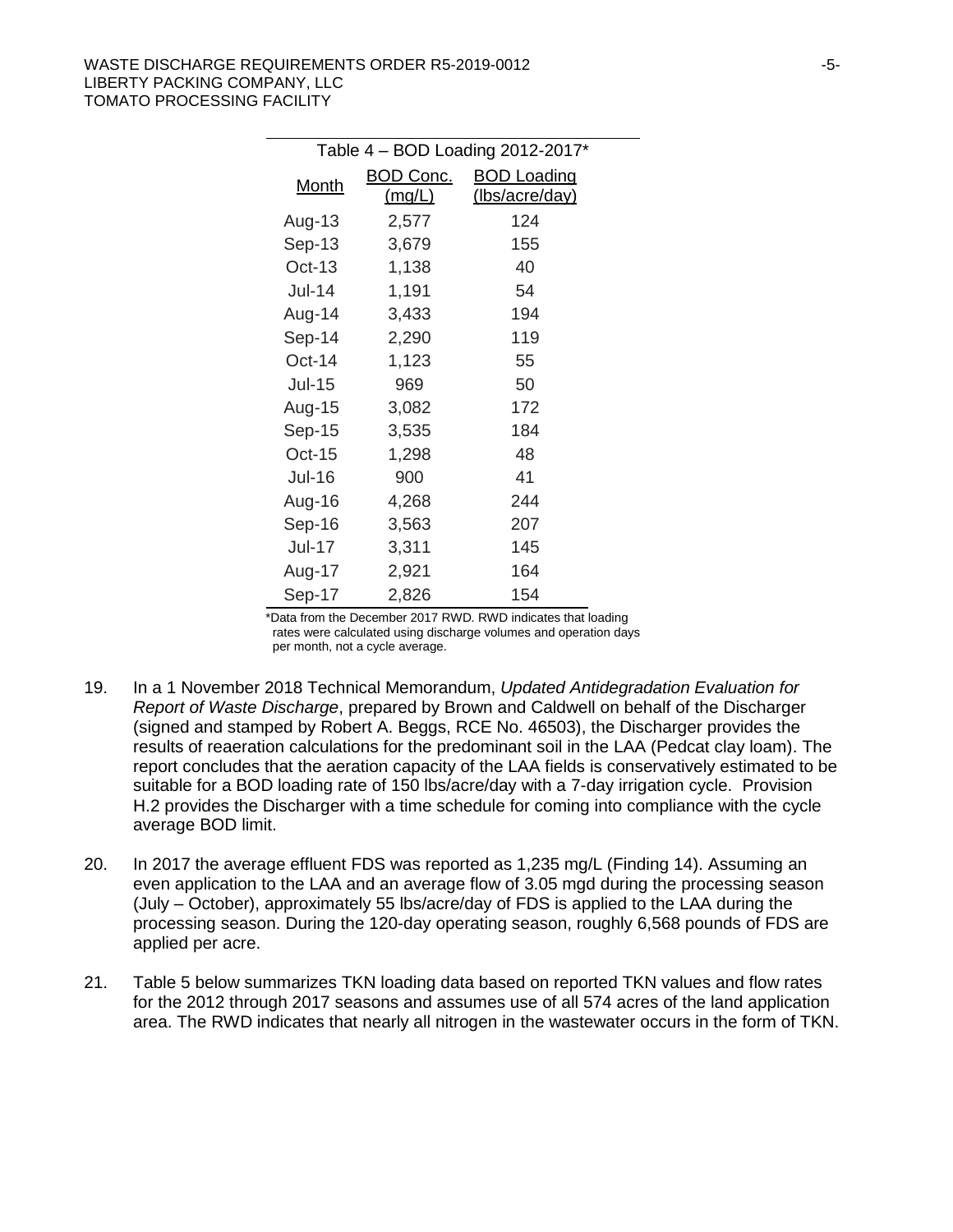| Table 5 - TKN Loading |           |                |                  |  |  |  |
|-----------------------|-----------|----------------|------------------|--|--|--|
|                       | TKN Conc. | Discharge Vol. | <b>Total TKN</b> |  |  |  |
| Year                  | (mg/L)    | (million gal.) | (lbs/acre/yr)    |  |  |  |
| 2012                  | 159       | 338            | 780              |  |  |  |
| 2013                  | 133       | 311            | 601              |  |  |  |
| 2014                  | 94        | 369            | 501              |  |  |  |
| 2015                  | 101       | 358            | 527              |  |  |  |
| 2016                  | 113       | 323            | 529              |  |  |  |
| 2017                  | 103       | 310            | 462              |  |  |  |

- 22. The LAA and Facility span about 825 acres. The parcels are zoned A-1 (General Agricultural). The designated uses are consistent with Liberty Packing Company's operations.
- 23. The RWD states that stormwater received on the LAA after the processing season is initially held in the fields. After receiving two inches of rain, stormwater runoff from fields 4 and 5 and all fields farther north discharge to a natural drainage channel on the northeast side of the facility. Fields 8 – 15 discharge to a natural drainage channel near the pumps and rotary screen. Both natural channels eventually discharge into the San Luis Wasteway and the San Luis Holding Reservoir to the east of the facility, which are waters of the US.
- 24. Domestic wastewater is discharged to a septic tank leach field system, which is regulated by Merced County.

# **Planned Changes in the Facility and Discharge**

- 25. In its 29 December 2017 RWD, the Discharger identified potential future changes at the Facility, including the processing of other fruits and vegetables; expansion of the cooling pond; expansion of the settling pond; change in processing capacity; and bag fermentation of the wet waste, pomace, and other solid or semi-solid wastes for cattle feed.
- 26. Merced County approved a Negative Declaration for the proposed upgrades on 14 March 2014. Central Valley Water Board staff commented on the draft Negative Declaration stating that prior to construction of the expanded cooling and settling ponds that the Discharger should submit final design plans for review and comment.
- 27. Provision H.4 requires the Discharger to submit final design drawings and the necessary details of the proposed cooling pond and settling pond upgrades described in Finding 25 and an evaluation of the potential impacts these changes will have on the Facility's discharge and underlying groundwater quality.

### **Site-Specific Conditions**

28. The tomato processing facility and LAA are relatively flat. A Federal Emergency Management Agency (FEMA) map identified the eastern edge of the facility to include portions of the LAA, processing facility, and warehousing area to be in the flood plain.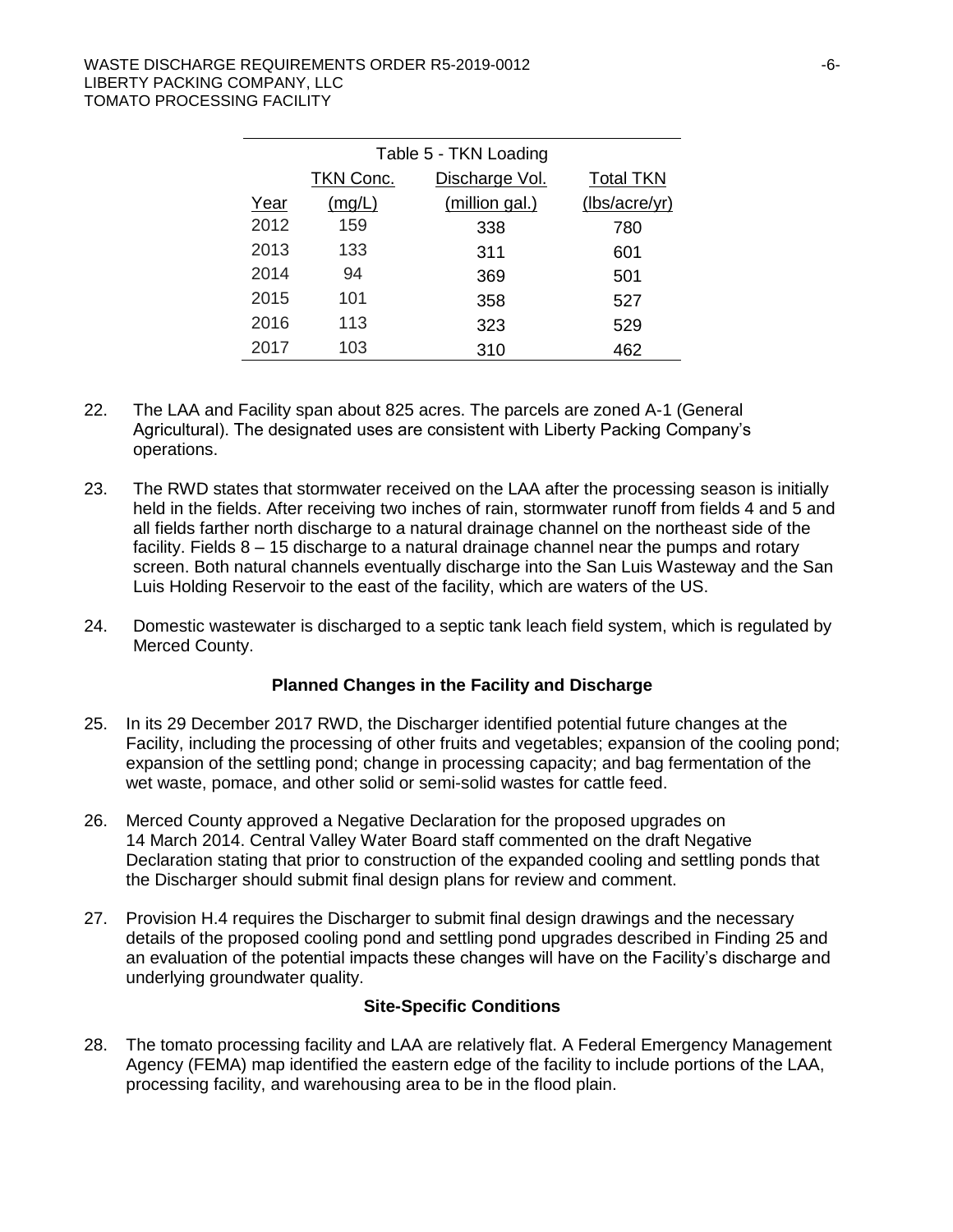- 29. Surface waters in the area consist of the San Luis Wasteway, San Luis Holding Reservoir, and various irrigation canals and ditches. Surface water typically drains to the east and eventually enters the San Luis Wasteway.
- 30. The Natural Resources Conservation Service soils report for the LAA states soils are comprised primarily of Pedcat loam, Pedcat clay loam, and Volta clay loam. The soils range from somewhat poorly drained to poorly drained with depths to a restrictive feature being greater than 80 inches except for Volta Clay loam which meets a duripan between 46 and 60 inches. These soil types are alluvium derived from sedimentary rock.
- 31. The annual average precipitation for the area is approximately 9.2 inches and 21.1 inches for a 100-year precipitation event. Based on data published by the California Irrigation Management Information System (CIMIS, 2018) for Los Banos, California, Station 56, the reference evapotranspiration rate is approximately 59 inches per year.
- 32. Regional land use data compiled by the California Department of Water Resources (DWR) indicate that land near the tomato processing facility is primarily used for agricultural purposes; however, there are a few private residences and areas of pasture land and natural vegetation.

### **Groundwater Conditions**

- 33. The local gradient typically flows from the west to the east. Depth to groundwater underlying the Facility and LAA ranges from 4 to 10 feet below ground surface.
- 34. Order 90-223 required the installation of one 10-foot deep piezometer for each 40 acres of LAA. In addition, the Discharger installed groundwater monitoring wells in 2007 to monitor the expanded LAA.
- 35. Order 90-223 required groundwater monitoring for depth to free or perched water table, electrical conductivity (EC), nitrate, and chemical oxygen demand (COD). Table 6 below summarizes upgradient groundwater monitoring results for the period January 2015 through August 2017 and Table 7 below summarizes downgradient groundwater monitoring results for the period January 2015 through August 2017:

| Constituent     | Monitoring Well/Piezometer # | Potential |       |                 |
|-----------------|------------------------------|-----------|-------|-----------------|
|                 |                              |           | 17    | <b>WQO</b>      |
| $EC$ (µmhos/cm) | 2,399                        | 4.454     | 1,385 | 9001            |
| $COD$ (mg/L)    | 18                           | 13        | 10    | $- -$           |
| $NO3-N$ (mg/L)  | 29                           | 14        |       | 10 <sup>2</sup> |

#### Table 6 – Upgradient Monitoring Well/Piezometer Characterization

Concentrations in **bold** exceed a potential water quality objective (WQO).

1. Recommended Secondary Maximum Contaminant Recommended Level

2. Primary Maximum Contaminant Level (MCL)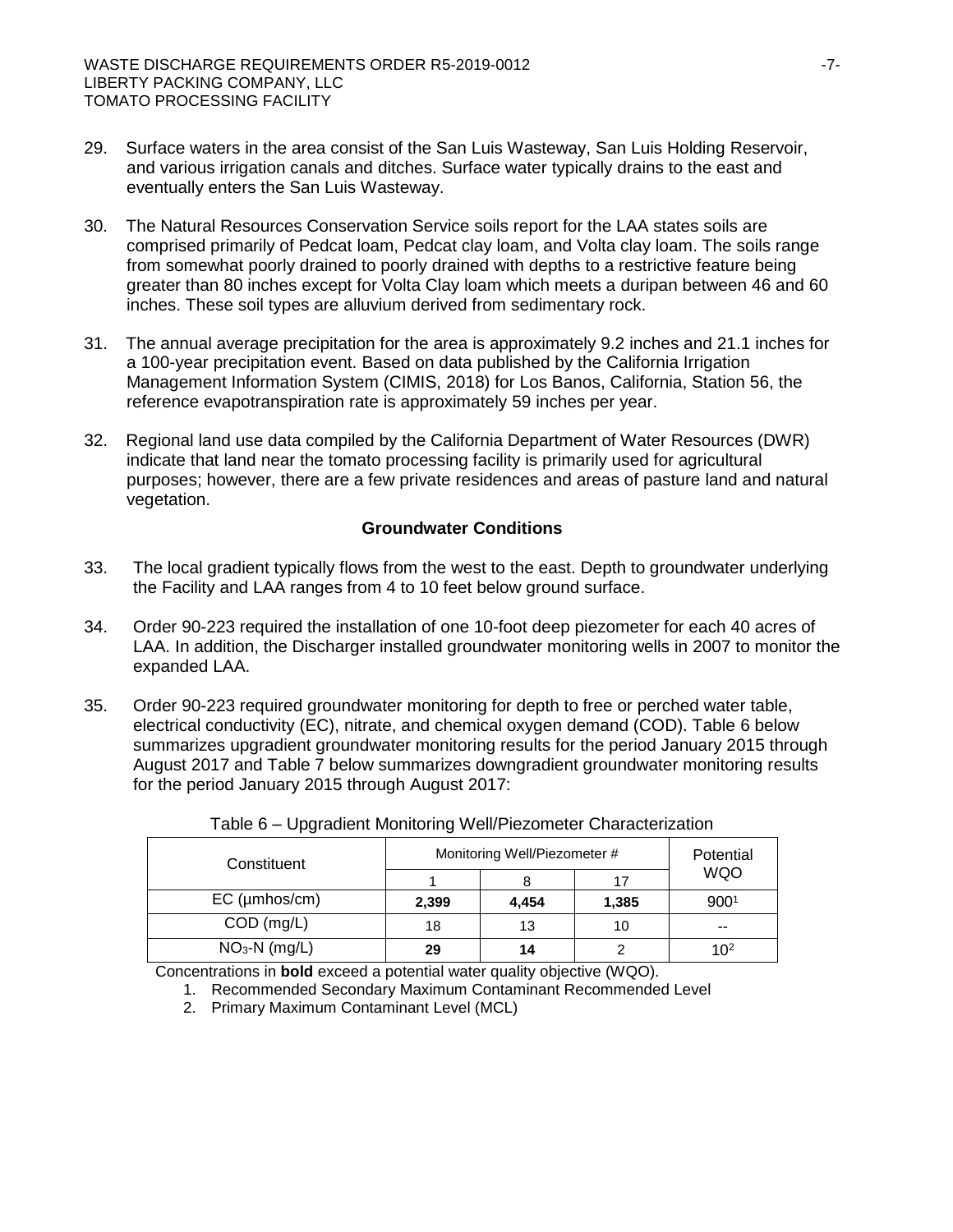#### WASTE DISCHARGE REQUIREMENTS ORDER R5-2019-0012 F8-LIBERTY PACKING COMPANY, LLC TOMATO PROCESSING FACILITY

| Constituent                   |       | Monitoring Well/Piezometer # |       |       |       |       |       |       |       | Potential<br><b>WQO</b> |       |       |                 |
|-------------------------------|-------|------------------------------|-------|-------|-------|-------|-------|-------|-------|-------------------------|-------|-------|-----------------|
|                               |       | 4                            |       | 10    | 11a   | 14    | 15    | 16    | 18    | 19                      | 20    | 21    |                 |
| EC<br>$(\mu m \text{hos/cm})$ | 4,887 | 5,668                        | 3,397 | 5,309 | 5,598 | 5,304 | 3,667 | 3,124 | 4,911 | 4,086                   | 6,345 | 4,142 | 9001            |
| <b>COD</b><br>(mg/L)          | 11    | 10                           | 15    | 12    | 14    | 57    | 7.4   | 20    | 15    | 19.7                    | 16    | 13    |                 |
| $NO3-N$<br>(mg/L)             | 2     | 8                            | 4     | 3     | 18    |       | 19.7  | 3.4   | 3     | 2                       | 0.12  | 0.37  | 10 <sup>2</sup> |

## Table 7 – Downgradient Monitoring Well/Piezometer Characterization

Concentrations in **bold** exceed a potential water quality objective (WQO).

1. Recommended Secondary Maximum Contaminant Recommended Level

2. Primary Maximum Contaminant Level (MCL)

- 36. The monitoring well/piezometer analytical results show a significant increase in salinity in downgradient wells. It appears that substantial denitrification occurs in the upper soils causing a decrease in the average downgradient nitrogen concentration (with the exception of monitoring wells 11a and 15).
- 37. Regional groundwater quality data can be found on the United States Geological Survey (USGS) Water Quality Portal website. Five USGS wells are reported to be within a two-mile radius of the Facility. The results of five sampling events in the Water Quality Portal are summarized in Table 8 below:

| Table 8 - Regional Groundwater Results |           |          |              |          |                          |                  |                |              |
|----------------------------------------|-----------|----------|--------------|----------|--------------------------|------------------|----------------|--------------|
|                                        |           |          |              |          |                          | Total            |                |              |
|                                        |           |          | Electrical   |          |                          | <b>Dissolved</b> | <b>Nitrate</b> |              |
|                                        |           | Depth    | Conductivity | Chloride | Sulfate                  | <b>Solids</b>    | (as N)         | <b>Boron</b> |
| Well Number                            | Date      | feet bgs | umhos/cm     | mq/l     | mg/l                     | mq/l             | mg/l           | <u>ug/l</u>  |
| 009S009E27E001M                        | 5/2/1968  | 125      | 960          | 120      | 77                       | 551              | 0.21           | 470          |
| 009S009E26B002M                        | 5/1/1968  | 224      | 1,040        | 180      | 73                       | 600              | 0.91           | 770          |
| 009S009E36E001M                        | 4/2/1967  | 65       | 731          | 92       | $\overline{\phantom{a}}$ |                  | -              |              |
| 010S009E02D001M                        | 6/27/1963 | 707      | 970          | 200      | 70                       | 610              | 0.61           | 1,400        |
| 010S009E02D002M                        | 5/7/1987  |          | 2,070        | 220      | 220                      | 1,320            | 9.35           | 1,100        |

# **Basin Plan, Beneficial Uses, and Regulatory Considerations**

- 38. The Central Valley Water Board's operative *Water Quality Control Plan for the Sacramento River and San Joaquin River Basins* (*Basin Plan*) designates beneficial uses for water, establishes water quality objectives (WQOs) necessary to sustain such uses; contains implementation plans and policies for protecting waters of the basin; and incorporates State Water Board plans and policies. Per Water Code section 13263(a), WDRs implement the *Basin Plan*.
- 39. Local drainage is to the San Luis Wasteway and San Luis Holding Reservoir, the beneficial uses of which (per the *Basin Plan*) include: municipal and domestic supply (MUN); hydropower generation (POW); water contact recreation (REC-1); non-contact water recreation (REC-2); warm freshwater habitat (WARM); cold freshwater habitat (COLD); and wildlife habitat (WILD).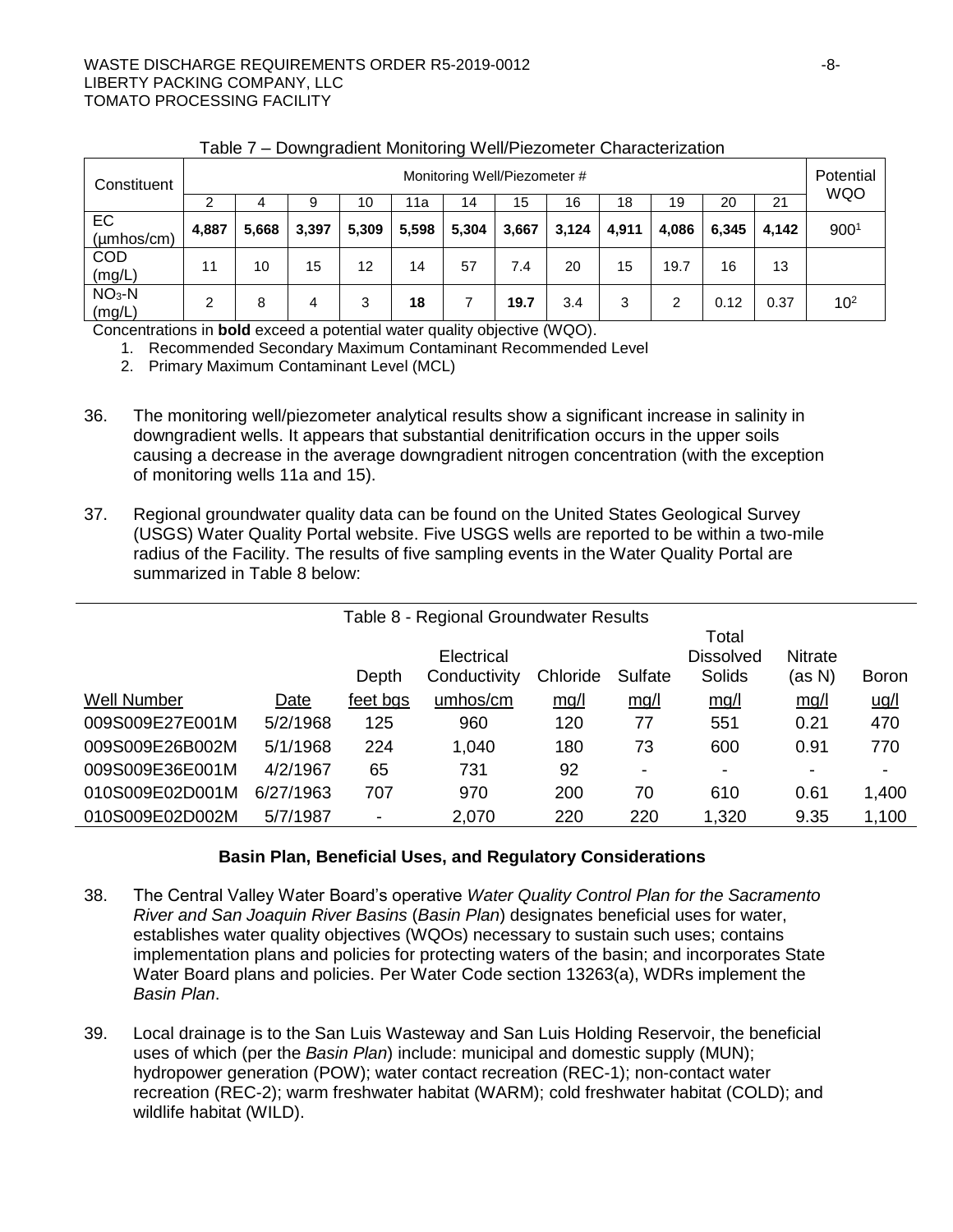- 40. Per the *Basin Plan*, beneficial uses of underlying groundwater at the Facility are municipal and domestic supply (MUN), agricultural supply (AGR), industrial service supply (IND); and industrial process supply (PRO).
- 41. The *Basin Plan* establishes narrative water quality objectives (WQO) for chemical constituents, tastes and odors, and toxicity in groundwater. It also sets forth a numeric objective for total coliform organisms.
- 42. The *Basin Plan*'s numeric WQO for bacteria requires that the most probable number (MPN) of coliform organisms over any seven-day period shall be less than 2.2 per 100 mL in MUN-designated groundwater.
- 43. The *Basin Plan*'s narrative WQO's for chemical constituents require MUN-designated water to at least meet the MCLs specified in California Code of Regulations, title 22 (Title 22). The *Basin Plan* recognizes that the Central Valley Water Board may apply limits more stringent than MCLs to ensure that waters do not contain chemical constituents in concentrations that adversely affect beneficial uses.
- 44. The narrative toxicity WQO requires that groundwater be maintained free of toxic substances in concentrations that produce detrimental physiological responses in human, animal, plant, or aquatic life associated with designated beneficial uses.
- 45. Quantifying a narrative WQO requires a site-specific evaluation of those constituents that have the potential to impact water quality and beneficial uses. The *Basin Plan* states that when compliance with a narrative objective is required to protect specific beneficial uses, the Central Valley Water Board will, on a case-by-case basis, adopt numerical limitations to implement the narrative objective.
- 46. In the absence of specific numerical water quality limits, the *Basin Plan* methodology is to consider any relevant published criteria. General salt tolerance guidelines, such as *Water Quality for Agriculture* by Ayers and Westcot and similar references indicate that yield reductions in nearly all crops are not evident when irrigation water has an electrical conductivity (EC) less than 700 μmhos/cm. There is, however, an eight- to ten-fold range in salt tolerance for agricultural crops and the appropriate salinity values to protect agriculture in the Central Valley are considered on a case-by-case basis. It is possible to achieve full yield potential with waters having EC up to 3,000 μmhos/cm if the proper leaching fraction is provided to maintain soil salinity within the tolerance of the crop. The list of crops in Finding 17 is not intended as a definitive inventory of crops that are or could be grown in the area affected by the discharge, but is representative of current and historical agricultural practices in the area.
- 47. The Central Valley Water Board adopted Basin Plan amendments incorporating new programs for addressing ongoing salt and nitrate accumulation in the Central Valley at its 31 May 2018 Board Meeting. These programs, once effective, could change how the Central Valley Water Board permits discharges of salt and nitrate. For nitrate, discharges that are unable to comply with stringent nitrate requirements will be required to take on alternate compliance approaches that involve providing replacement drinking water to persons whose drinking water is affected by nitrates. Dischargers could comply with the new nitrate program either individually or collectively with other dischargers. For salinity, dischargers that are unable to comply with stringent salinity requirements would instead need to meet performance-based requirements and participate in a basin-wide effort to develop a long-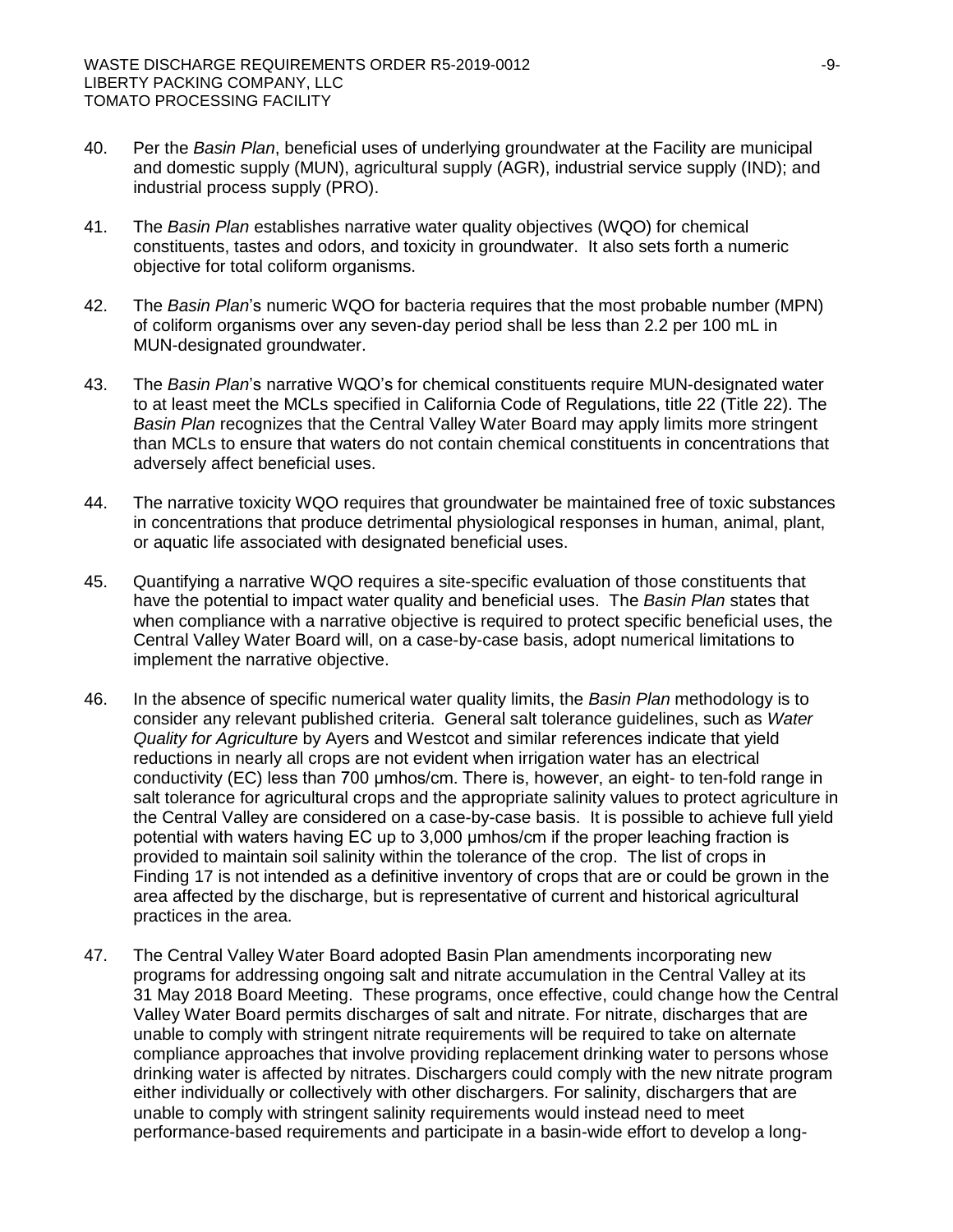term salinity strategy for the Central Valley. This Order may be amended or modified to incorporate any newly-applicable requirements.

48. The stakeholder-led Central Valley Salinity Alternatives for Long-Term Sustainability (CV-SALTS) initiative has been coordinating efforts to implement new salt and nitrate management strategies. The Board expects dischargers that may be affected by new salt and nitrate management policies to coordinate with the CV-SALTS initiative.

## **Special Considerations for High Strength Waste**

- 49. For the purpose of this Order, "high strength waste" is defined as wastewater that contains concentrations of readily degradable organic matter that exceed typical concentrations for domestic sewage. Such wastes contain greater than 500 mg/L BOD and often contain commensurately high levels of TKN, which is a measure of organic nitrogen and ammonia nitrogen. Typical high strength wastewaters include septage, some food processing wastes, winery wastes, and rendering plant wastes.
- 50. Excessive application of high organic strength wastewater to land can create objectionable odors, soil conditions that are harmful to crops, and degradation of underlying groundwater with nitrogen species and metals, as discussed below. Such groundwater degradation can be prevented or minimized through implementation of best management practices which include planting crops to take up plant nutrients and maximizing oxidation of BOD to prevent nuisance conditions.
- 51. Unless groundwater is very shallow, groundwater degradation with nitrogen species such as ammonia and nitrate can be prevented by minimizing percolation below the root zone of the crops and ensuring that the available nitrogen load does not exceed crop needs over the course of a typical year. Where there is sufficient unsaturated soil in the vadose zone, excess nitrogen can be mineralized by soil microorganisms. Subsequent denitrification can take place in soil microsites and saturated or anoxic zones.
- 52. With regard to BOD, excessive application can deplete oxygen in the vadose zone and lead to anoxic conditions. At the ground surface, this can result in nuisance odors and flybreeding. When insufficient oxygen is present below the ground surface, anaerobic decay of the organic matter can create reducing conditions that convert metals that are naturally present in the soil as relatively insoluble (oxidized) forms to more soluble reduced forms. This condition can be exacerbated by acidic soils and/or acidic wastewater. If the reducing conditions do not reverse as the percolate travels down through the vadose zone, these dissolved metals (primarily iron, manganese, and arsenic) can degrade shallow groundwater quality. Many aquifers contain enough dissolved oxygen to reverse the process, but excessive BOD loading over extended periods may cause beneficial use impacts associated with these metals.
- 53. Typically, irrigation with high strength wastewater results in high BOD loading on the day of application. It is reasonable to expect some oxidation of BOD at the ground surface, within the evapotranspiration zone and below the root zone within the vadose (unsaturated) zone. The maximum BOD loading rate that can be applied to land without creating nuisance conditions or leaching of metals can vary significantly depending on soil conditions and operation of the land application system.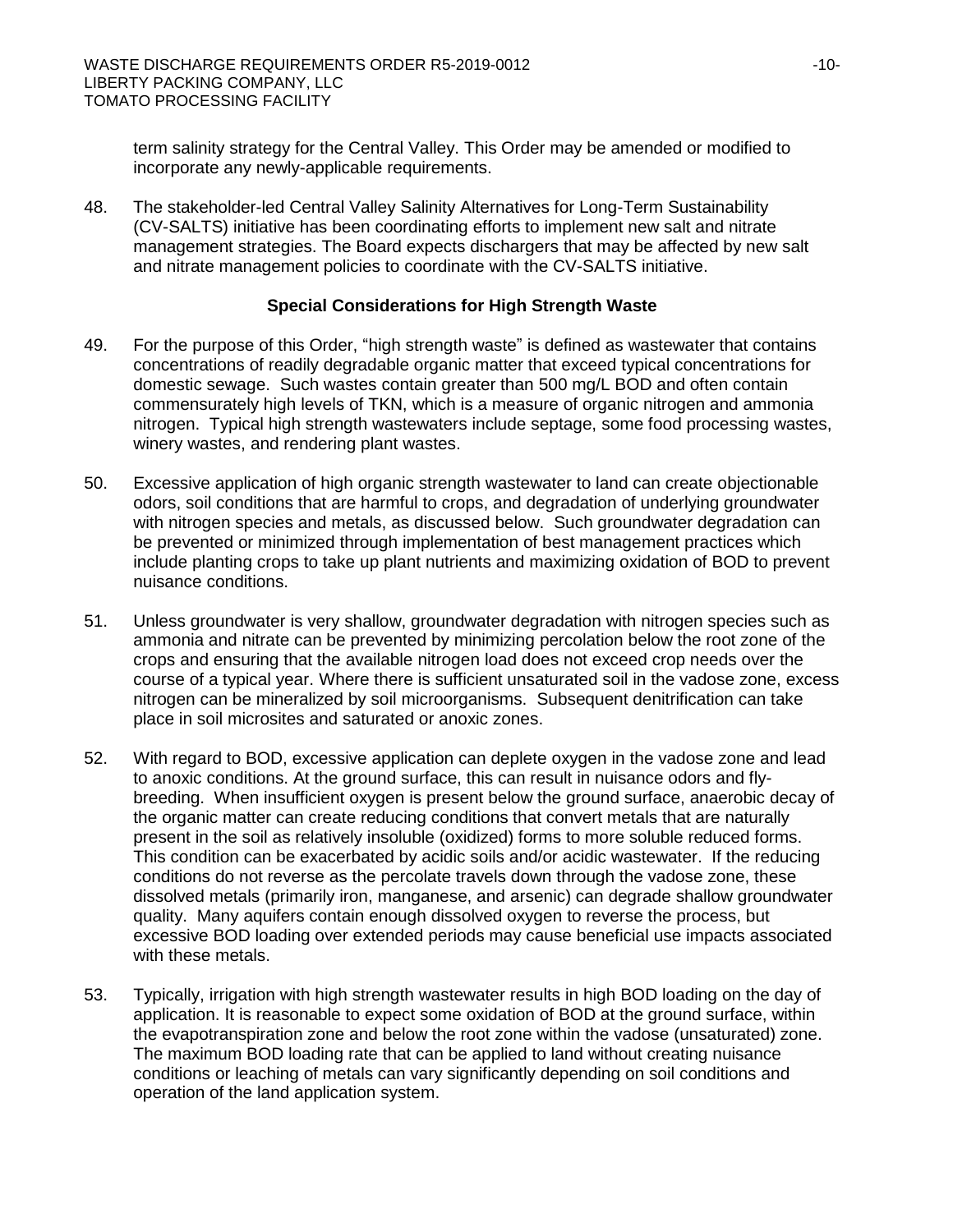- 54. The U.S. Environmental Protection Agency's (U.S. EPA) *Pollution Abatement in the Fruit and Vegetable Industry* recommends BOD loading rates in the range of 36 to 600 lbs/acre/day to prevent nuisance, but indicates the loading rates can be even higher under certain conditions. The studies that supported this report did not evaluate actual or potential groundwater degradation associated with those rates. There are few studies that have attempted to determine maximum BOD loading rates for protection of groundwater quality. Those that have been done are not readily adapted to the varying soil, groundwater, and climate conditions that are prevalent throughout the region.
- 55. The California League of Food Processors' *Manual of Good Practice for Land Application of Food Processing/Rinse Water* proposes risk categories associated with particular BOD loading rate ranges as follows:
	- a. Risk Category 1: (less than 50 lbs/acre/day; depth to groundwater greater than 5 feet) Indistinguishable from good farming operations with good distribution important.
	- b. Risk Category 2: (less than 100 lbs/acre/day; depth to groundwater greater than 5 feet) Minimal risk of unreasonable groundwater degradation with good distribution more important.
	- c. Risk Category 3: (greater than 100 lbs/acre/day; depth to groundwater greater than 2 feet) Requires detailed planning and good operation with good distribution very important to prevent unreasonable degradation, as well as use of oxygen transfer design equations that consider site-specific application cycles and soil properties and special monitoring.

The *Manual of Good Practice* recommends allowing a 50 percent increase in the BOD loading rates in cases where sprinkler irrigation is used, but recommends that additional safety factors be used for sites with heavy and/or compacted soils.

- 56. Although it has not been subject to a scientific peer review process, the *Manual of Good Practice* provides science-based guidance for BOD loading rates that, if fully implemented, are considered a best management practice to prevent groundwater degradation due to reduced metals.
- 57. This Order sets an irrigation cycle average BOD loading rate for the LAA of 150 lbs/acre/day consistent with Risk Category 3 in the *Manual of Good Practice* based on the site-specific evaluation conducted (see Finding 19) and requires the Discharger to develop practicable measures to ensure the even application of wastewater over the available LAAs. Provision H.2 provides the Discharger with a compliance schedule for coming into compliance with the cycle average BOD loading rate limit.
- 58. This Order establishes a performance-based FDS effluent limit of 1,400 mg/L as a flow-weighted annual average to prevent significant increases of TDS concentrations in groundwater. Table 8 below summarizes annual average FDS concentrations for the 2012 through 2017 processing seasons. The table shows falling annual average FDS concentrations from 2012 through 2015 with the FDS concentration increasing during the 2016 and 2017 seasons.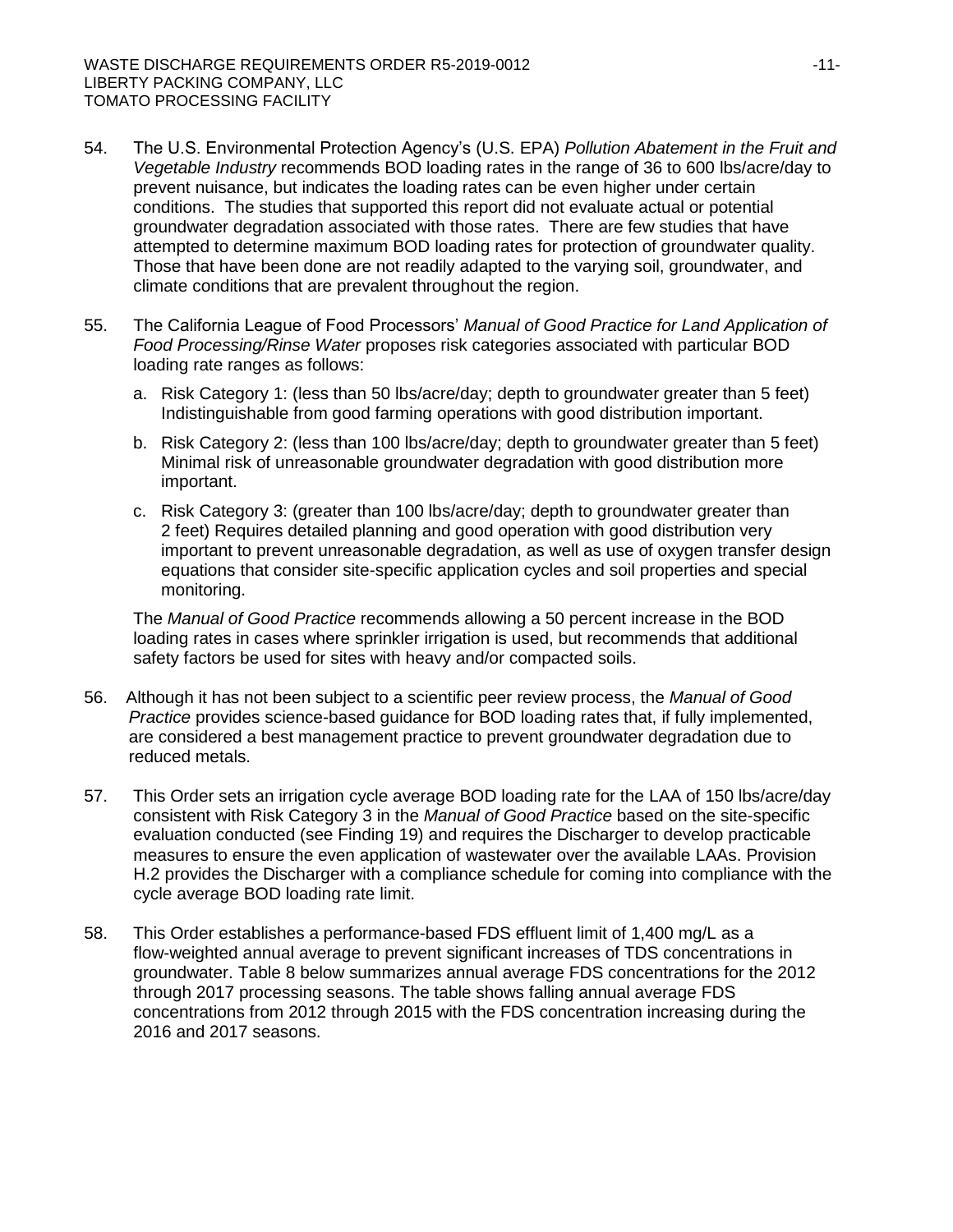| Table 8 - Annual Average FDS Concentrations<br>$(2012 - 2017)$ |              |  |  |  |  |
|----------------------------------------------------------------|--------------|--|--|--|--|
| Year                                                           | $FDS$ (mg/L) |  |  |  |  |
| 2012                                                           | 1,453        |  |  |  |  |
| 2013                                                           | 1,297        |  |  |  |  |
| 2014                                                           | 706          |  |  |  |  |
| 2015                                                           | 674          |  |  |  |  |
| 2016                                                           | 1,075        |  |  |  |  |
| 2017                                                           | 1,235        |  |  |  |  |

## **Antidegradation Analysis**

- 59. State Water Resources Control Board's (State Water Board) *Statement of Policy with Respect to Maintaining High Quality Waters of the State*, Resolution 68-16 (Antidegradation Policy) prohibits degradation of groundwater unless it has been shown that such degradation:
	- a. Will not unreasonably affect present and anticipated beneficial uses;
	- b. Will not result in water quality less than that prescribed in state and regional policies, (including violation of one or more WQOs);
	- c. Will be minimized by the discharger through best practicable treatment or control (BPTC) to minimize degradation; and
	- d. Will be consistent with the maximum benefit to the people of the State.
- 60. Antidegradation Policy applies when an activity discharges to high-quality waters and will result in degradation of high-quality waters.
- 61. Constituents of concern that have the potential to cause degradation of the underlying groundwater include, in part, organics, nitrogen, salts, iron, and manganese.
	- a. **Organics.** For organics, the Discharger reports application of wastewater with BOD loading rates ranging from 40 to 244 lbs/acre/day during the 2012 through 2017 processing seasons (Finding 18 and Table 4 above). The BOD cycle average requirement of 150 lbs/acre/day included in this Order can be categorized at Risk Category 3 in the Manual of Good Practice. With the conditions stipulated in this Order, the Discharger is not expected to cause nuisance conditions or unreasonable degrade groundwater with constituents related to organic overloading. This Order includes a compliance schedule, which allows the Discharger to implement the necessary changes at the Facility to come into compliance with the BOD cycle average loading rate limit of 150 lbs/acre/day. Furthermore, the attached Monitoring and Reporting Program requires the Discharger to conduct groundwater monitoring to determine if the Facility is causing unreasonable degradation due to organic overloading
	- b. **Nitrogen.** For nitrogen, this Order limits the application of wastewater to agronomic rates for both nutrient and hydraulic loading. During the 2012 through 2017 processing seasons, the TKN loading ranged from 471 to 737 lbs/acre/year (Finding 21 and Table 5 above). The Discharger did not include a nutrient balance as part of its RWD, but did list potential LAA crops as corn, milo, sorghum and winter wheat (potential crop nitrogen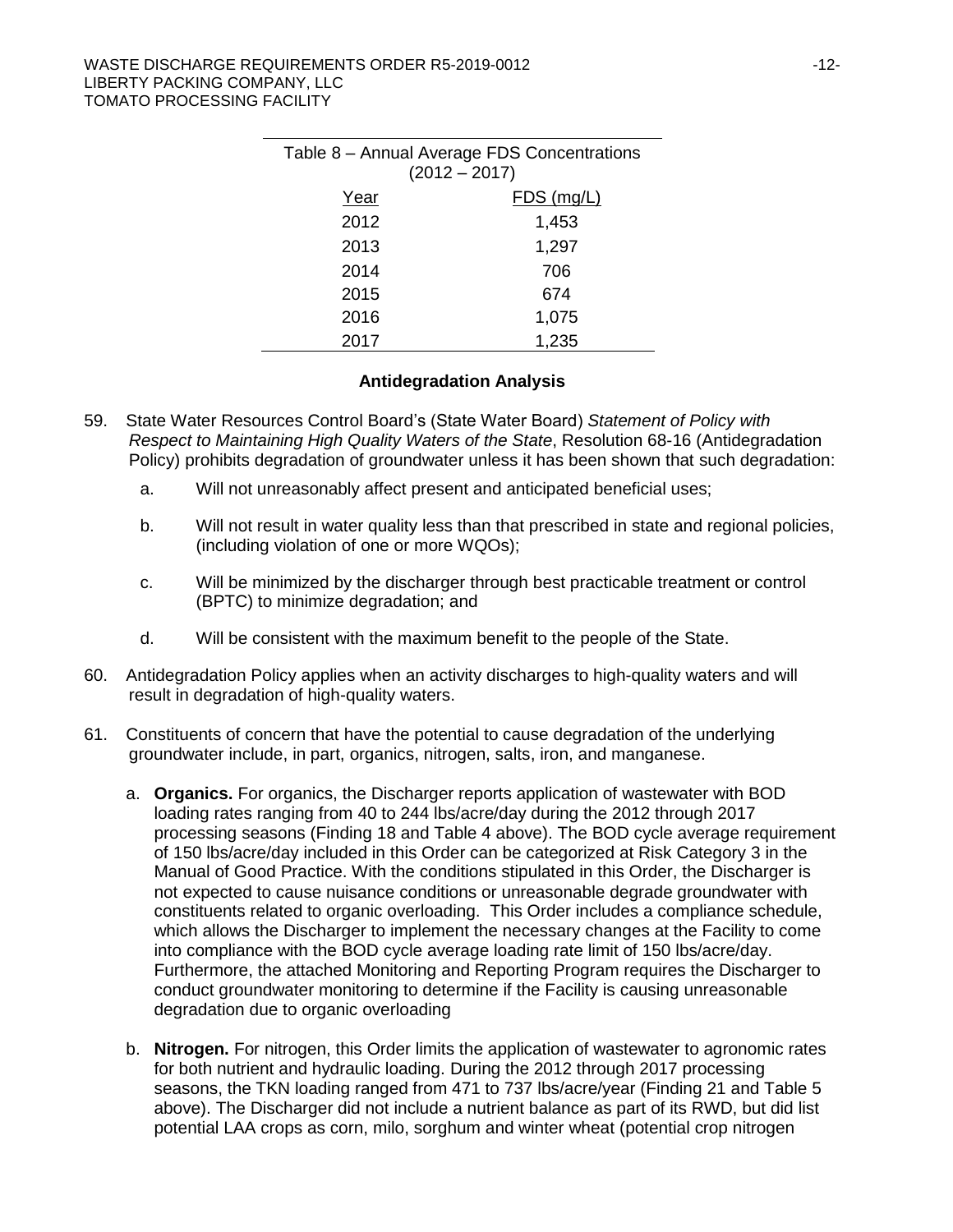uptake rates are discussed in Finding 17). This Order requires that net available nitrogen loading to the LAA be at reasonable agronomic rates and includes a provision that requires the Discharge to submit a Wastewater and Nutrient Management Plan to assess and implement measures to ensure nutrients are applied at agronomic rates. The Central Valley Water Board expects that application of wastewater and fertilizers at reasonable agronomic rates for nitrogen will preclude further degradation/pollution of groundwater for nitrate as nitrogen. Degradation is likely the result of long-term agricultural use of the area. For the continued protection of groundwater from discharges to land, this Order limits the application of wastewater to be consistent with the plant available nitrogen (PAN) for the crop type to be grown on the LAAs.

- c. **Salinity.** For salinity, as shown in Table 8 and Finding 37, groundwater prior to 1968 had EC values ranging from 731 to 1,040. Source water EC from the onsite wells ranges from 918 to 1,460. Groundwater monitoring (Table 6) shows that the EC of shallow groundwater under and downgradient the LAA is elevated above background levels. Therefore, it appears that the continued discharge of process wastewater to the LAA has caused or contributed to elevated salinity in shallow groundwater. Provision H.3.a. requires the Discharger to prepare and implement a Salinity Reduction Study Work Plan to identify and implement measures to reduce the salinity in the Facility's discharge. Furthermore, this Order establishes a performance-based FDS effluent limitation as a flow-weighted annual average to prevent any further significant increase of salinity in groundwater.
- **d. Iron and Manganese.** As shown in Finding 14 and Table 3 above, the average concentration of iron in the effluent is approximately 1,750 ug/L, well above the secondary MCL of 300 ug/L. For manganese, the average effluent concentration is 750  $\mu$ g/L, well above the secondary MCL of 50 µg/L. The Order requires the Discharger to conduct groundwater monitoring for both iron and manganese to evaluate if the Facility's discharge has impacted downgradient concentrations for either or both metals. Furthermore, this Order (Provision H.3.c) requires the submittal of a Metal Evaluation and Minimization Plan to address sources of elevated iron and manganese in the effluent.

# **Treatment and Control Practices**

- 62. Liberty Packing provides, or will provide, as required by this order, the following treatment and control of the discharge that incorporates:
	- a. Solids removal from the wastewater;
	- b. Reuse of wastewater for crop irrigation via flood irrigation;
	- c. A cycle average BOD loading limit of 150 lbs/acre/day;
	- d. A performance based FDS limit of 1,400 mg/L
	- e. Preparation and implementation of a Nutrient Management Plan;
	- f. Application of net available nutrients at agronomic rates;
	- g. Preparation and implementation of a Salinity Reduction Study Work Plan;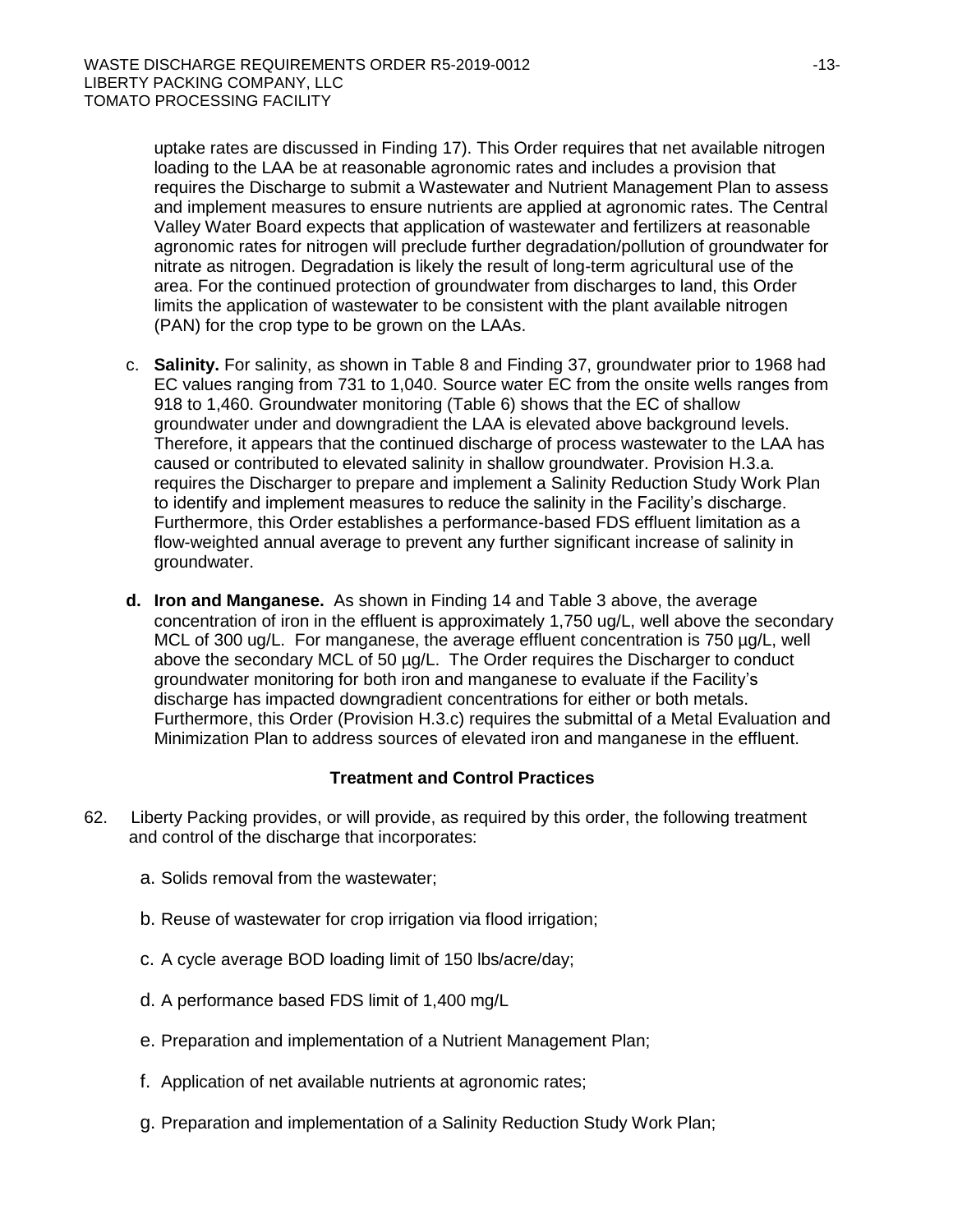- h. Preparation and implementation of a Metals Evaluation and Minimization Plan;
- i. Preparing an annual report that measures the salt, BOD, and nitrogen loading to the LAA and assesses the groundwater quality;
- j. Daily inspection of the LAA during wastewater discharge; and
- k. Groundwater monitoring.

# **Antidegradation Conclusions**

- 63. This Order establishes terms and conditions to ensure that the authorized discharge from the Facility will not excessively degrade groundwater, contribute to existing pollution, or unreasonable affect present and anticipated future beneficial uses of groundwater.
- 64. With respect to salinity, groundwater degradation has occurred. Therefore, this Order does not authorize any continued degradation beyond that which exists today for those constituents. This Order includes a performance-based fixed dissolved solids limit and Salinity Reduction Study Work Plan to determine ways to reduce salinity in the Facility's effluent. This Order will be reopened if necessary, to reconsider effluent limitations and other requirements to comply with the Antidegradation Policy and the CV-SALTS initiative (see Finding 47). Based on the existing record, the discharge authorized by this Order is consistent with the Basin Plan.
- 65. The provisions of this Order require the Discharger to implement treatment and control measures listed in Finding 62. These treatment and control practices are reflective of BPTC of the discharge.
- 66. Economic prosperity of valley communities and associated industry is of maximum benefit to the people of the state and, therefore, sufficient reason exist to accommodate growth and limited groundwater degradation around the Facility, provided that the terms of the Basin Plan are met. Degradation of groundwater by some of the typical waste constituents associated with discharges from a food processing facility, after effective source control, treatment, and control measures are implemented, is consistent with the maximum benefit to the people of the state. The Discharger's operation provides 100 full-time jobs and approximately another 800 people during the processing season**.** The economic prosperity of valley communities and associated industry is of maximum benefit to the people of the State, and provides sufficient justification for allowing the limited groundwater degradation that may occur pursuant to this Order.

# **CEQA**

67. The prescription of WDRs for an existing facility and operation is exempt from the California Environmental Quality Act (CEQA), Public Resources Code section 21000 et seq., pursuant to section 15301 of the CEQA Guidelines (Cal. Code Regs., tit. 14, § 15000 et seq.). There have been no material changes or expansions at the Facility other than those described in the Merced County 14 March 2014 Mitigated Negative Declaration for Modification of Conditional Use Permit 02-001. Additionally, no adverse water quality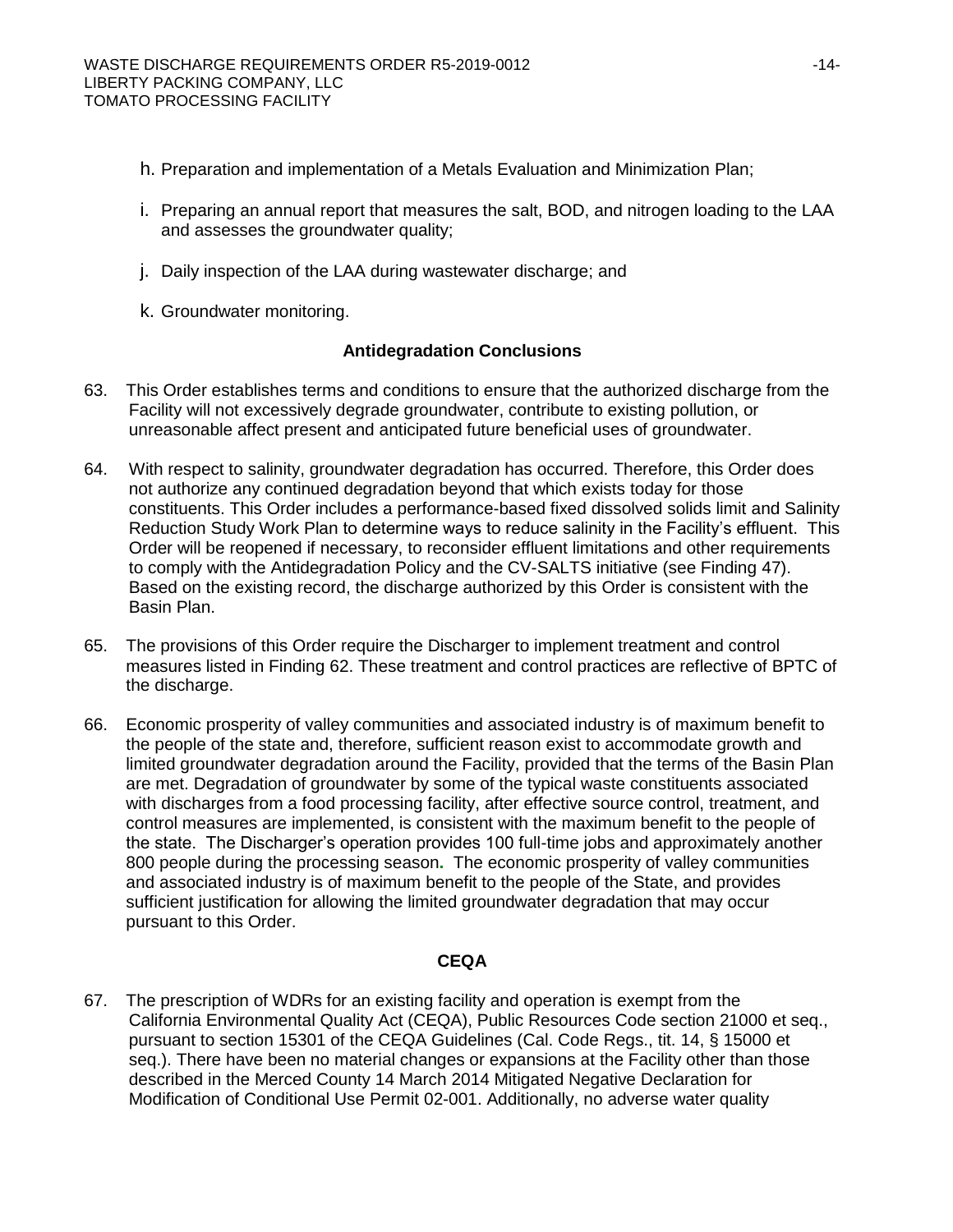impacts should occur, provided the Discharger complies with the terms and conditions of this Order.

## **Other Regulatory Considerations**

- 68. Pursuant to Water Code section 106.3, subdivision (a) it is "the established policy of the state that every human being has the right to safe, clean, affordable, and accessible water adequate for human consumption, cooking, and sanitary purposes." Although this Order is not necessarily subject to Water Code section 106.3 because it does not revise, adopt or establish a policy, regulation or grant criterion (see § 106.3, subd. (b)), it nevertheless promotes that policy by requiring discharges to meet maximum contaminant levels designed to protect human health and ensure that water is safe for domestic use.
- 69. For the purposes of California Code of Regulations, title 23 (Title 23), the Facility's discharges have a threat-complexity rating of "2C," where:
	- a. Threat Category 2 reflects "discharges of waste that could impair the designated beneficial uses of the receiving water, cause short-term violations of water quality objectives, cause secondary drinking water standards to be violated, or cause a nuisance."
	- b. Complexity Category C is assigned to "[a]ny discharger … having no waste treatment systems or that must comply with best management practices dischargers having passive treatment and disposal systems, or dischargers having waste storage systems with land disposal."
- 70. This Order, which prescribes WDRs for discharges of wastewater, is exempt from the prescriptive requirements of California Code of Regulations, Title 27, section 20005 et seq. (See Cal. Code Regs., tit. 27, § 20090, subd. (b)).
- 71. Because all stormwater at the Facility is collected and disposed onsite, the Discharger is not be required to obtain coverage under the *Statewide General Permit for Storm Water Industrial Activities*, State Water Board Order 2014-0057-DWQ, NPDES Permit No. CAS000001 (Industrial General Permit).
- 72. Water Code section 13267, subdivision (b)(1) states:

*In conducting an investigation specified in subdivision (a), the regional board may require that any person who has discharged, discharges, or is suspected of having discharged or discharging, or who proposes to discharge waste within its region … shall furnish, under penalty of perjury, technical or monitoring program reports which the regional board requires. The burden, including costs, of these reports shall bear a reasonable relationship to the need for the report and the benefits to be obtained from the reports. In requiring those reports, the regional board shall provide the person with a written explanation with regard to the need for the reports, and shall identify the evidence that supports requiring that person to provide the reports.*

The technical reports required by this Order and attached Monitoring and Reporting Program No. R5-2019-0012 are necessary to ensure compliance with these WDRs. The burden of producing such reports is also reasonable relative to the need for their submission.

73. Existing Department of Water Resources (DWR) standards for the construction and destruction of groundwater wells, as well as any more stringent standards that are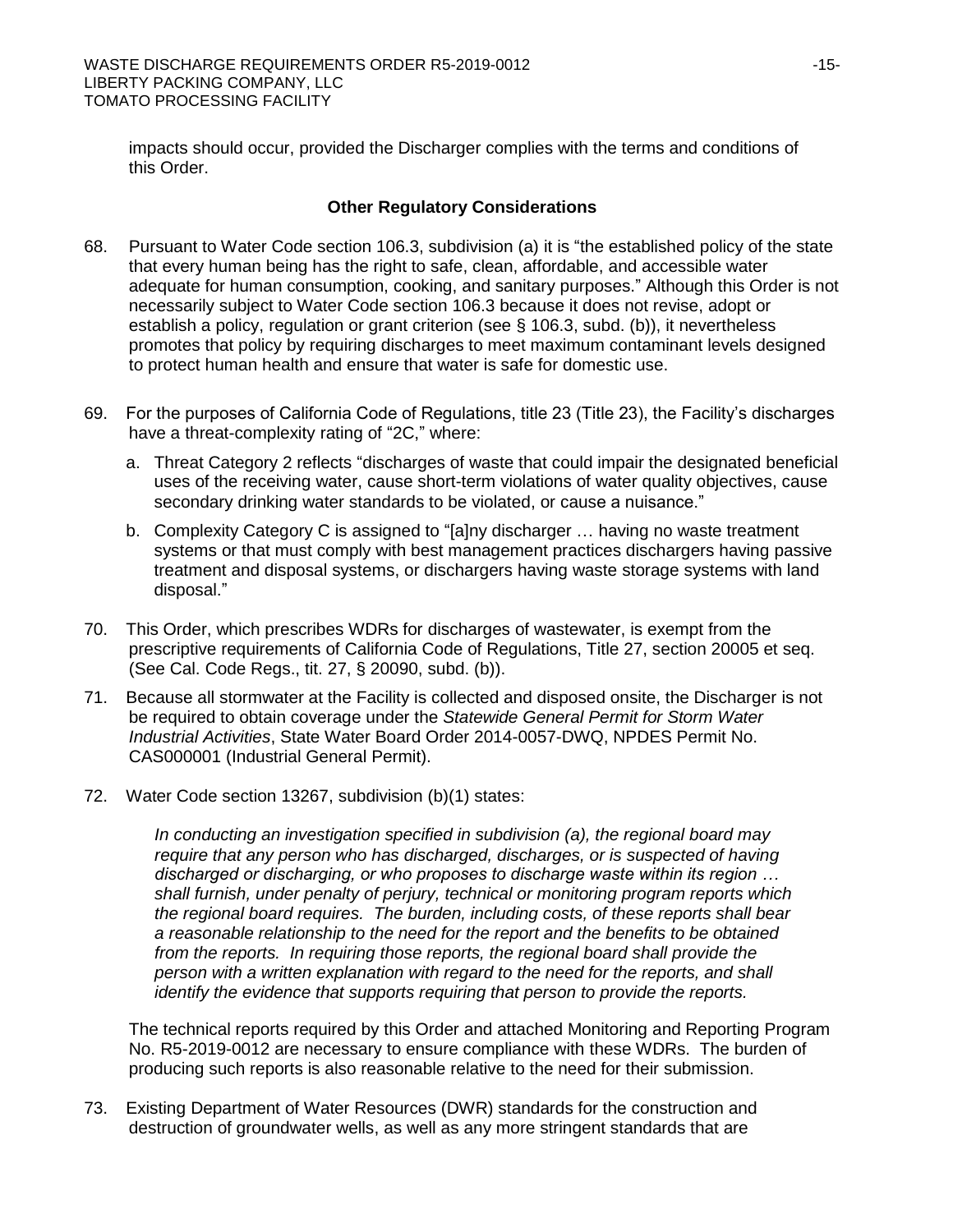subsequently adopted, shall apply to all monitoring wells used to monitor impacts of wastewater storage or disposal governed by this Order. (see Cal. *Well Stds. Bulletin* 74-90 [DWR, June 1991]; *Water Well Stds. Bulletin* 94-81 [DWR, Dec. 1981].)

- 74. Statistical data analysis methods outlined in the U.S. Environmental Protection Agency's *Statistical Analysis of Groundwater Monitoring Data at RCRA Facilities, Unified Guidance*  (Unified Guidance) are appropriate for determining compliance with Groundwater Limitations of this Order. Depending on the circumstances, other methods may also be appropriate.
- 75. Pursuant to Water Code section 13263, subdivision (g), the ability to discharge waste is a privilege, not a right, and adoption of this Order shall not be construed as creating a vested right to continue discharging waste.

## **Public Notice**

- 76. All the above and the supplemental information and details in the attached Information Sheet, which is incorporated by reference herein, were considered in establishing the following conditions of discharge.
- 77. The Discharger and interested agencies and persons have been notified of the Central Valley Water Board's intent to prescribe waste discharge requirements for this discharge, and they have been provided an opportunity to submit written comments and an opportunity for a public hearing.
- 78. All comments pertaining to the discharge were heard and considered in a public hearing.

**IT IS HEREBY ORDERED** that Order 90-223 is rescinded and, pursuant to Water Code sections 13263 and 13267, Liberty Packing, LLC (Discharger), its agents, successors, and assigns, in order to meet the provisions contained in Division 7 of the Water Code and regulations adopted hereunder, shall comply with the following:

# **A. Discharge Prohibitions**

- 1. Discharge of wastes to surface waters or surface water drainage courses is prohibited.
- 2. Discharge of waste classified as 'hazardous', as defined in the California Code of Regulations, title 22, section 66261.1 et seq., is prohibited.
- 3. Except as authorized pursuant to Section E.2 of the *Standard Provisions and Reporting Requirements for WDRs*, 1 March 1991 ed. (SPRRs), treatment system bypasses of untreated or partially-treated waste are prohibited.
- 4. Discharge of waste at a location or in a manner different from that described in the Findings herein is prohibited.
- 5. Discharge of toxic substances into any wastewater treatment system or LAA, if disruptive of biological treatment methods, is prohibited.
- 6. Discharge of domestic wastewater to any process wastewater treatment system, the LAA, or surface water is prohibited.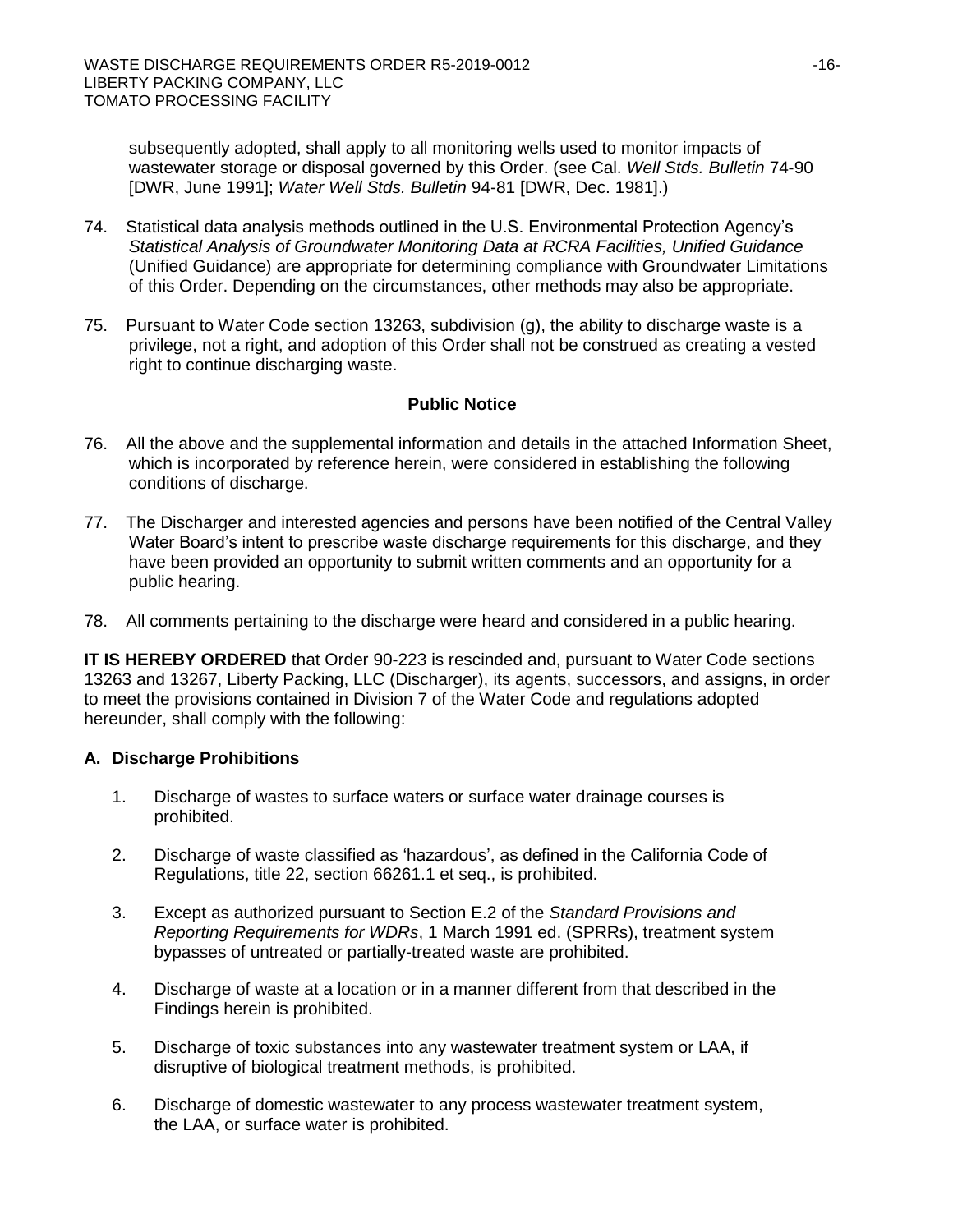- 7. Discharge of industrial wastewater to septic systems is prohibited.
- 8. Off-site discharges of tile drainage unrelated to crop production is not authorized by these Waste Discharge Requirements.

## **B. Flow Limitations**

- 1. The wastewater discharge to the LAA shall not exceed the following (monitored at EFF-001):
	- a. During the processing season (June Oct.), an average daily flow to the LAA of 5.0 mgd.
	- b. During the off-season (December May), an average daily flow to the LAA of 0.3 mgd.
	- c. During the transition month of November an average daily flow to the LAA of 0.4 mgd.
	- d. A total annual discharge volume of 620 million gallons.

## **C. Effluent and Mass Loading Limitations**

1. The blend of treated wastewater, storm water, and supplemental irrigation water (if used in the future) applied to the LAAs shall not exceed the following effluent and mass loading limits:

| <b>Constituent</b>               | <b>Units</b>  | <b>Daily</b><br><b>Maximum</b> | Annual<br><b>Maximum</b> |  |
|----------------------------------|---------------|--------------------------------|--------------------------|--|
| <b>Average FDS Concentration</b> | mq/L          | $- -$                          | 1,400 <sup>3</sup>       |  |
| BOD Mass Loading 1               | lbs/acre/day  | $150^{2,5}$                    | $- -$                    |  |
| Total Nitrogen Mass Loading 1, 4 | lbs/acre/year | $ -$                           | <b>Crop Demand</b>       |  |

<sup>1.</sup> Based on all sources, including residual solids and commercial fertilizers, as well as water from the Settling Pond and plant sanitation and cleaning activities.

<sup>2.</sup> This limit applies as an irrigation cycle average. For the purpose of this Order, "irrigation cycle" is defined as the time period between the start of an irrigation event for a single field and the start of the next irrigation event for the same field.

- <sup>3.</sup> Flow-weighted average based on total flow and concentration for each source of water discharged to the LAA.
- 4. Based on plant available nitrogen (PAN) for the type of crop to be grown and site-specific conditions.
- <sup>5.</sup> Subject to the compliance schedule provided in Provision H.2.

Compliance with the above requirements shall be determined as specified in the Monitoring and Reporting Program.

# **D. Discharge Specifications**

- 1. No waste constituent shall be released, discharged, or placed where it will cause a violation of the Groundwater Limitations of this Order.
- 2. Wastewater treatment, storage, and disposal shall not cause pollution or a nuisance as defined by Water Code section 13050.
- 3. At all times, discharged waste shall remain within permitted waste treatment/containment structures and LAA.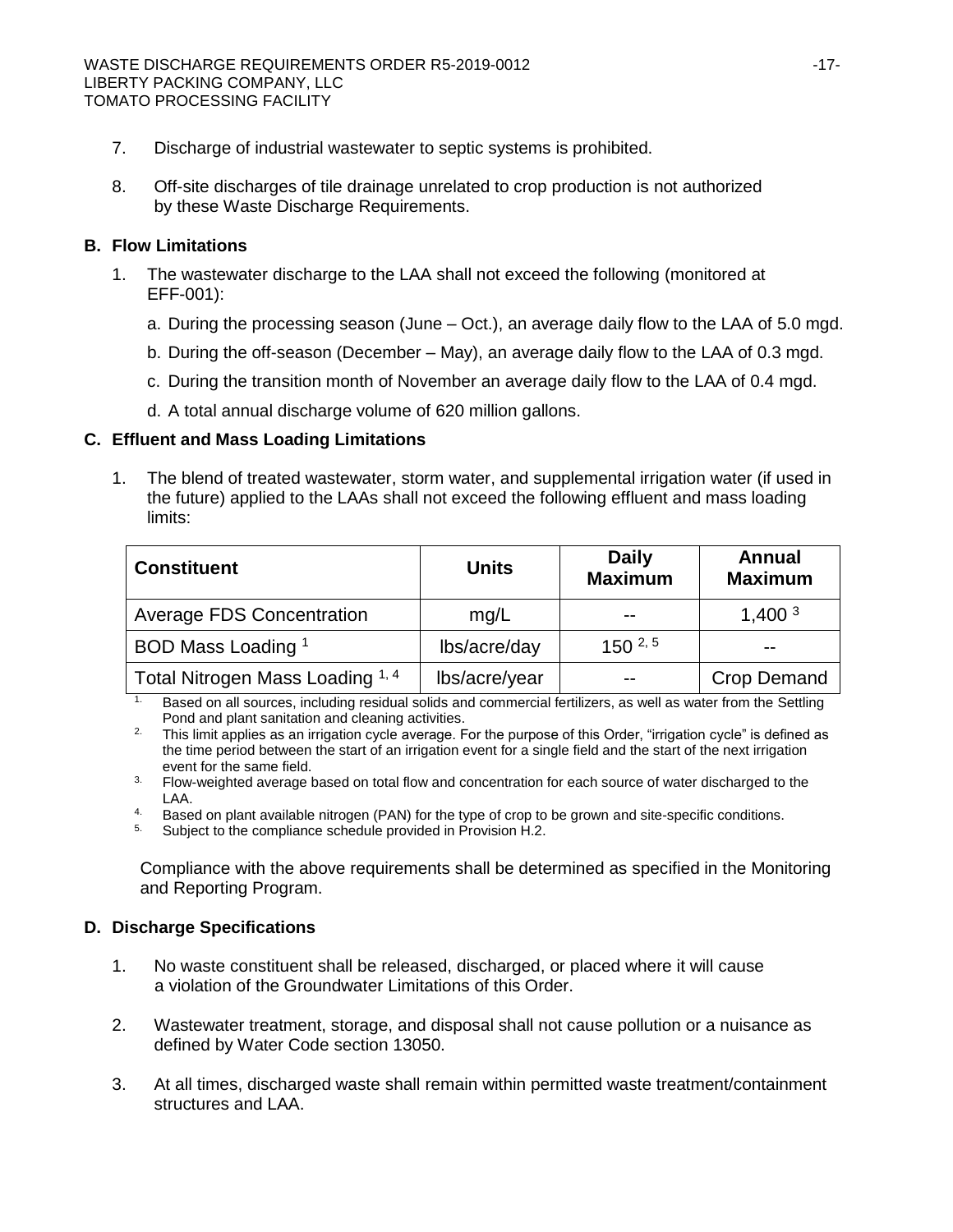- 4. The Discharger shall operate all systems and equipment to optimize the quality of the discharge.
- 5. All conveyance, treatment, storage, and disposal systems shall be designed, constructed, operated, and maintained to prevent inundation or washout due to floods with a 100-year return frequency.
- 6. Objectionable odors shall not be perceivable beyond the limits of the property where the waste is generated, treated, and/or discharged at an intensity that creates or threatens to create nuisance conditions.
- 7. The Discharger shall design, construct, operate, and maintain all ponds sufficiently to protect the integrity of containment dams and berms and prevent overtopping and/or structural failure. The operating freeboard in any pond (except the Fish Pond) shall never be less than two feet (measured vertically from the lowest possible point of overflow). This requirement does not apply to concrete channels used to convey water to or from the Facility's ponds. As a means of management and to discern compliance with this requirement, the Discharger shall install and maintain in each pond a permanent staff gauge or other suitable measurement device with calibration marks that clearly show the water level at design capacity and enable determination of available operational freeboard.
- 8. Wastewater treatment, storage, and disposal ponds or structures shall have sufficient capacity to accommodate allowable wastewater flow, design seasonal precipitation, and ancillary inflow and infiltration during the winter while ensuring continuous compliance with all requirements of this Order. Design seasonal precipitation shall be based on total annual precipitation using a return period of 100 years, distributed monthly in accordance with historical rainfall patterns.
- 9. On or about **1 October** of each year, available capacity shall at least equal the volume necessary to comply with Discharge Specifications C.7 and C.8.
- 10. All ponds and open containment structures shall be managed to prevent breeding of mosquitoes. Specifically:
	- a. An erosion control program shall be implemented to ensure that small coves and irregularities are not created around the perimeter of the water surface.
	- b. Weeds shall be minimized through control of water depth, harvesting, or herbicides.
	- c. Dead algae, vegetation, and debris shall not accumulate on the water surface.
	- d. The Discharger shall consult and coordinate with the local Mosquito Abatement District to minimize the potential for mosquito breeding as needed to supplement the above measures.
- 11. Rehabilitated berms or levees (excluding internal berms that separate ponds or control the flow of water within a pond) shall be designed and constructed under the supervision of a California Registered Civil Engineer.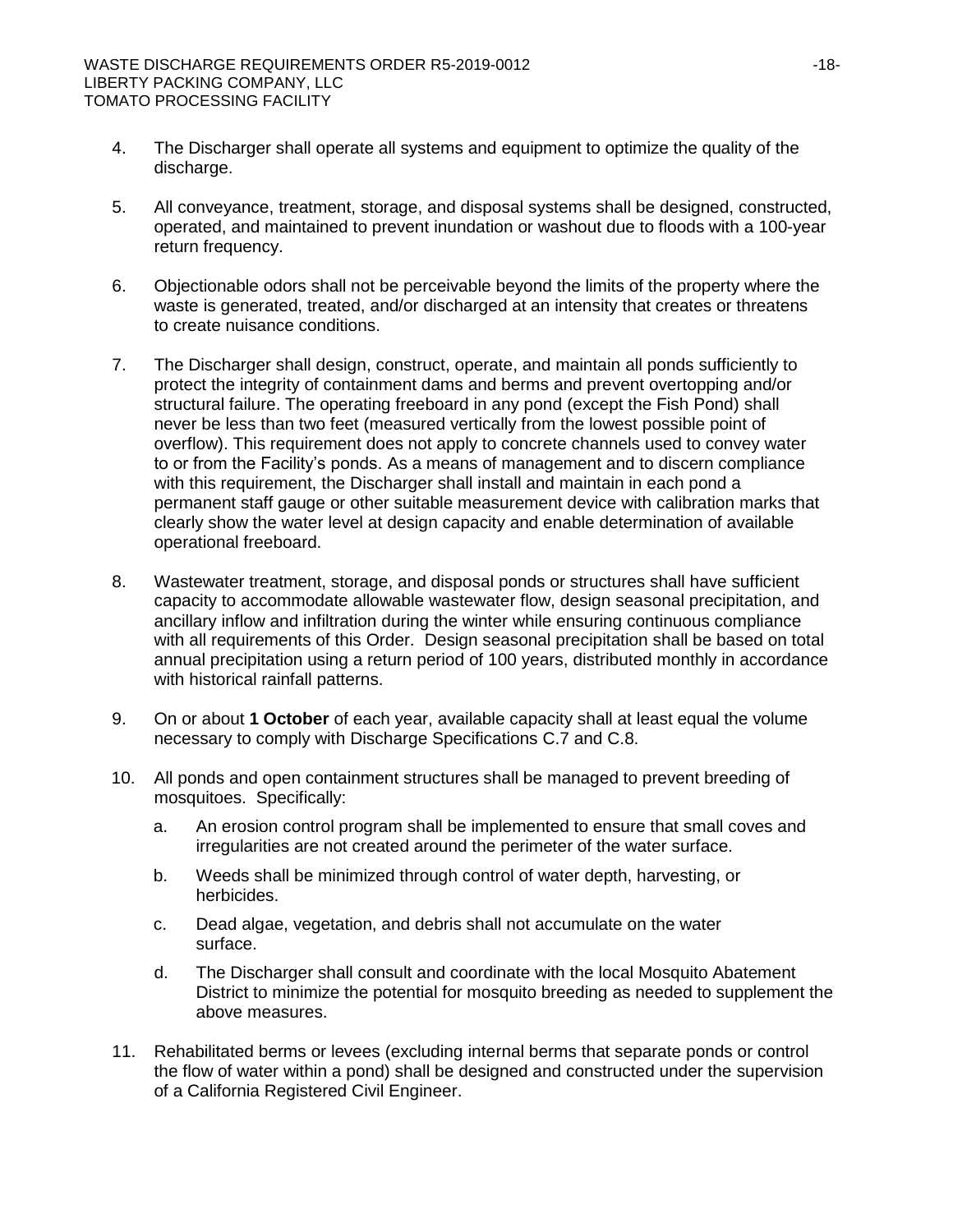12. The Discharger shall monitor residual solids accumulation in the settling pond as necessary to maintain adequate storage capacity. Specifically, if the estimated volume of solids in the pond exceeds the **design storage capacity of the pond**, the Discharger shall complete solids cleanout within **12 months** after the date of the estimate.

# **E. Groundwater Limitations**

- 1. Release of waste constituents from any treatment unit, storage unit, delivery system or LAA associated with the Facility shall not cause or contribute to groundwater containing constituent concentrations in excess of the concentrations specified below or in excess of background quality, whichever is greater.
	- a. Nitrate as nitrogen of 10 mg/L.
	- b. For constituents identified in Title 22 of the California Code of Regulations, the MCLs quantified therein.

# **F. Land Application Area Specifications**

- 1. For the purposes of this Order, "land application area" (LAA) refers to the discharge area described in Finding 14 and shown in Attachment B.
- 2. Crops or other vegetation which may include pasture grasses, native grasses, trees, and/or ornamental landscaping shall be grown in the LAA. Vegetation shall be selected based on nutrient uptake, consumptive use of water, and irrigation requirements to maximize crop uptake of nutrients.
- 3. The resulting effect of the discharge on soil shall not exceed the buffering capacity of the soil profile.
- 4. Application of waste constituents to the LAA shall be at reasonable agronomic rates to preclude creation of a nuisance or unreasonable degradation of groundwater, considering crop, soil, climate and irrigation management system. The annual nutritive loading of the LAA, including nutritive value of organic and chemical fertilizers, and the wastewater, shall not exceed the annual crop demand.
- 5. Land application of wastewater shall be managed to minimize erosion.
- 6. The LAA shall be managed to prevent breeding of mosquitoes or other vectors. In particular:
	- a. There shall be no standing water 48 hours after the irrigation ceases;
	- b. Tailwater ditches shall be maintained essentially free of emergent, marginal, or floating vegetation; and
	- c. Low-pressure and unpressurized pipelines and ditches accessible to mosquitos shall not be used to store recycled water.
- 7. Irrigation of the LAA shall occur only when appropriately trained personnel are on duty.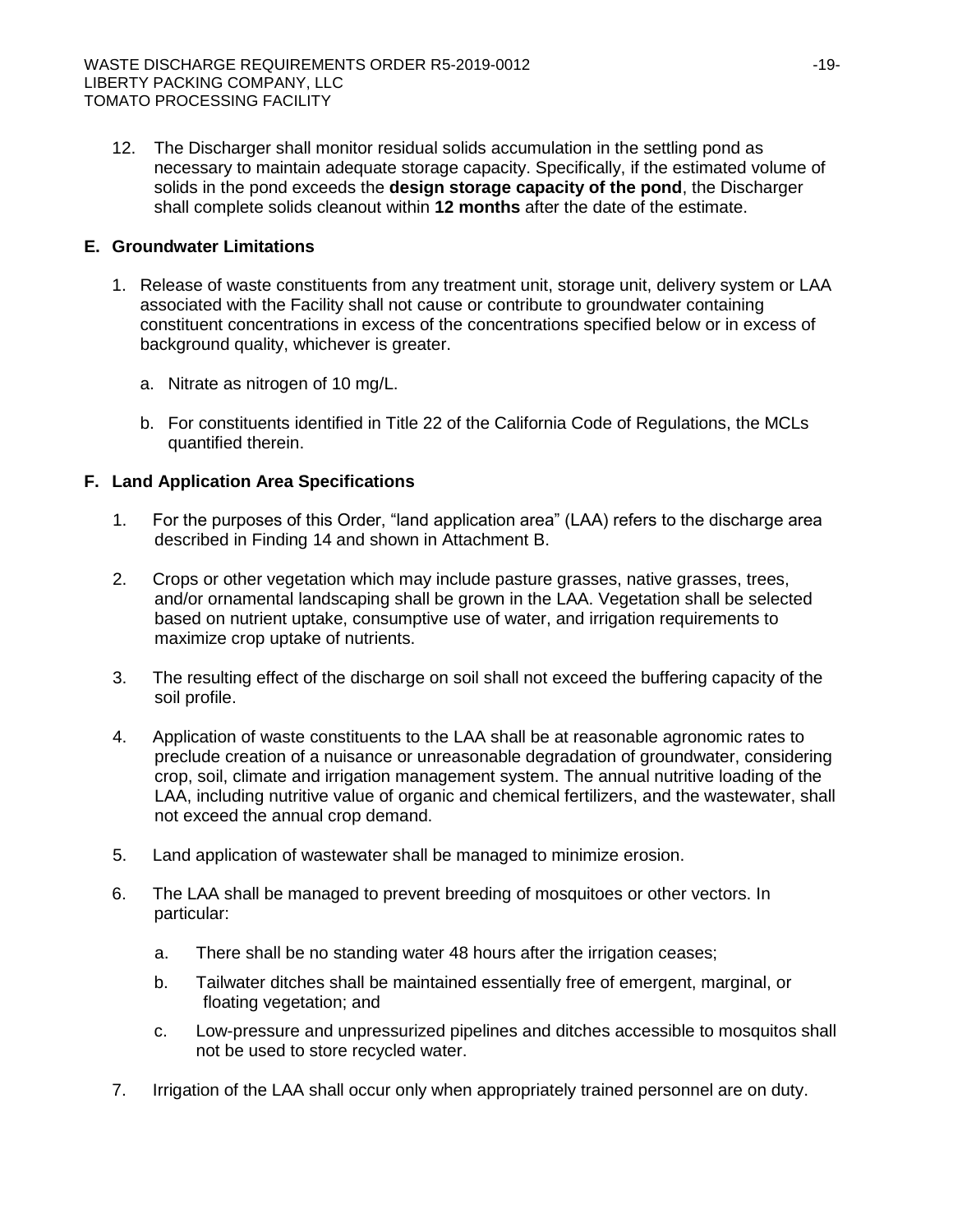- 8. LAA shall be inspected as frequently as necessary to ensure continuous compliance with the requirements of this Order.
- 9. Any irrigation runoff (tailwater) shall be confined to the LAA or returned to the containment system and shall not enter any surface water drainage course or storm water drainage system.
- 10. Discharge to the LAA shall not be initiated when the ground is saturated.

# **G. Solids Disposal Specifications**

For the purpose of this Order, residual solids are defined in accordance with Findings 11 and 15.

- 1. Residual solids shall be removed from screens, sumps, ponds, and clarifiers as needed to ensure optimal operation, prevent nuisance conditions, and maintain adequate storage capacity.
- 2. Any handling and storage of residual solids shall be controlled and contained in a manner that minimizes leachate formation and precludes infiltration of waste constituents into soils in a mass or concentration that will violate the groundwater limitations of this Order.
- 3. Residual solids may be discharged to land in accordance with the LAA Specifications of this Order.
- 4. If removed from the site, residual solids shall be disposed of in a manner approved by the Executive Officer and consistent with Title 27. Removal for reuse as animal feed, or land disposal at facilities (i.e., landfills, composting facilities, soil amendment sites operated in accordance with valid waste discharge requirements issued by a Regional Water Board) will satisfy this specification.
- 5. Any proposed change in solids use or disposal practice shall be reported in writing to the Executive Officer at least 90 days in advance of the change.

# **H. Provisions**

- 1. The Discharger shall comply with Monitoring and Reporting Program (MRP) R5-2109-0012, which is part of this Order, an any revisions thereto as ordered by the Executive Officer. The submittal dates of the self-monitoring reports shall be no later than the submittal date specified in the MRP.
- 2. The Discharger shall comply with the following time schedule to come into compliance with the BOD loading rate limit specified in Effluent and Mass Loading Limitations C.1:

| <b>Task</b> | <b>Task Description</b>                                                                                                                                                                                                        | Due Date            |
|-------------|--------------------------------------------------------------------------------------------------------------------------------------------------------------------------------------------------------------------------------|---------------------|
| la.         | Submit a work plan and time schedule, for Executive Officer<br>approval, that proposes the work the Discharger will conduct to<br>come into compliance with the 150 lbs/acre/day BOD loading rate<br>limit by 8 February 2022. | By<br>8 August 2019 |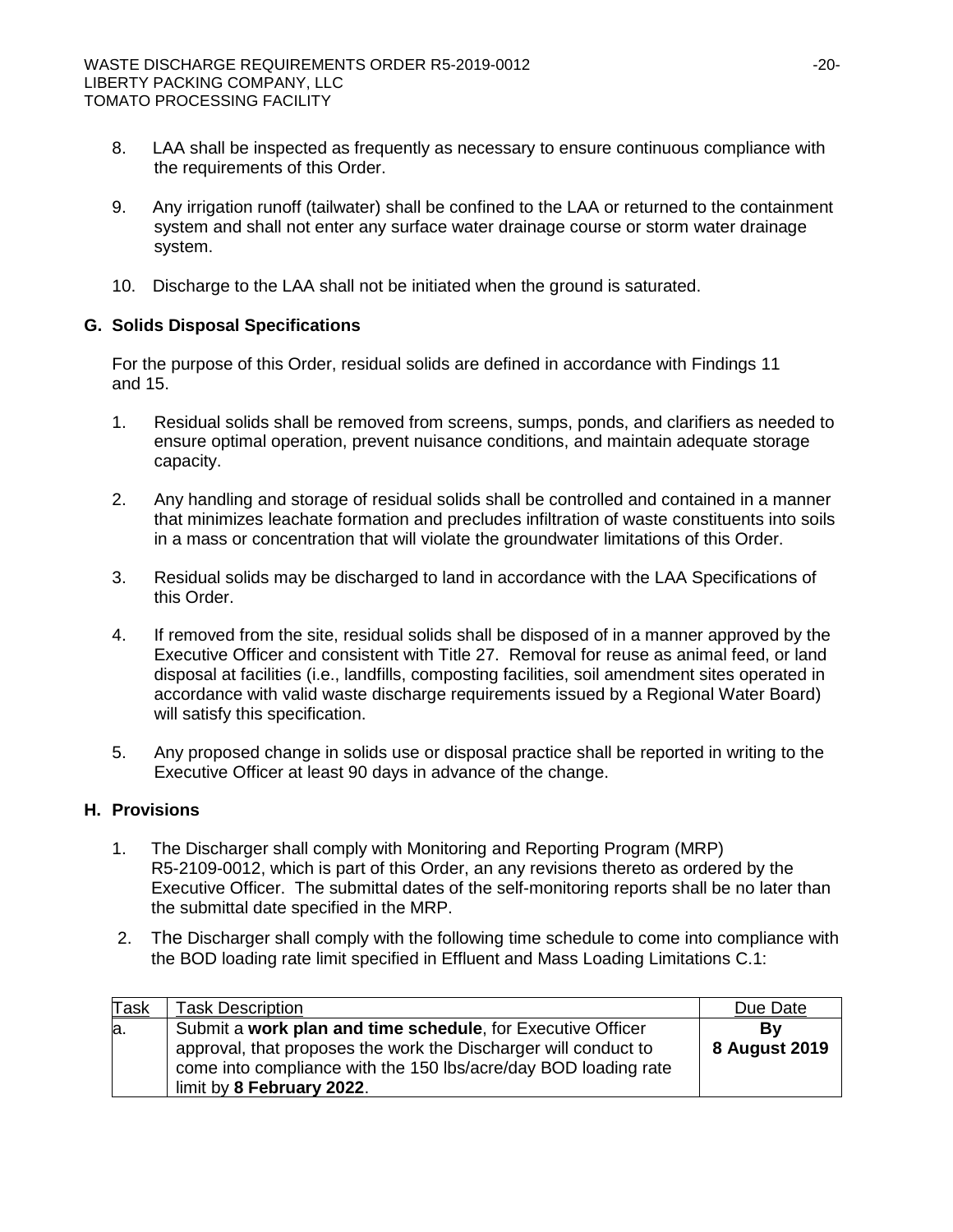| <b>Task</b> | <b>Task Description</b>                                                                                                                                                                                                                                                                                                                                                                                                                                                                                              | Due Date                                                                     |
|-------------|----------------------------------------------------------------------------------------------------------------------------------------------------------------------------------------------------------------------------------------------------------------------------------------------------------------------------------------------------------------------------------------------------------------------------------------------------------------------------------------------------------------------|------------------------------------------------------------------------------|
| b.          | Until the Discharger has achieved compliance with the BOD loading<br>rate limit, the Discharger shall provide semiannual progress<br>reports detailing what steps have been implemented towards<br>achieving compliance with the BOD loading rate effluent limitation,<br>including studies, construction progress, evaluation of measures<br>implemented, and recommendations for additional measures as<br>necessary to achieve full compliance by the final date.                                                 | 1 January<br>&<br>1 July of every<br>year until<br>compliance is<br>achieved |
| c.          | Submit a report that contains either:<br>A confirmation Liberty has or will comply with the<br>İ.<br>150 lbs/acre/day (cycle average) loading rate limit by<br>8 February 2022;                                                                                                                                                                                                                                                                                                                                      | <b>By</b><br><b>9 August 2021</b>                                            |
|             | ii.<br>A demonstration that a site-specific BOD loading rate other<br>than 150 lbs/acre/day (cycle average) is still protective of<br>water quality and will not cause nuisance conditions. The<br>report must include a new Report of Waste Discharge with<br>an antidegradation analysis demonstrating how the<br>proposed loading rate will not cause unreasonable<br>groundwater degradation due to organic overloading and be<br>protective of groundwater beneficial uses in order to revise<br>these WDRs; or |                                                                              |
|             | iii.<br>A request for the Executive Officer to extend the compliance<br>schedule up to, but no more than, two years. The request<br>must demonstrate how Liberty has diligently worked on<br>coming in to compliance with the BOD loading rate limit and<br>provide sufficient justification for the Executive Officer to<br>grant an extension to the compliance schedule.                                                                                                                                          |                                                                              |
| d.          | Comply with the 150 lbs/acre/day BOD loading rate limit specified in<br>Effluent and Mass Loading Limitations C.1., unless the Executive<br>Officer has extended the compliance schedule as discussed in<br>task c.iii above.                                                                                                                                                                                                                                                                                        | By<br>8 February 2022                                                        |

- 3. The following reports shall be submitted pursuant to Water Code section 13267 and shall be prepared as described in Provisions H.6 and H.7.
	- a. **By 8 February 2020**, the Discharger shall submit a **Salinity Reduction Study Work Plan**. The Discharger shall prepare and implement a Salinity Reduction Study Workplan to identify and address sources of salinity to and from the Facility. The Salinity Reduction Study Work Plan shall at a minimum include the following:
		- i. Data on current influent and effluent salinity concentrations;
		- ii. Identification of known salinity sources;
		- iii. Description of current plans to reduce/eliminate known salinity sources;
		- iv. Preliminary identification of other potential sources;
		- v. A proposed schedule for evaluating sources; and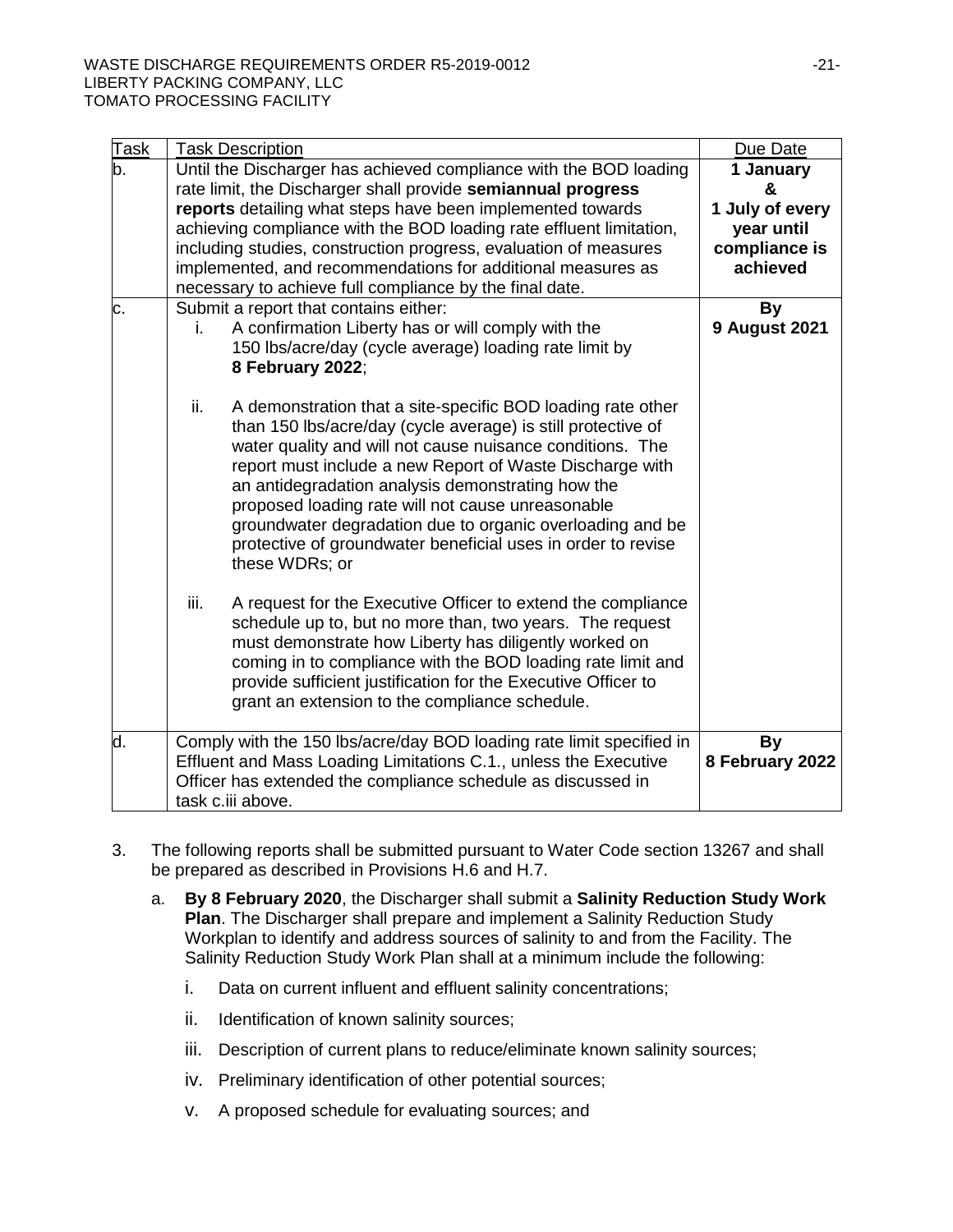vi. A proposed schedule for identifying and evaluating potential reduction, elimination, and prevention methods.

Implementation progress of the Salinity Reduction Work Plan shall be reported each year in the Annual Monitoring Report required pursuant to Monitoring and Reporting Program R5-2019-0012.

- b. **By 8 February 2020**, the Discharger shall submit a **Wastewater and Nutrient Management Plan** for Executive Officer approval. At a minimum, the Plan must include:
	- i. Procedures for monitoring Facility operations and discharge;
	- ii. Practicable measures to ensure reasonable even application of wastewater;
	- iii. An action plan to deal with objectional odors and/or nuisance conditions;
	- iv. Supporting data and calculations for monthly and annual water and nutrient balances;
	- v. A discussion on blending of wastewater, irrigation water;
	- vi. Management practices that will ensure wastewater irrigation water, and fertilizers are applied at plant available agronomic rates to the LAA;
	- vii. Using soil sampling data, an estimate of average net available nitrogen compared with gross wastewater organic nitrogen loading rates;
	- viii. Estimates of nitrogen mineralization and denitrification rates for wastewater using lab tests; and
	- ix. Supporting calculations/data including crop type(s) and calculations for monthly and annual water and nutrient balances demonstrating the discharge of Facility wastewater and land application of solids to the LAA will not exceed agronomic rates for both nutrient and hydraulic loading.

The Plan shall propose a site-specific percentage, with supporting rationale, to be used to calculate the plant available nitrogen (PAN) to determine compliance with the annual total nitrogen loading limitation specified in this Order (Effluent and Mass Loading Limitations C.1).

- c. **By 8 February 2020**, the Discharger shall submit a **Metal Evaluation and Minimization Plan** to address sources of elevated iron and manganese in the effluent. The Metal Evaluation and Minimization Plan shall at a minimum include the following:
	- i. Data on current influent and effluent metal concentrations;
	- ii. Identification of known metal sources;
	- iii. Description of current plans to reduce/eliminate known metal sources;
	- iv. Preliminary identification of other potential sources;
	- v. A proposed schedule for evaluating sources; and
	- vi. A proposed schedule for identifying and evaluation potential reduction, elimination, and prevention methods.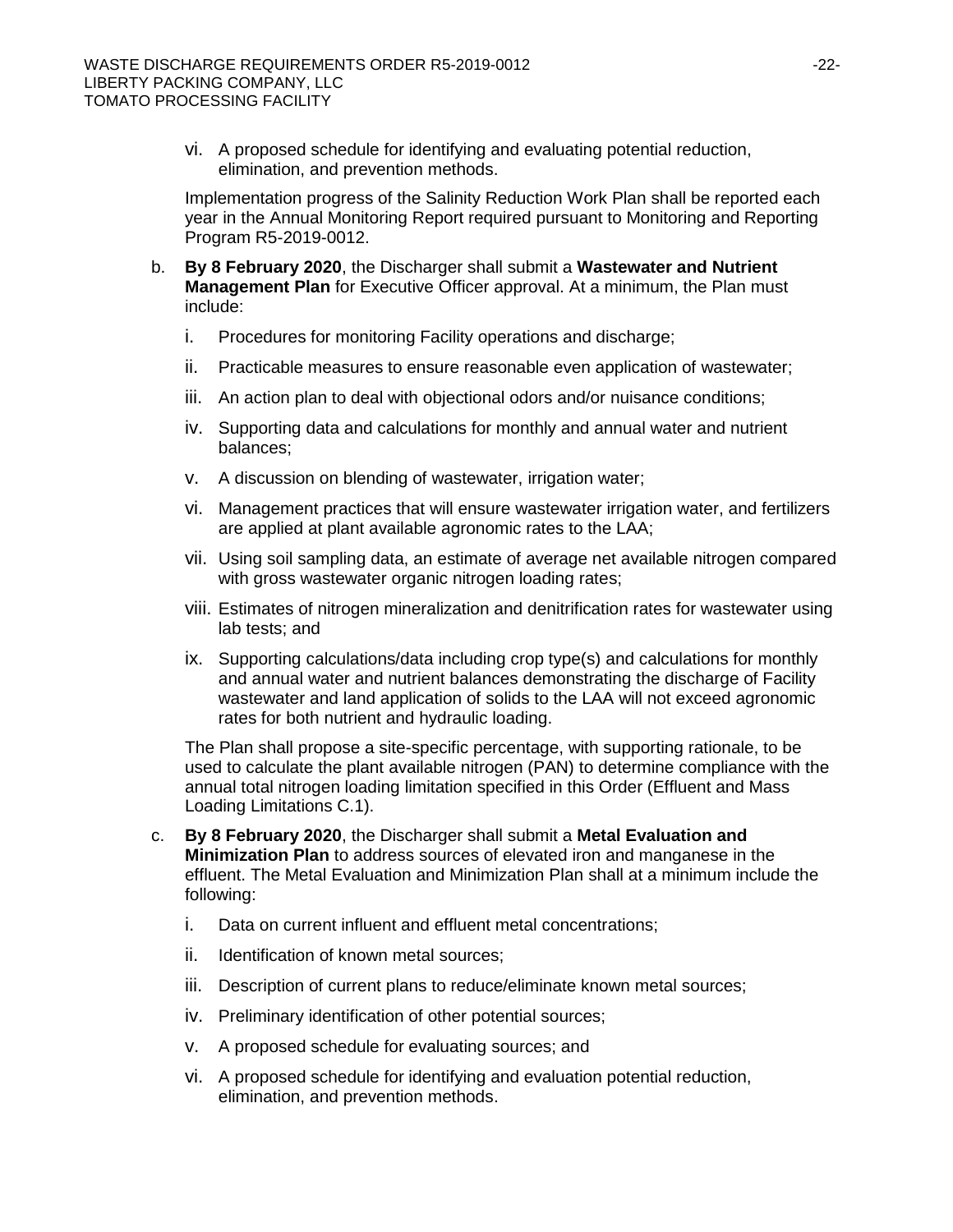Implementation progress of the Metal Evaluation and Minimization Plan shall be reported each year in the Annual Monitoring Report required pursuant to Monitoring and Reporting Program R5-2019-0012.

- d. **By 8 August 2019**, the Discharger shall submit a work plan to characterize the source(s) of influent into the Fish Pond. The work plan should propose a plan, with an appropriate time schedule, to determine the quality of the water discharge to the Fish Pond and evaluate if the influent to the Fish Pond is of similar quality to agricultural tile drain water and the potential impacts to downstream beneficial uses.
- 4. Prior to initiating expansion of the cooling or settling ponds described in Finding 25, submit final design drawings for Executive Officer approval. If the proposed construction will result in a loss of land application area, the submittal shall include an evaluation of how these changes will affect the Facility's discharge and underlying groundwater quality.
- 5. A discharger whose waste flow has been increasing, or is projected to increase, shall estimate when flows will reach hydraulic and treatment capacities of its treatment, collection, and disposal facilities. The projections shall be made in January, based on the last three years' average dry weather flows, peak wet weather flows, and total annual flows, as appropriate. When any projection shows that capacity of any part of the facilities may be exceeded in four years, the Discharger shall notify the Central Valley Water Board by **31 January**.
- 6. In accordance with California Business and Professions Code sections 6735, 7835, and 7835.1, engineering and geologic evaluations and judgments shall be performed by or under the direction of registered professionals competent and proficient in the fields pertinent to the required activities. All technical reports specified herein that contain workplans for investigations and studies, that describe the conduct of investigations and studies, or that contain technical conclusions and recommendations concerning engineering and geology shall be prepared by or under the direction of appropriately qualified professional(s), even if not explicitly stated. Each technical report submitted by the Discharger shall bear the professional's signature and stamp.
- 7. The Discharger shall submit the technical reports and work plans required by this Order for consideration by the Executive Officer and incorporate comments the Executive Officer may have in a timely manner, as appropriate. Unless expressly stated otherwise in this Order, the Discharger shall proceed with all work required by the foregoing provisions by the due dates specified.
- 8. The Discharger shall comply with the SPRRs, which are incorporated herein.
- 9. The Discharger shall comply with all conditions of this Order, including timely submittal of technical and monitoring reports. On or before each report due date, the Discharger shall submit the specified document to the Central Valley Water Board or, if appropriate, a written report detailing compliance or noncompliance with the specific schedule date and task. If noncompliance is being reported, then the Discharger shall state the reasons for such noncompliance and provide an estimate of the date when the Discharger will be in compliance. The Discharger shall notify the Central Valley Water Board in writing when it returns to compliance with the time schedule. Violations may result in enforcement action, including Central Valley Water Board or court orders requiring corrective action or imposing civil monetary liability, or in revision or rescission of this Order.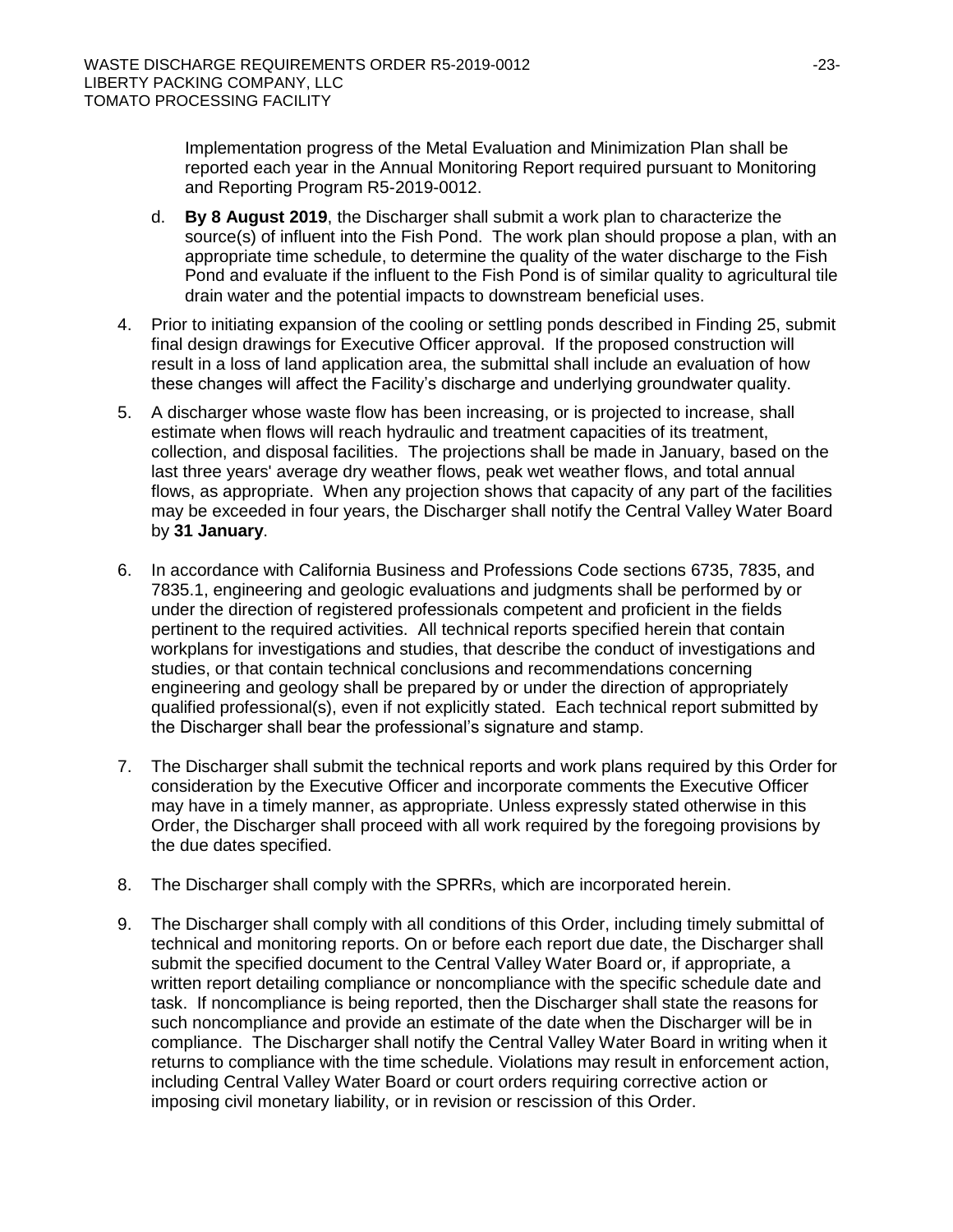- 10. The Discharger shall at all times properly operate and maintain all facilities and systems of treatment and control (and related appurtenances) that are installed or used by the Discharger to achieve compliance with the conditions of this Order. Proper operation and maintenance also includes adequate laboratory controls and appropriate quality assurance procedures. This provision requires the operation of back-up or auxiliary facilities or similar systems that are installed by the Discharger when the operation is necessary to achieve compliance with the conditions of this Order.
- 11. The Discharger shall use the best practicable cost-effective control technique(s) including proper operation and maintenance, to comply with this Order.
- 12. As described in the SPRRs, the Discharger shall report promptly to the Central Valley Water Board any material change or proposed change in the character, location, or volume of the discharge.
- 13. In the event that the Discharger reports a toxic chemical release data to the State Emergency Response Commission (SERC) pursuant to section 313 of the Emergency Planning and Community Right to Know Act (42 U.S.C. § 11023), the Discharger shall also report the same information to the Central Valley Water Board within 15 days of the report to the SERC.
- 14. At least **90 days** prior to termination or expiration of any lease, contract, or agreement involving disposal or recycling areas or off-site reuse of effluent, used to justify the capacity authorized herein and assure compliance with this Order, the Discharger shall notify the Central Valley Water Board in writing of the situation and of what measures have been taken or are being taken to assure full compliance with this Order.
- 15. In the event of any change in control or ownership of the Facility, the Discharger must notify the succeeding owner or operator of the existence of this Order by letter, a copy of which shall be immediately forwarded to the Central Valley Water Board.
- 16. To assume operation as a "discharger" under this Order, the succeeding owner or operator must apply in writing to the Executive Officer requesting transfer of the Order. The request must contain the requesting entity's full legal name, the state of incorporation if a corporation, the name and address and telephone number of the persons responsible for contact with the Central Valley Water Board, and a statement. The statement shall comply with the signatory paragraph of SPRRs, Standard Provision B.3 and state that the new owner or operator assumes full responsibility for compliance with this Order. Failure to submit the request shall be considered a discharge without requirements, a violation of the Water Code. If approved by the Executive Officer, the transfer request will be submitted to the Central Valley Water Board for its consideration of transferring the ownership of this Order at one of its regularly scheduled meetings.
- 17. A copy of this Order (including attachments, Information Sheet, and SPRRs) and the operative MRP shall be kept at Facility for reference by operating personnel. Key operating personnel shall be familiar with its contents.
- 18. The Central Valley Water Board will review this Order periodically and will revise requirements when necessary.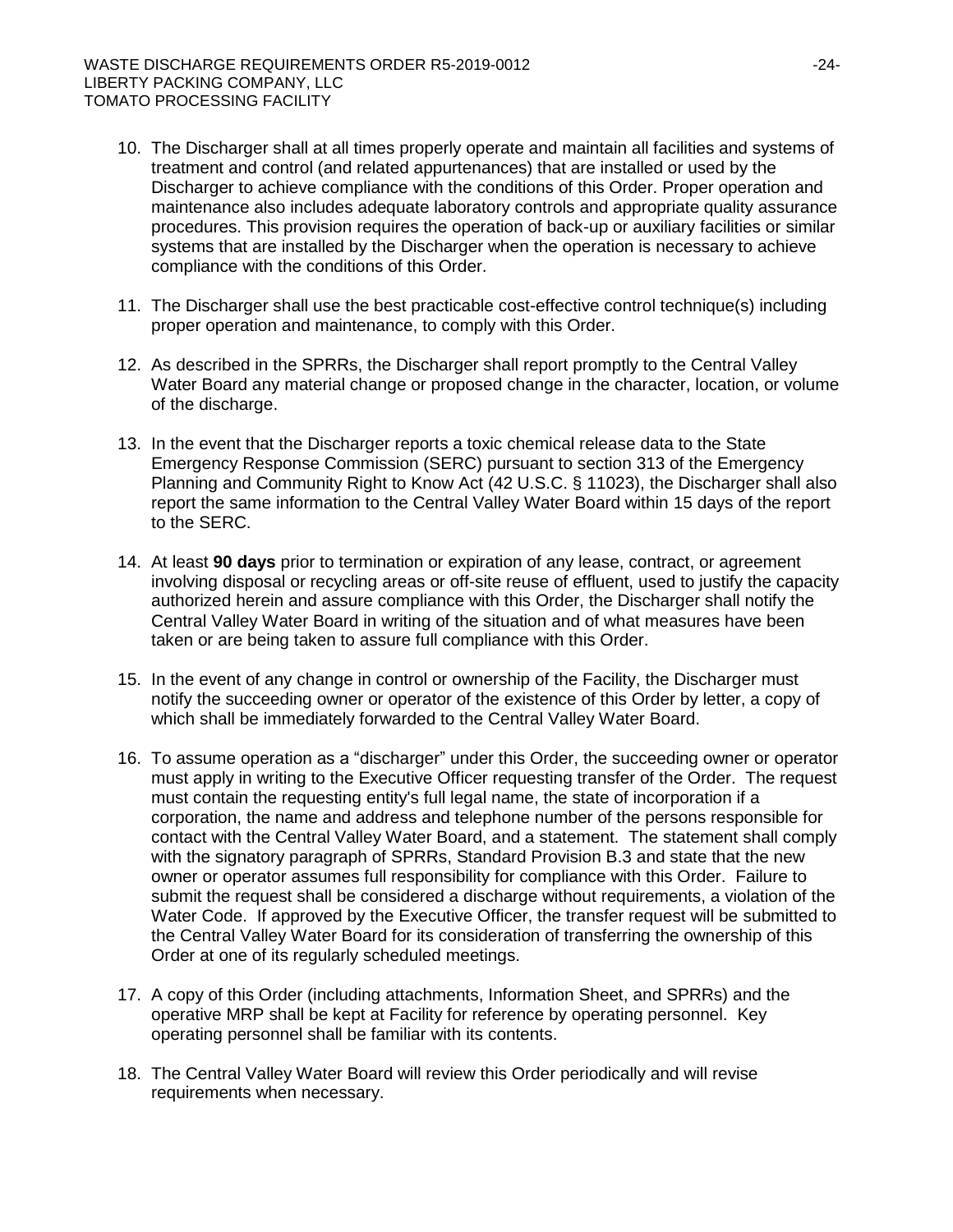If, in the opinion of the Executive Officer, the Discharger fails to comply with the provisions of this Order, the Executive Officer may refer this matter to the Attorney General for judicial enforcement, may issue a complaint for administrative civil liability, or may take other enforcement actions. Failure to comply with this Order may result in the assessment of Administrative Civil Liability of up to \$10,000 per violation, per day, depending on the violation, pursuant to the Water Code, including sections 13268, 13350 and 13385. The Central Valley Water Board reserves its right to take any enforcement actions authorized by law.

Any person aggrieved by this action of the Central Valley Water Board may petition the State Water Board to review the action in accordance with Water Code section 13320 and Title 23, section 2050 et seq. The State Water Board must receive the petition by 5:00 pm on the 30th day after the date of this Order: if the thirtieth day following the date of this Order falls on a Saturday, Sunday, or state holiday, the petition must be received by the State Water Board by 5:00 pm on the next business day. Copies of the law and regulations applicable to filing petitions are published online (at the address below), and provided upon request.

[http://www.waterboards.ca.gov/public\\_notices/petitions/water\\_quality](http://www.waterboards.ca.gov/public_notices/petitions/water_quality)

I, PATRICK PULUPA, Executive Officer, do hereby certify that the foregoing is a full true, and correct copy of an Order adopted by the California Regional Water Quality Control Board on 8 February 2019.

> PATRICK PULUPA, Executive Officer *ORIGINAL SIGNED BY*

Order Attachments

- Attachment A Vicinity Map
- Attachment B Site Map
- Attachment C Process Flow Diagram
- Monitoring and Reporting Program (MRP) Order R5-2019-0012
- Information Sheet
- Standard Provisions and Reporting Requirements dated 1 March 1991 (SPRRs)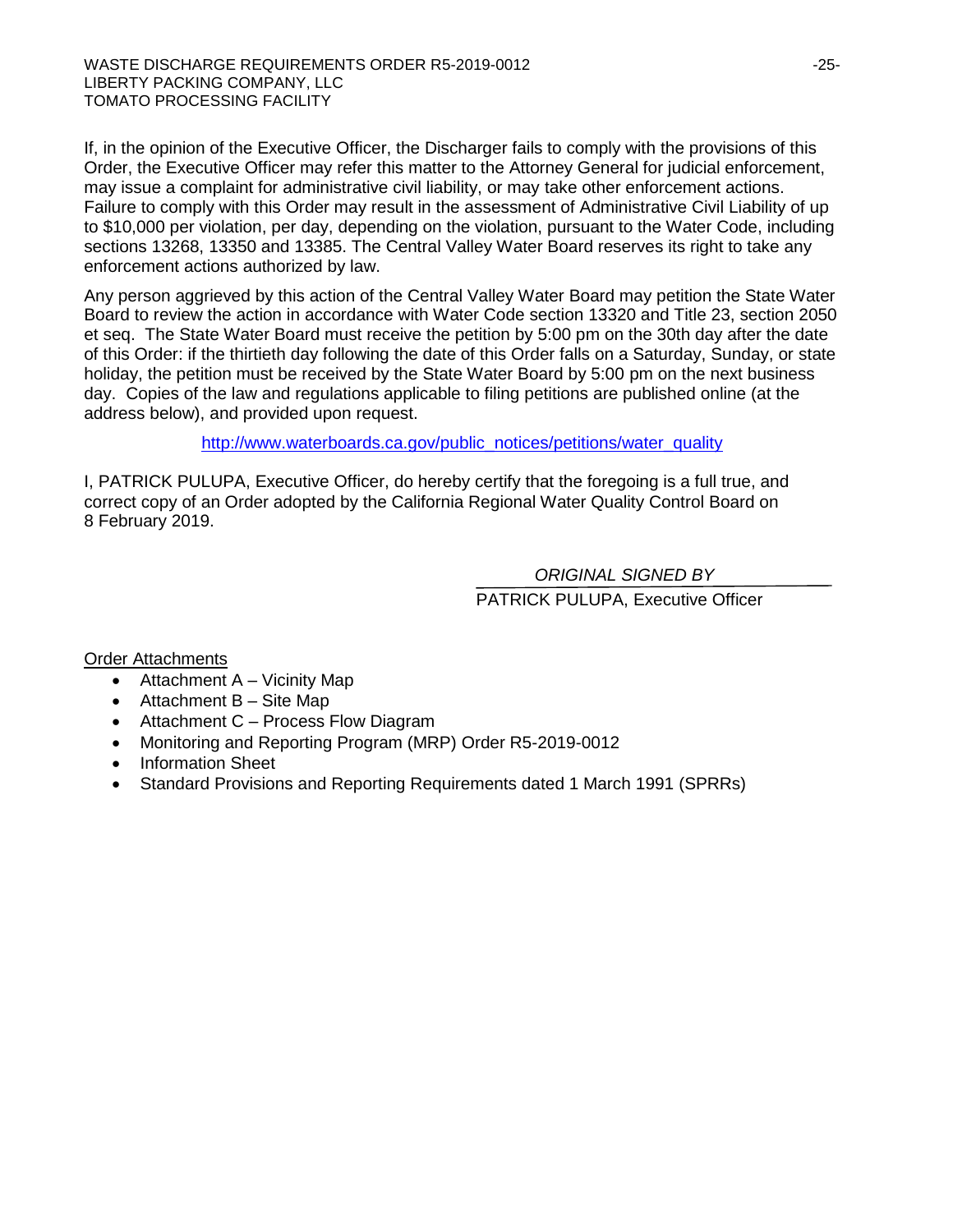#### WASTE DISCHARGE REQUIREMENTS ORDER R5-2019-0012 LIBERTY PACKING COMPANY, LLC TOMATO PROCESSING FACILITY

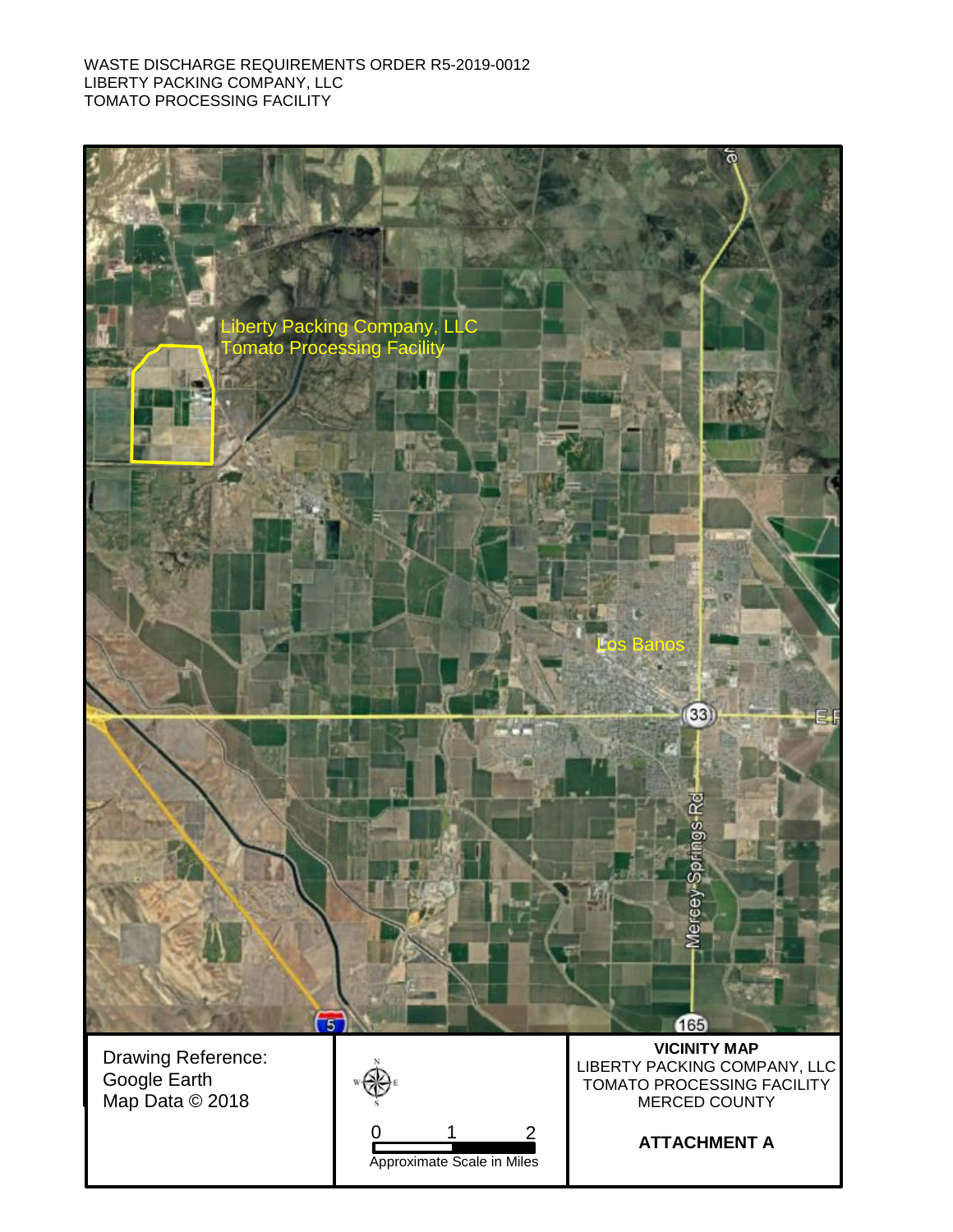#### WASTE DISCHARGE REQUIREMENTS ORDER R5-2019-0012 LIBERTY PACKING COMPANY, LLC TOMATO PROCESSING FACILITY

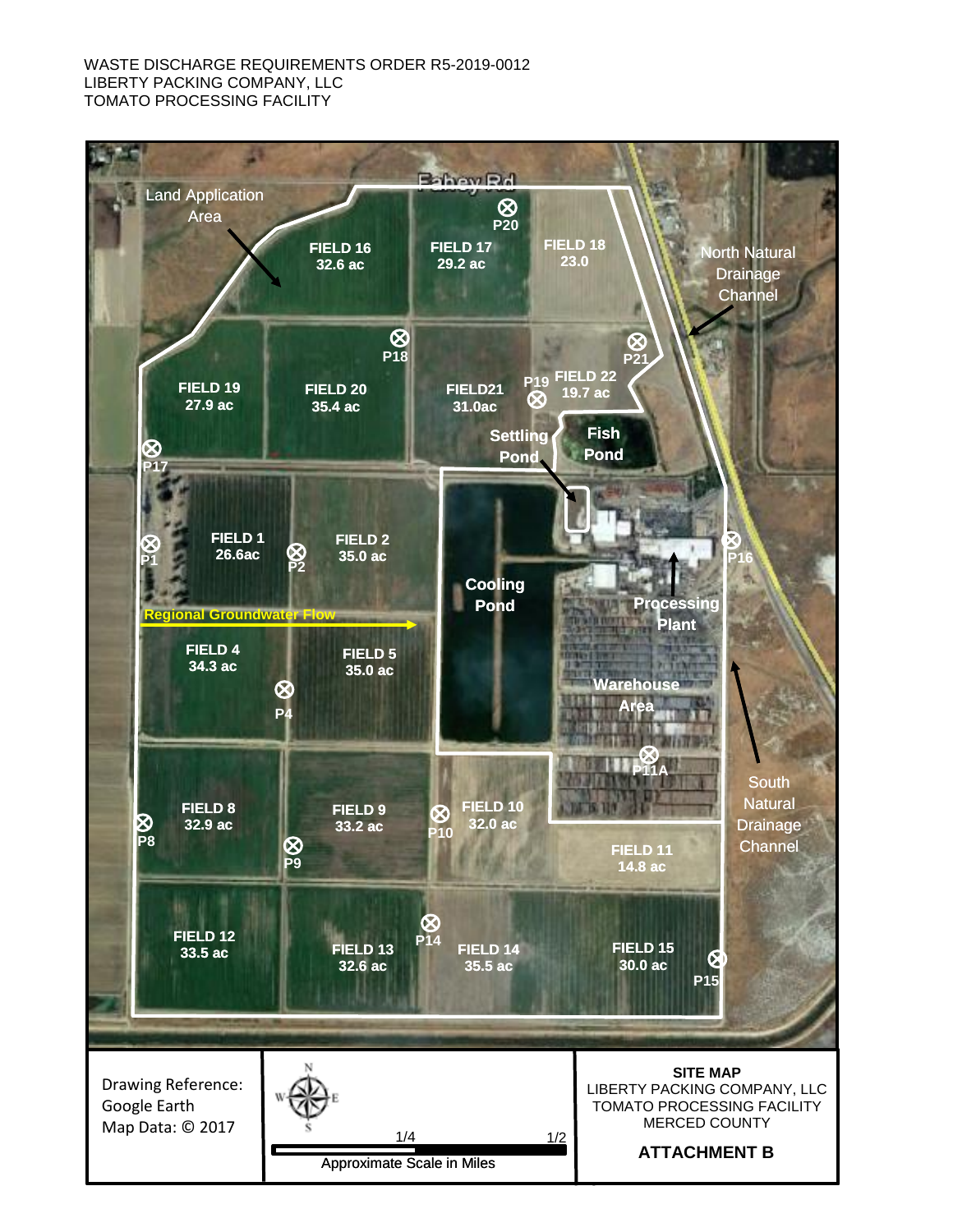#### WASTE DISCHARGE REQUIREMENTS ORDER R5-2019-0012 LIBERTY PACKING COMPANY, LLC TOMATO PROCESSING FACILITY

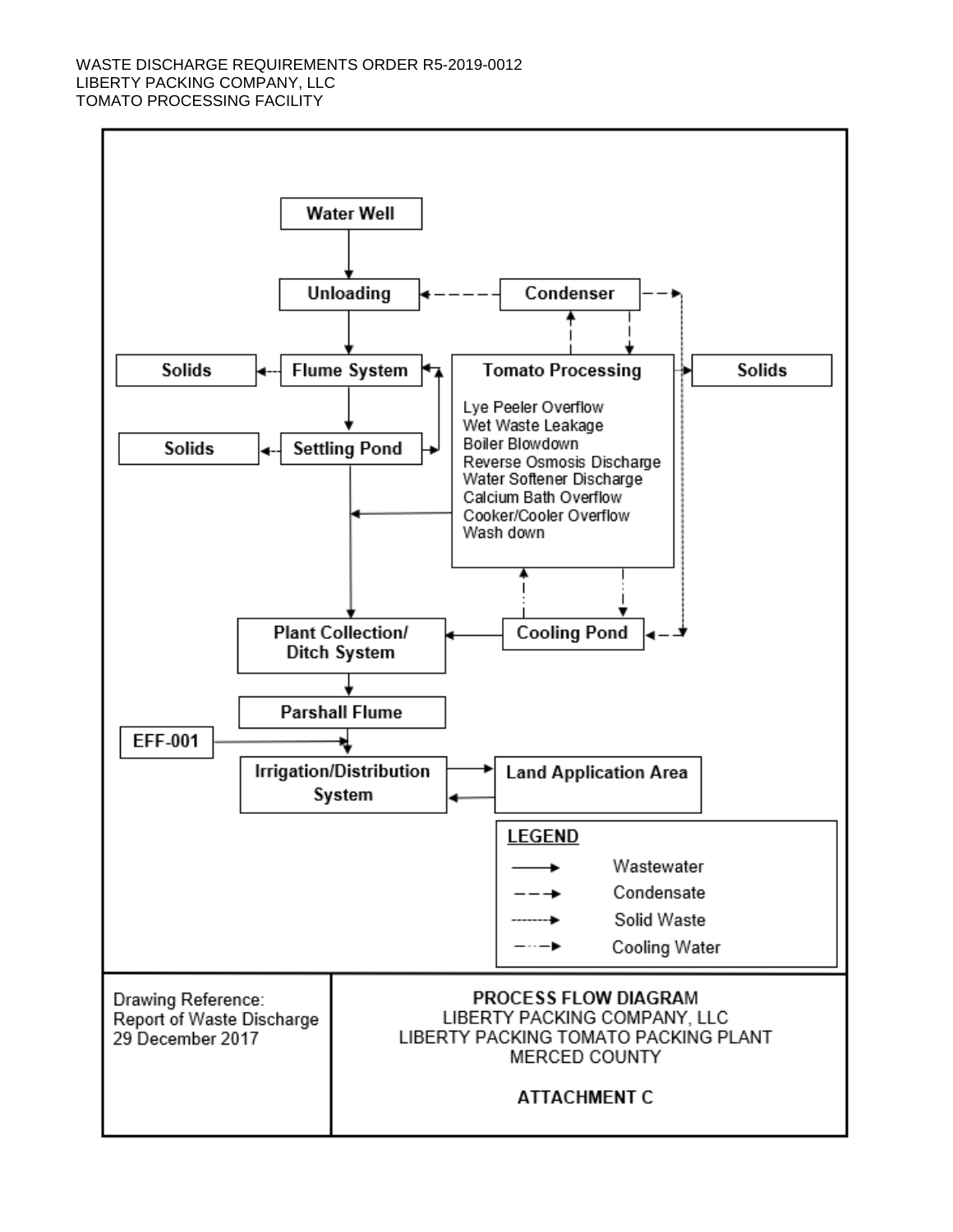## CALIFORNIA REGIONAL WATER QUALITY CONTOL BOARD CENTRAL VALLEY REGION

#### MONITORING AND REPORTING PROGRAM R5-2019-0012

FOR

## LIBERTY PACKING COMPANY, LLC TOMATO PROCESSING FACILITY MERCED COUNTY

This Monitoring and Reporting Program (MRP) is issued pursuant to Water Code section 13267. Liberty Packing Company, LLC (hereafter Liberty or Discharger) shall not implement any changes to this MRP unless and until the Central Valley Regional Water Quality Control Board (Central Valley Water Board) adopts, or the Executive Officer issues, a revised MRP.

Section 13267 of the California Water Code states, in part:

*"In conducting an investigation specified in subdivision (a), the regional board may require that any person who has discharged, discharges, or is suspected of having discharged or discharging, or who proposes to discharge waste within its region, or any citizen or domiciliary, or political agency or entity of this state who has discharged, discharges, or is suspected of having discharged or discharging, or who proposes to discharge, waste outside of its region that could affect the quality of waters within its region shall furnish, under penalty of perjury, technical or monitoring program reports which the regional board requires. The burden, including costs, of these reports shall bear a reasonable relationship to the need for the report and the benefits to be obtained from the reports. In requiring those reports, the regional board shall provide the person with a written explanation with regard to the need for the reports, and shall identify the evidence that supports requiring that person to provide the reports."*

The Discharger owns and operates the Tomato Processing Facility (Facility) that is subject to the Waste Discharge Requirements (WDRs) cited herein, and the monitoring reports are necessary to determine compliance with the WDRs.

Pursuant to Water Code section 13268, subdivisions (a)(1) and (b)(1), failure to furnish the reports required under this MRP (and also under the operative WDRs), or falsifying information submitted in such reports, constitutes a misdemeanor and may result in the imposition of up to \$10,000 in administrative civil liability for each day of noncompliance.

If monitoring consistently shows no significant variation in magnitude of a constituent concentration or parameter after at least 12 months of monitoring, the Discharger may request this MRP be revised to reduce monitoring frequency. The proposal must include adequate technical justification for reduction in monitoring frequency.

A glossary of terms used in this MRP is included on the last page.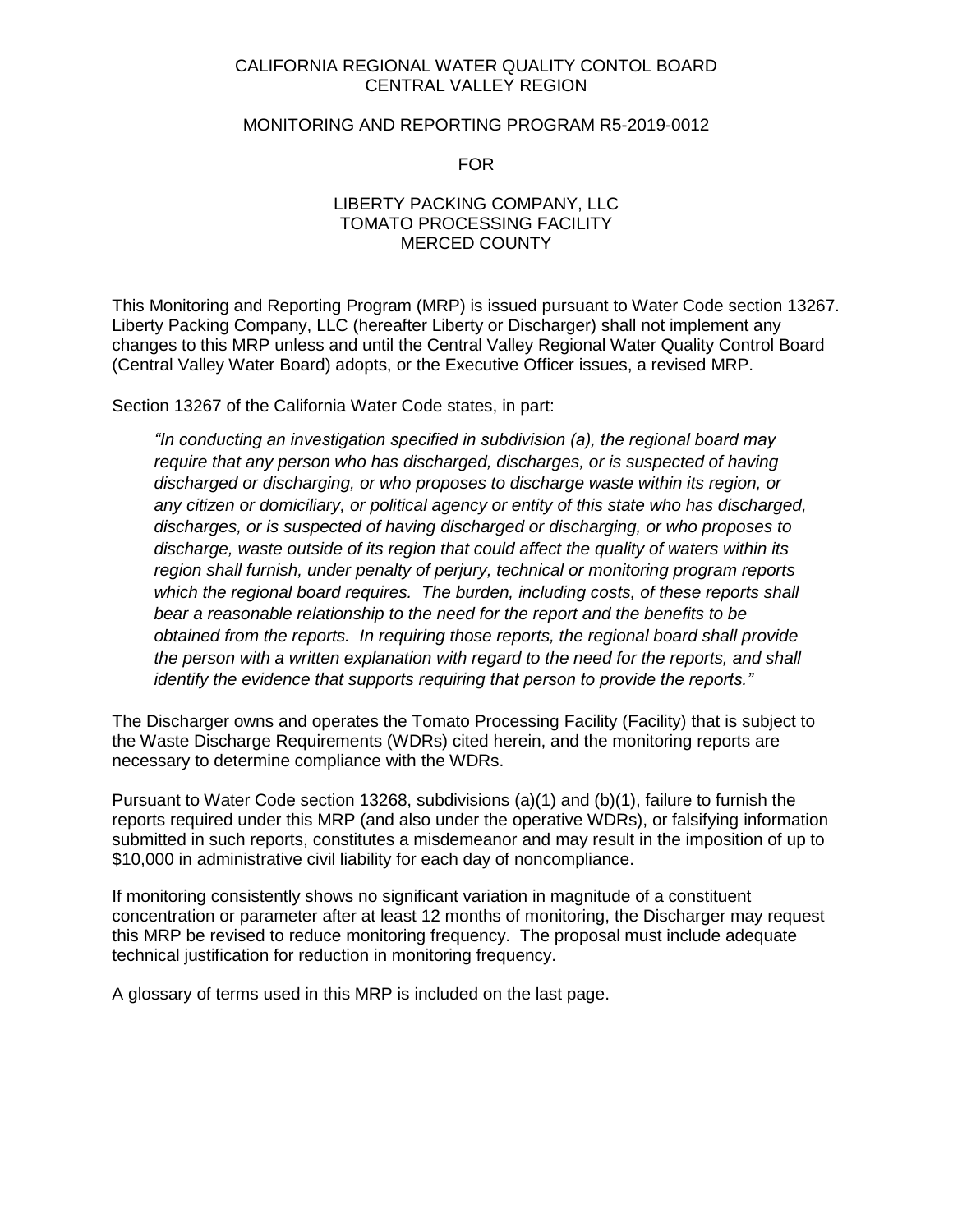# **I. GENERAL MONITORING REQUIREMENTS**

### **A. FLOW MONITORING**

Hydraulic flow rates shall be measured at the monitoring points specified in this MRP when wastewater or process water is being discharged or conveyed at the flow monitoring points specified. Central valley water board staff shall approve any proposed changes to flow monitoring locations prior to implementation of the change. All flow monitoring systems shall be appropriate for the conveyance system (i.e., open channel flow or pressure pipeline) and liquid type. Unless otherwise specified, each flow meter shall be equipped with a flow totalizer to allow reporting of cumulative volume as well as instantaneous flow rate. Flow meters shall be calibrated at the frequency recommended by the manufacturer; typically, at least once per year and records of calibration shall be maintained for review upon request.

# **B. MONITORING AND SAMPLING LOCATIONS**

Samples shall be obtained at the monitoring points specified in this MRP. Central Valley Water Board staff shall approve any proposed changes to sampling locations prior to implementation of the change.

The Discharger shall monitor the following locations to demonstrate compliance with the requirements of this Order:

| <b>Monitoring Location</b><br><b>Name</b> | <b>Monitoring Location Description</b>                                                                                                                   |
|-------------------------------------------|----------------------------------------------------------------------------------------------------------------------------------------------------------|
| <b>SP-001</b>                             | <b>Settling Pond</b>                                                                                                                                     |
| <b>CP-002</b>                             | <b>Cooling Pond</b>                                                                                                                                      |
| <b>FP-001</b>                             | Fish Pond                                                                                                                                                |
| <b>EFF-001</b>                            | Location where a representative sample of the effluent (process<br>wastewater) can be obtained prior to discharge to the land<br>application area (LAA). |
| SPL-001, SPL-002,<br><b>SPL-003</b>       | Existing source water wells and any other source water wells<br>added to the source water well network.                                                  |
| <b>LAA-001</b>                            | The LAA where the Facility's discharge is applied.                                                                                                       |
| MW-01 through<br>MW-21                    | Groundwater monitoring wells/piezometers and all future<br>wells/piezometers added to the approved network.                                              |

# **C. SAMPLING AND SAMPLE ANALYSIS**

All samples shall be representative of the volume and nature of the discharge or matrix of material sampled. Except as specified otherwise in this MRP, grab samples will be considered representative of water, wastewater, soil, residual solids, and groundwater.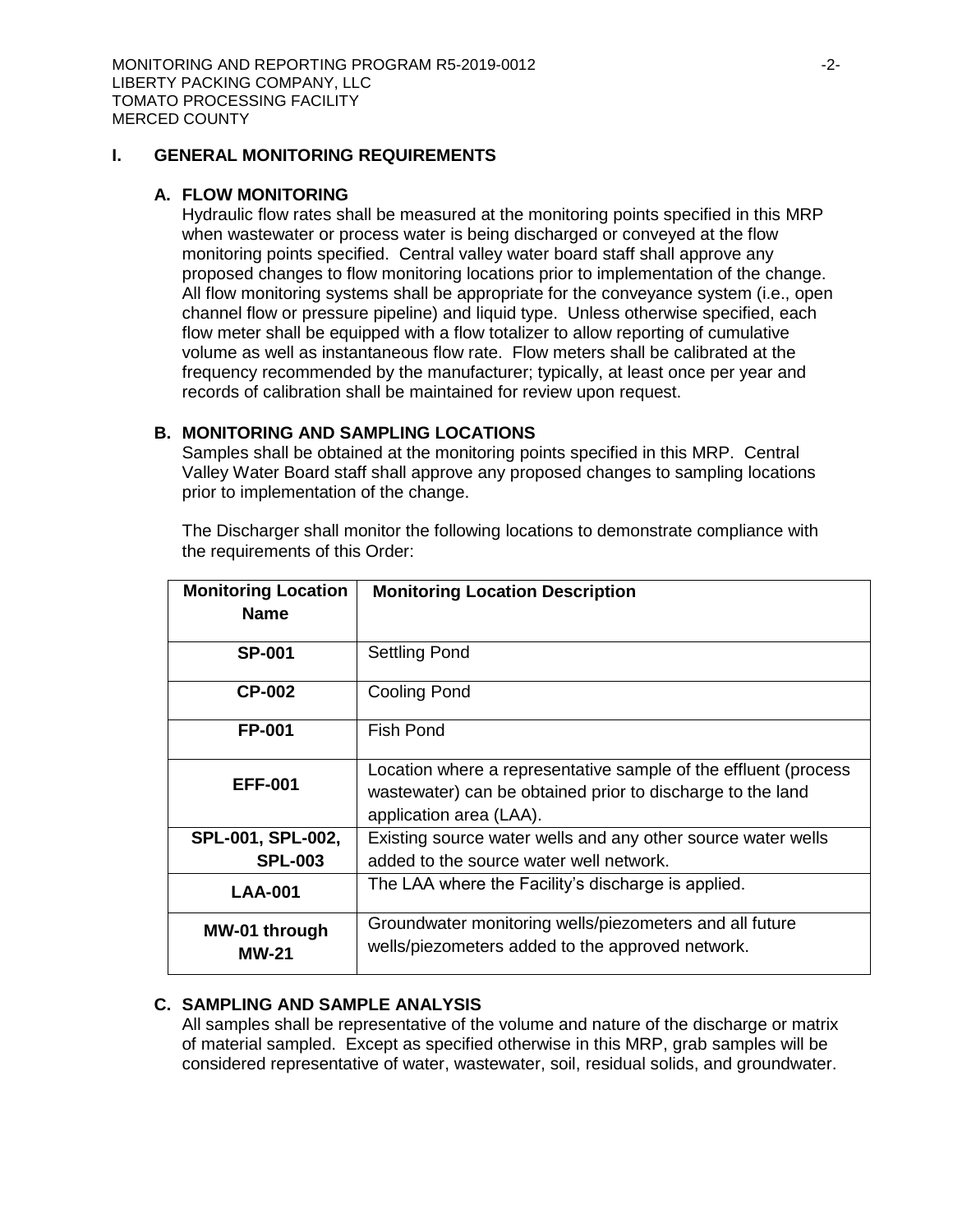The time, date, and location of each sample shall be recorded on the sample chain of custody form. All analyses shall be performed in accordance with the *Standard Provisions and Reporting Requirements for Waste Discharge Requirements*, dated 1 March 1991 (SPRRs).

Field test instruments (such as those used to measure pH, temperature, electrical conductivity, dissolved oxygen, wind speed, and precipitation) may be used provided that:

- 1. The operator is trained in proper use and maintenance of the instruments;
- 2. The instruments are field calibrated at the frequency recommended by the manufacturer;
- 3. The instruments are serviced and/or calibrated at the manufacturers recommended frequency; and
- 4. Field calibration reports are submitted as described in the "Reporting" section of this MRP.

Laboratory analytical procedures shall comply with the methods and holding times specified in the following (as applicable to the medium to be analyzed):

- *Methods for Organic Chemical Analysis of Municipal and Industrial Wastewater*  (EPA);
- *Test Methods for Evaluating Solid Waste* (EPA);
- *Methods for Chemical Analysis of Water and Wastes* (EPA);
- *Methods for Determination of Inorganic Substances in Environmental Samples*  (EPA);
- *Standard Methods for the Examination of Water and Wastewater*  (APHA/AWWA/WEF); and
- *Soil, Plant and Water Reference Methods for the Western Region* (WREP 125).

Approved editions shall be those that are approved for use by the United States Environmental Protection Agency (EPA) or the State Water Resources Control Board (State Water Board), Division of Drinking Water's Laboratory Accreditation Program (ELAP). The Discharger may propose alternative methods for approval by the Executive Officer. Where technically feasible, laboratory reporting limits shall be lower than the applicable water quality objectives for the constituents to be analyzed.

If monitoring consistently shows no significant variation in a constituent concentration or parameter after at least 12 months of monitoring, the Discharger may request this MRP be revised to reduce monitoring frequency, constituent analyses, or monitoring parameters. The proposal must include adequate technical justification for reduction in monitoring frequency. This monitoring program shall remain in effect unless and until a revised MRP is issued.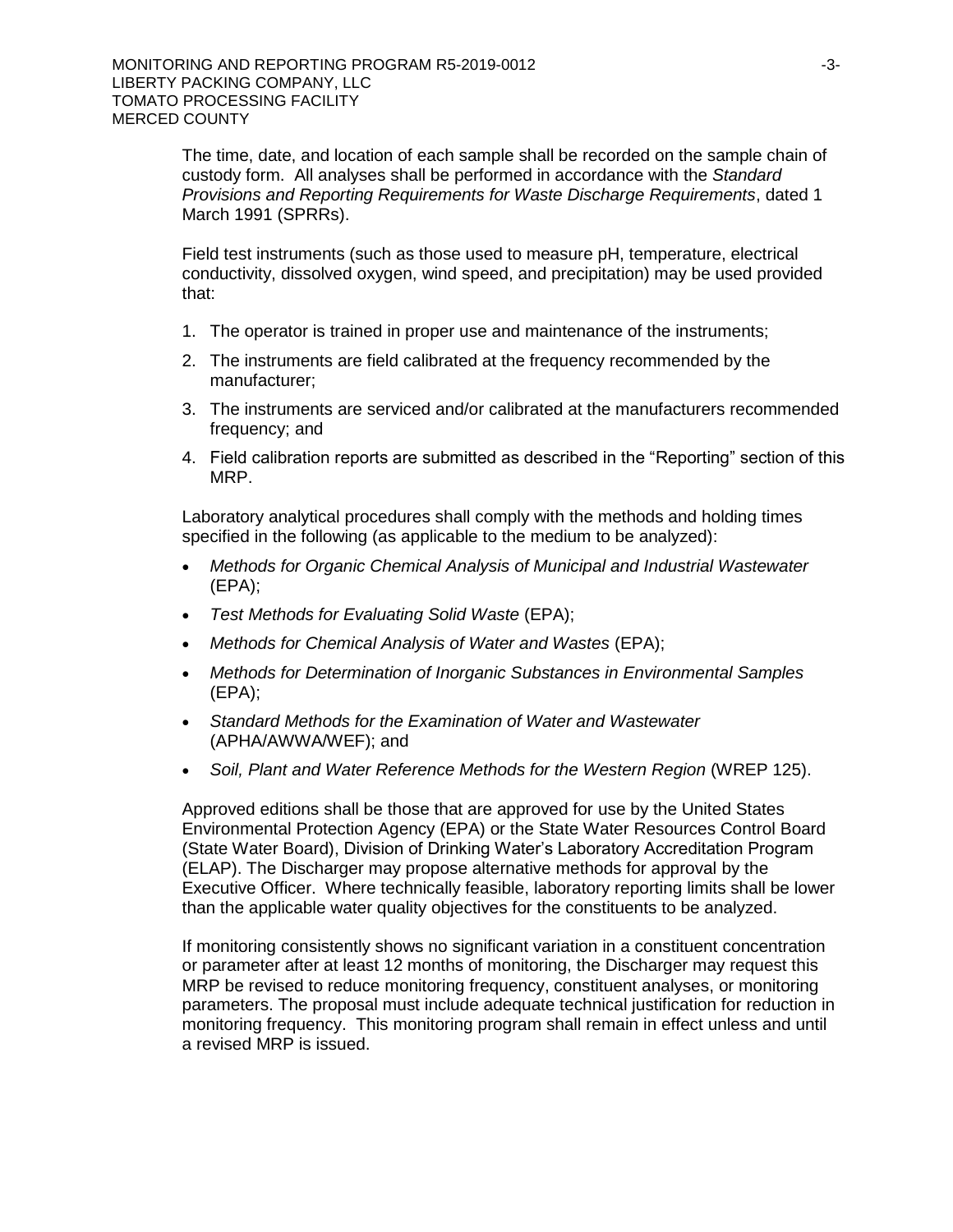## **II. SPECIFIC MONITORING REQUIREMENTS**

### **A. SETTLING POND, COOLING POND, AND FISH POND MONITORING**

The Settling Pond, Cooling Pond, and Fish Pond shall be monitored at Monitoring Location SP-001, CP-001, and FP-001 respectively. Sampling and monitoring will be conducted from permanent locations that will provide representative samples and observations of the ponds. Freeboard shall be measured vertically from the water surface to the lowest elevation of pond berm (or spillway/overflow pipe invert) and shall be measured to the nearest 0.10 feet. If any pond is dry, the monitoring report shall so state. Pond monitoring shall include, at a minimum, as specified below:

| Constituent/Parameter         | Units      | Sample Type | Monitoring<br>Frequency |
|-------------------------------|------------|-------------|-------------------------|
| Freeboard                     | $0.1$ feet | Measurement | Weekly <sup>1</sup>     |
| Odors                         | $- -$      | Observation | Weekly <sup>1</sup>     |
| Berm/levee condition          | $- -$      | Observation | Weekly <sup>1</sup>     |
| Dissolved Oxygen <sup>2</sup> | mg/L       | Grab        | Weekly <sup>1</sup>     |

1. Weekly during the processing season and monthly during the offseason.

2. Dissolved oxygen monitoring is only required for the settling pond (SP-001).

## **B. EFFLUENT MONITORING**

Effluent samples shall be collected at the monitoring location EFF-001. Samples should be representative of the volume and nature of the discharge. Time of collection of samples shall be recorded. Sampling is not required during periods when no wastewater is discharged to the LAA. At a minimum, the effluent shall be monitored as specified below:

| Constituent/Parameter          | <b>Units</b> | Sample Type                | Monitoring<br>Frequency |
|--------------------------------|--------------|----------------------------|-------------------------|
| <b>Flow</b>                    | gallons      | Meter Reading <sup>1</sup> | Continuous              |
| BOD <sub>5</sub>               | mg/L         | Grab                       | Weekly                  |
| pH                             | pH Units     | Grab                       | Weekly                  |
| <b>Electrical Conductivity</b> | umhos/cm     | Grab                       | Weekly                  |
| <b>Total Kjeldahl Nitrogen</b> | mg/L         | Grab                       | <b>Twice Monthly</b>    |
| Nitrate as Nitrogen $(NO3-N)$  | mg/L         | Grab                       | <b>Twice Monthly</b>    |
| Ammonia as Nitrogen            | mg/L         | Grab                       | <b>Twice Monthly</b>    |
| <b>Total Nitrogen</b>          | mg/L         | Grab                       | <b>Twice Monthly</b>    |
| <b>Total Suspended Solids</b>  | mg/L         | Grab                       | Monthly                 |
| <b>Total Dissolved Solids</b>  | mg/L         | Grab                       | Monthly                 |
| <b>Fixed Dissolved Solids</b>  | mg/L         | Grab                       | Monthly                 |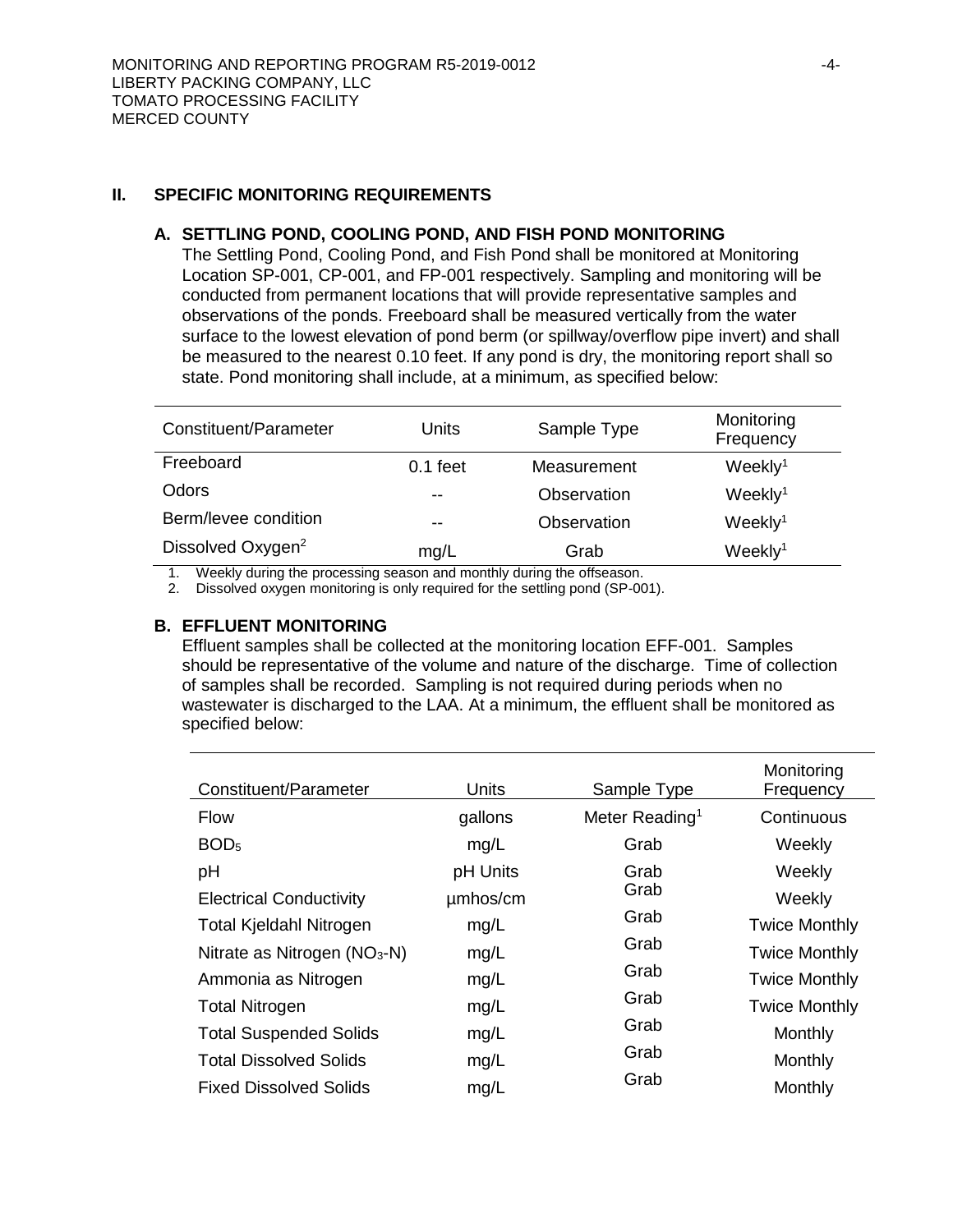| <b>Volatile Dissolved Solids</b>                                                        | mg/L | Grab | Monthly   |
|-----------------------------------------------------------------------------------------|------|------|-----------|
| Standard Minerals <sup>2</sup>                                                          | mq/L | Grab | Quarterly |
| For continuous maters, the Discharger shall report decumented reuting mater maintenance |      |      |           |

<sup>1</sup>For continuous meters, the Discharger shall report documented routine meter maintenance activities including date, time of day, and duration, in which the meter(s) is not in operation.

<sup>2</sup> Standard minerals shall include, at a minimum, the following elements/compounds: arsenic, boron, calcium, chloride, iron, magnesium, manganese, phosphorus, potassium, sodium, sulfate, total alkalinity (including alkalinity series), and hardness.

# **C. LAND APPLICATION AREA MONITORING (LAA-001)**

The Discharger shall inspect the LAA at least once daily prior to and during irrigation events. Evidence of erosion, field saturation, runoff, or the presence of nuisance conditions (i.e., flies, ponding, etc.) shall be noted in the Facility's log book and included as part of the quarterly monitoring report. In addition, the Discharger shall perform the following routine monitoring and loading calculations for each discrete irrigation area within the LAA each day when water is applied. If supplemental irrigation water is used, samples shall be collected from its source (e.g., SPL-001 & SPL-002). The data shall be collected and presented in graphical (map) and/or tabular format and shall include the following:

| Frequency                                                             | Constituent/Parameter                                                                    | <b>Units</b> | Sample Type            |
|-----------------------------------------------------------------------|------------------------------------------------------------------------------------------|--------------|------------------------|
| Daily <sup>1</sup>                                                    | <b>Fields Irrigated</b>                                                                  | Acres        | Calculated             |
| Daily <sup>1</sup>                                                    | Wastewater flow                                                                          | Gallons      | Metered                |
| Daily <sup>1</sup>                                                    | Wastewater loading                                                                       | Inches/day   | Calculated             |
| Daily <sup>1</sup>                                                    | Supplemental Irrigation Flow                                                             | Gallons      | Metered                |
| Daily <sup>1</sup>                                                    | Supplemental Irrigation Loading                                                          | Inches/day   | Calculated             |
| Daily <sup>1</sup>                                                    | Precipitation                                                                            | Inches       | Rain gage <sup>2</sup> |
| Monthly                                                               | Total Hydraulic Loading <sup>3</sup>                                                     | Inches       | Calculated             |
| $BOD5$ Loading <sup>4</sup><br>Cycle<br>Nitrogen Loading <sup>4</sup> | Cycle Average <sup>5</sup>                                                               | lbs/acre/day | Calculated             |
| Annually                                                              | From wastewater                                                                          | lbs/acre/yr  | Calculated             |
| Annually                                                              | From fertilizers and residual solids                                                     | lbs/acre/yr  | Calculated             |
| Annually                                                              | From supplemental irrigation water                                                       | lbs/acre/yr  | Calculated             |
| Salt Loading <sup>4</sup><br>Annually                                 | From wastewater                                                                          | lbs/acre/yr  | Calculated             |
| Annually                                                              | From supplemental irrigation water<br>$M/h$ an wastewater is applied to the $I \wedge A$ | lbs/acre/yr  | Calculated             |

<sup>1</sup> When wastewater is applied to the LAA.<br><sup>2</sup> National Weather Service or CIMIS data

<sup>2</sup> National Weather Service or CIMIS data from the nearest weather station is acceptable.<br><sup>3</sup> Combined looding from wests water irrigation water, and procipitation

<sup>3</sup> Combined loading from wastewater, irrigation water, and precipitation.

<sup>4</sup> The BOD<sub>5</sub>, salt, and nitrogen loading rates shall be calculated as specified in Section III of this MRP.<br> $\frac{5}{2}$  A gyalo gyargon is calculated by taking the pounds of BOD-spelled to the LAA in a given poriod

<sup>5</sup> A cycle average is calculated by taking the pounds of BOD<sup>5</sup> applied to the LAA in a given period, divided by the sum of the total days wastewater was applied plus the number of days of rest (no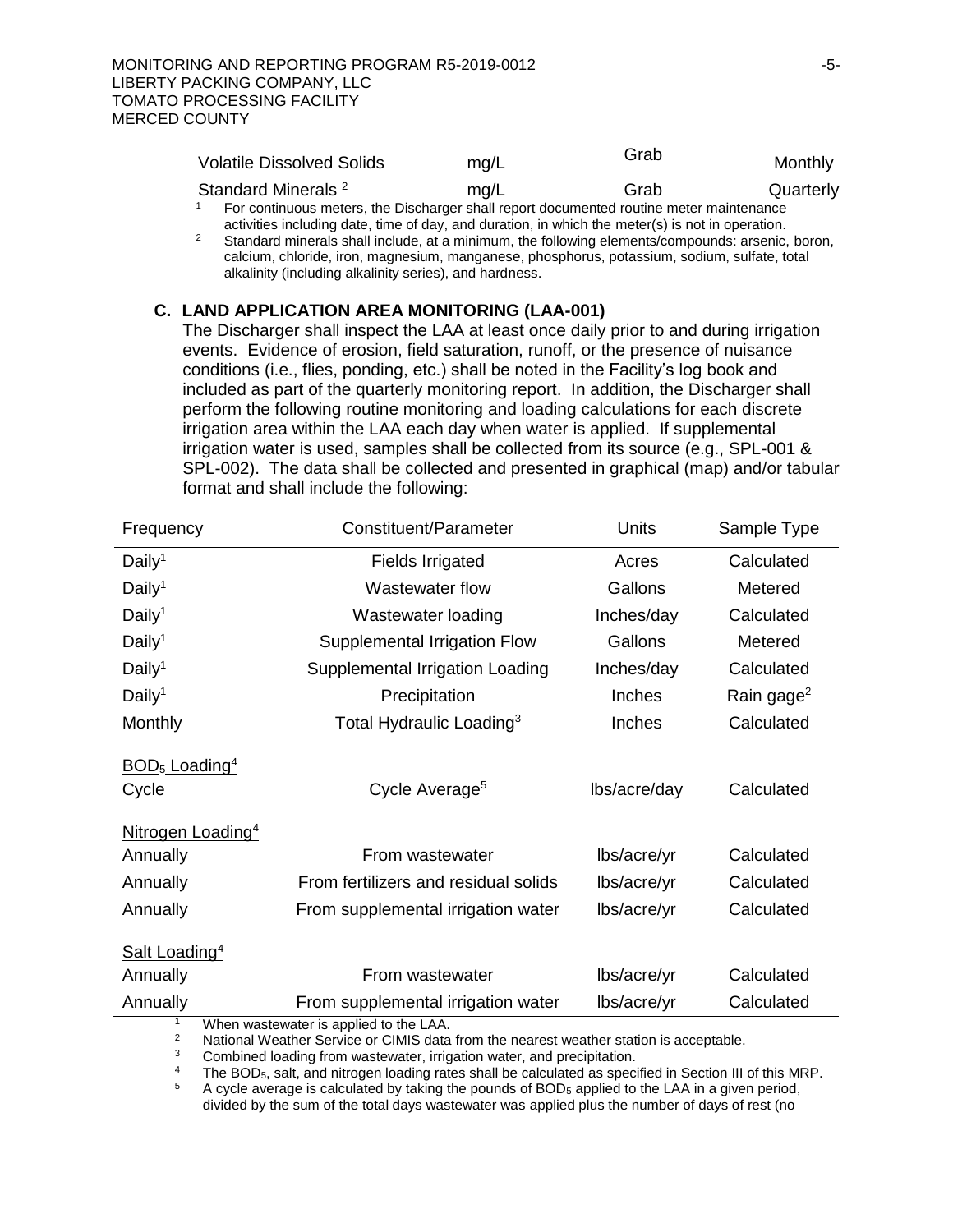application of wastewater), see section III.A. of this MRP for the calculation.

#### **D. GROUNDWATER MONITORING**

The Discharger shall maintain the groundwater monitoring well network. If a groundwater monitoring well (or piezometer) is dry for more than four consecutive sampling events or is damaged, the Discharger shall submit a work plan and proposed time schedule to replace the well. The well shall be replaced following approval of the work plan. Once installed, all new wells shall be added to the groundwater monitoring network.

#### **Groundwater Sampling and Analysis**

Prior to purging or sampling, the groundwater depth shall be measured in each well to the nearest 0.01 feet. Groundwater elevations shall then be calculated to determine groundwater gradient and flow direction.

The Discharger shall monitor the wells/piezometers in its monitoring well network MW-1 through MW-21 and any subsequent monitoring wells/piezometers as specified below. Low flow or no-purge sampling methods are acceptable, if described in an approved Sampling and Analysis Plan. Otherwise, each monitoring well shall be purged of at least 3 to 5 casing volumes until pH, electrical conductivity and turbidity have stabilized prior to sampling. Groundwater monitoring for all monitoring wells and piezometers shall include, at a minimum, the following:

| Constituent/Parameter              | Units       | Sample Type | Monitoring<br>Frequency |
|------------------------------------|-------------|-------------|-------------------------|
| Depth to Groundwater <sup>1</sup>  | $0.01$ feet | Measurement | Quarterly               |
| Groundwater Elevation <sup>1</sup> | $0.01$ feet | Calculation | Quarterly               |
| Gradient <sup>1</sup>              | feet/feet   | Calculation | Quarterly               |
| Gradient Direction 1               | degrees     | Calculation | Quarterly               |
| рH                                 | pH Units    | Grab        | Quarterly               |
| Total Kjeldahl Nitrogen            | mg/L        | Grab        | Quarterly               |
| Nitrate as Nitrogen                | mg/L        | Grab        | Quarterly               |
| <b>Total Nitrogen</b>              | mg/L        | Grab        | Quarterly               |
| <b>Total Dissolved Solids</b>      | mg/L        | Grab        | Quarterly               |
| <b>Electrical Conductivity</b>     | $µm$ hos/cm | Grab        | Quarterly               |
| Standard Minerals <sup>2</sup>     | mg/L        | Grab        | Quarterly               |

<sup>1</sup> Groundwater elevations shall be determined based on depth-to-water measurements using a surveyed elevation reference point on the well casing.

<sup>2</sup> Standard Minerals shall include, at a minimum, the following: arsenic, boron, calcium, chloride, iron, manganese, magnesium, potassium, sodium, sulfate, total alkalinity (including alkalinity series), and hardness. Samples for metals shall be filtered prior to preservation and digestion using a 0.45-micron filter.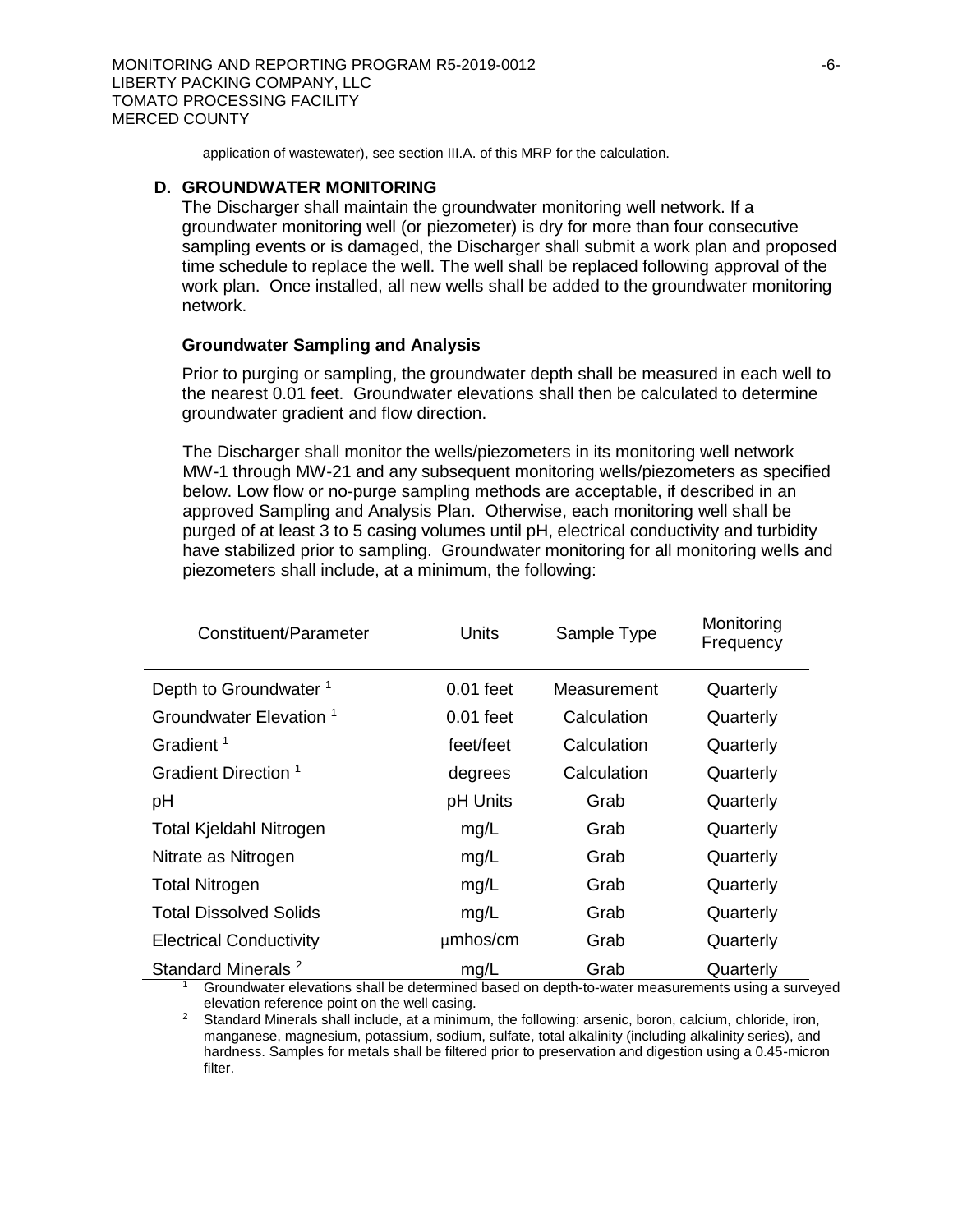### **E. RESIDUAL SOLIDS MONITORING**

The Discharger shall monitor the residual solids generated and disposed of on a monthly basis. The following shall be monitored and reported:

- 1. Volume of Solids Generated. Solids may include pomace, seeds, stems, diatomaceous earth, screenings, pond solids, and sump solids, or other material.
- 2. Volume of Solids Disposed of Off-site. Describe the disposal method (e.g. animal feed, land application, off-site composting, landfill, etc.); the amount disposed (tons); and the name of the hauling company.
- 3. Volume of Solids Disposed On-site. Describe the disposal location (i.e., field number), the amount applied, nitrogen concentration, and supporting calculation to ensure application at an agronomic rate.

## **F. WATER SUPPLY MONITORING**

The Discharger shall sample each source well used at SPL-001, SPL-002, SPL-003 and any other source wells added to the source water well network. If the source water is from more than one well, the results shall also be presented as a flow-weighted average of all the wells used. Water supply monitoring shall include at least the following:

| Constituent/Parameter            | Units    | <b>Monitoring Frequency</b>         |
|----------------------------------|----------|-------------------------------------|
| <b>Total Dissolved Solids</b>    | mg/L     | Annually                            |
| <b>Fixed Dissolved Solids</b>    | mg/L     | Annually                            |
| <b>Volatile Dissolved Solids</b> | mg/L     | Annually                            |
| <b>Electrical Conductivity</b>   | umhos/cm | Annually                            |
| <b>Total Nitrogen</b>            | mg/L     | Annually                            |
| Nitrate as Nitrogen              | mg/L     | Annually                            |
| <b>Total Kjeldahl Nitrogen</b>   | mg/L     | Annually                            |
| Standard Minerals <sup>1</sup>   | mg/L     | Once every three years <sup>2</sup> |

<sup>1</sup> Standard Minerals shall include, at a minimum, the following: arsenic, boron, calcium, chloride, iron, magnesium, manganese, potassium, sodium, sulfate, total alkalinity (including alkalinity series), and hardness.

<sup>2</sup> Samples shall be collected once every three years starting in 2019.

### **III. REPORTING REQUIREMENTS**

All monitoring reports should be converted to a searchable Portable Document Format (PDF) and submitted electronically. Documents that are less than 50MB should be emailed to*: [centralvalleyfresno@waterboards.ca.gov](mailto:centralvalleyfresno@waterboards.ca.gov)*.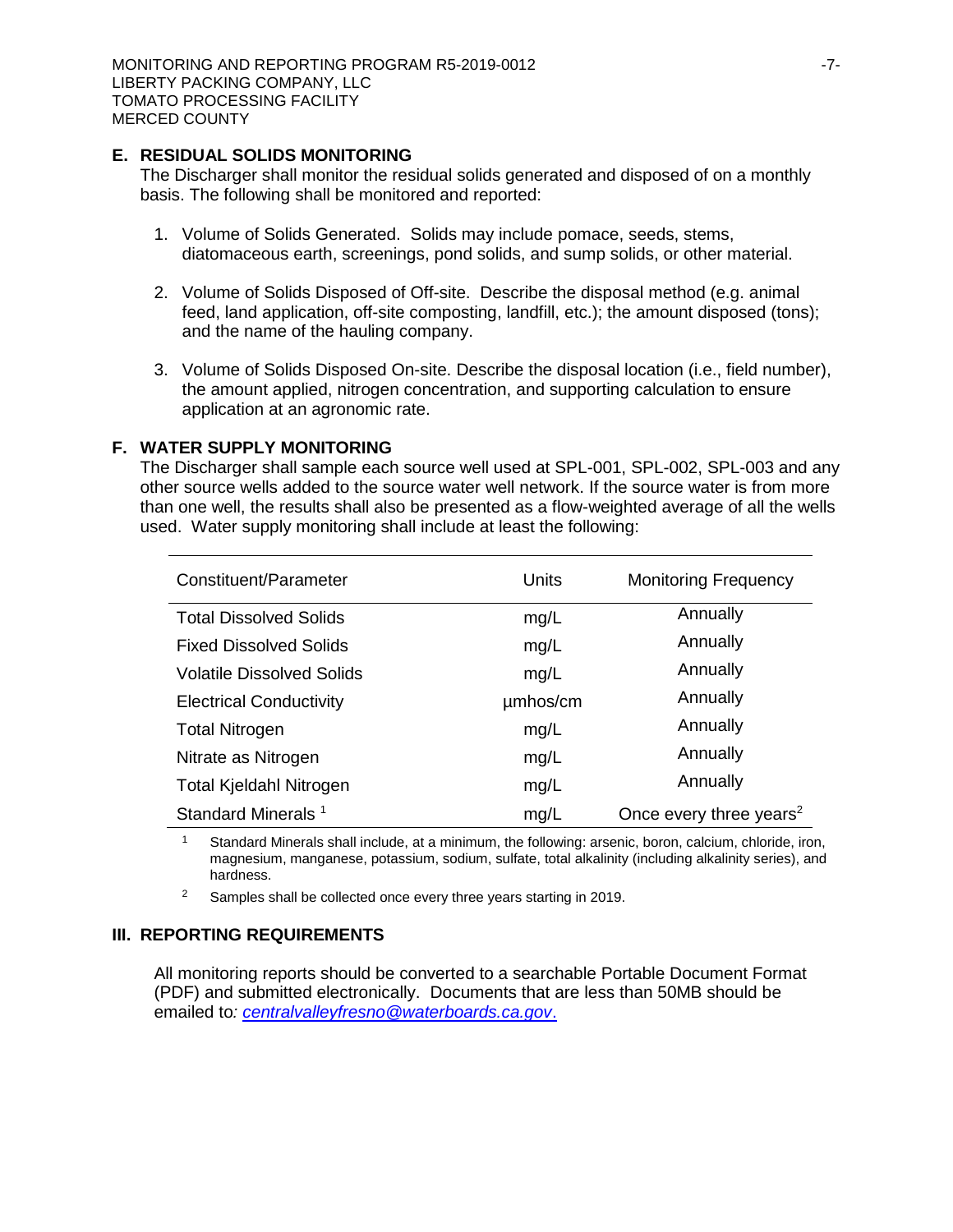Documents that are 50 MB or larger should be transferred to a CD, DVD, or flash drive and mailed to the following address:

Central Valley Regional Water Quality Control Board Region 5 – Fresno Office 1685 "E" St. Fresno, California 93706

To ensure that your submittal is routed to the appropriate staff person, the following information should be included in the body of the email or transmittal sheet:

Program: Non-15, WDID: 5C242010001 Facility: Liberty Packing Company, LLC, Tomato Processing Facility Order: R5-2019-0012 County: Merced Place ID: 264668

**A transmittal letter shall accompany each monitoring report.** The letter shall include a discussion of all violations of the WDRs and this MRP during the reporting period and actions taken or planned for correcting each violation. If the Discharger has previously submitted a report describing corrective actions taken and/or a time schedule for implementing the corrective actions, reference to the previous correspondence will be satisfactory. Pursuant to Section B.3 of the SPRRs, the transmittal letter shall contain a statement by the Discharger or the Discharger's authorized agent certifying under penalty of perjury that the report is true, accurate and complete to the best of the signer's knowledge.

In reporting monitoring data, the Discharger shall arrange the data in tabular form so that the date, sample type (e.g., effluent, groundwater, etc.), and reported analytical result for each sample are readily discernible. The data shall be summarized in such a manner to clearly illustrate compliance with waste discharge requirements and spatial or temporal trends, as applicable. The results of any monitoring done more frequently than required at the locations specified in the Monitoring and Reporting Program shall be reported in the next scheduled monitoring report.

Laboratory analysis reports do not need to be included in the monitoring reports; however, all laboratory reports must be retained for a minimum of three years in accordance with SPRRs, Standard Provision C.3. For a Discharger conducting any of its own analyses, reports must also be signed and certified by the chief of the laboratory.

In addition to the requirements of SPRRs, Standard Provision C.3, monitoring information shall include the method detection limit (MDL) and the Reporting limit (RL) or practical quantitation limit (PQL). If the regulatory limit for a given constituent is less than the RL (or PQL), then any analytical results for that constituent that are below the RL (or PQL) but above the MDL shall be reported and flagged as estimated.

All monitoring reports that involve planning, investigation, evaluation or design, or other work requiring interpretation and proper application of engineering or geologic sciences,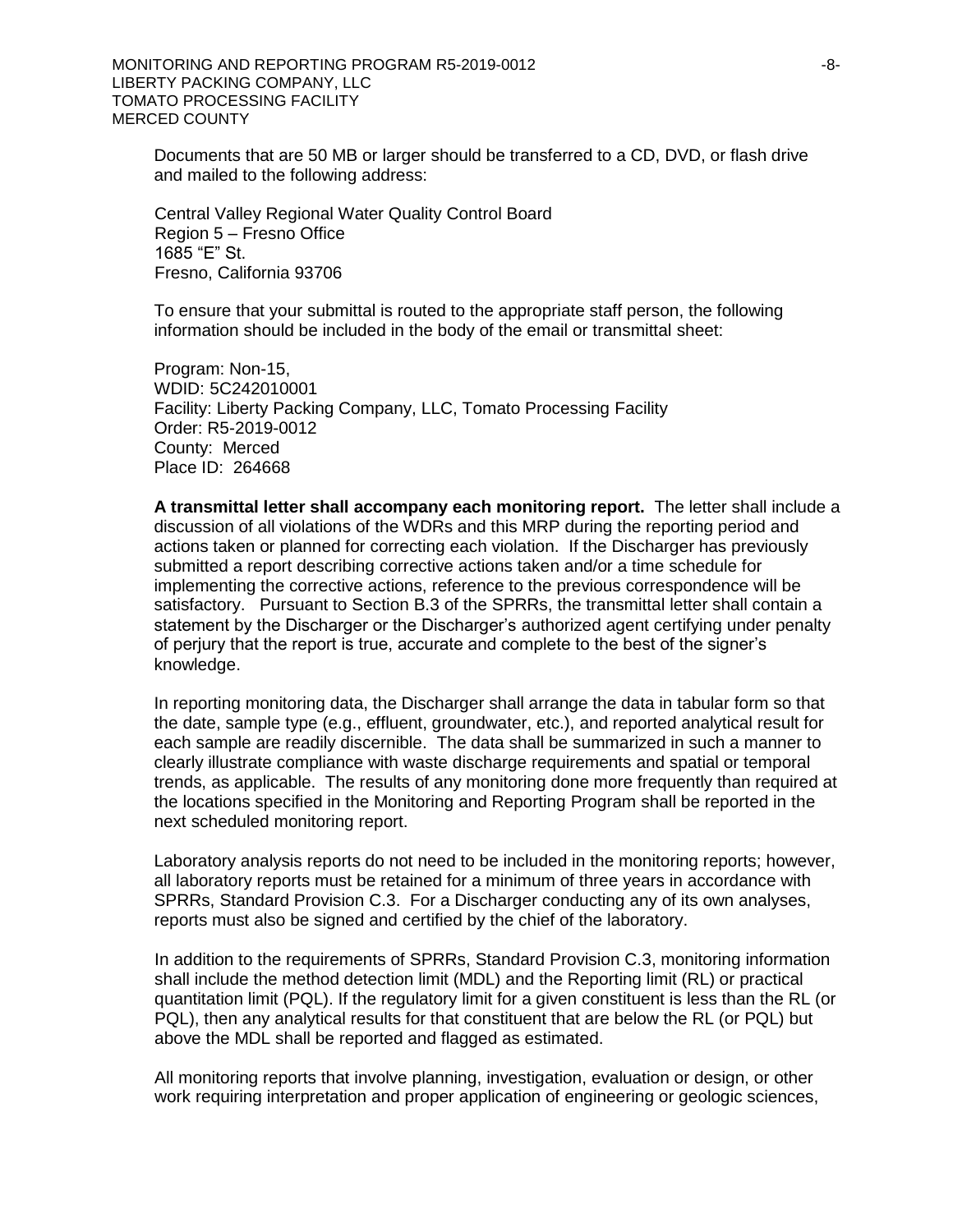shall be prepared by or under the direction of persons registered to practice in California pursuant to California Business and Professions Code sections 6735, 7835, and 7835.1.

# **A. Quarterly Monitoring Reports**

Quarterly monitoring reports shall be submitted to the Central Valley Water Board by the **1 st day of the second month after the quarter** (i.e., the January-March quarterly report is due by **May 1st**). Each Quarterly Monitoring Report shall include the following:

- 1. Results of **Pond Monitoring** specified in Section II. A.
- 2. Results of the **Effluent Monitoring** specified in Section II. B., including:
	- a. Calculation of average total nitrogen concentration for each month;
	- b. Calculation of the 12-month rolling average EC of the discharge for each month of the quarter using the EC value for that month averaged with the EC values for the previous 11 months;
	- c. Calculation of the maximum daily flow, monthly average flow, and cumulative annual flow, for each month of the quarter.
- 3. Results of **Land Application Area Monitoring** specified in Section II. C., including:
	- a. A summary of the inspection activities conducted by the Discharger for the LAA;
	- b. Calculated cycle average  $BOD<sub>5</sub>$  loading rate for the LAA.
		- i. The mass of  $BOD<sub>5</sub>$  applied to each field within the LAA on a cycle average basis shall be calculated using the following formula:

$$
M = \frac{8.345(CV)}{AT}
$$

- Where:  $M =$  Mass of BOD<sub>5</sub> applied to an LAA in lbs/acre/day
	- $C =$  Concentration of BOD<sub>5</sub> in mg/L based on the three most recent monitoring results  $V =$  Total volume of wastewater applied to the LAA during the irrigation cycle, in million
		- = Total volume of wastewater applied to the LAA during the irrigation cycle, in millions of gallons
		- *A* = Area of the LAA irrigated in acres
	- $T =$  Irrigation cycle length in days (from the first day water was applied to the last day of the drying time)
	- 8.345 = Unit conversion factor.
- 4. Results of **Groundwater Monitoring**, as specified in Section II. D., including:
	- a. A narrative description of all preparatory, monitoring, sampling, and sample handling for groundwater monitoring.
	- b. A field log for each well documenting depth to groundwater; method of purging; parameters measured before, during, and after purging; sample preparation (e.g., filtering); and sample preservation.
	- c. Calculation of the groundwater elevation at each monitoring well, and determination of groundwater flow direction and gradient on the date of measurement.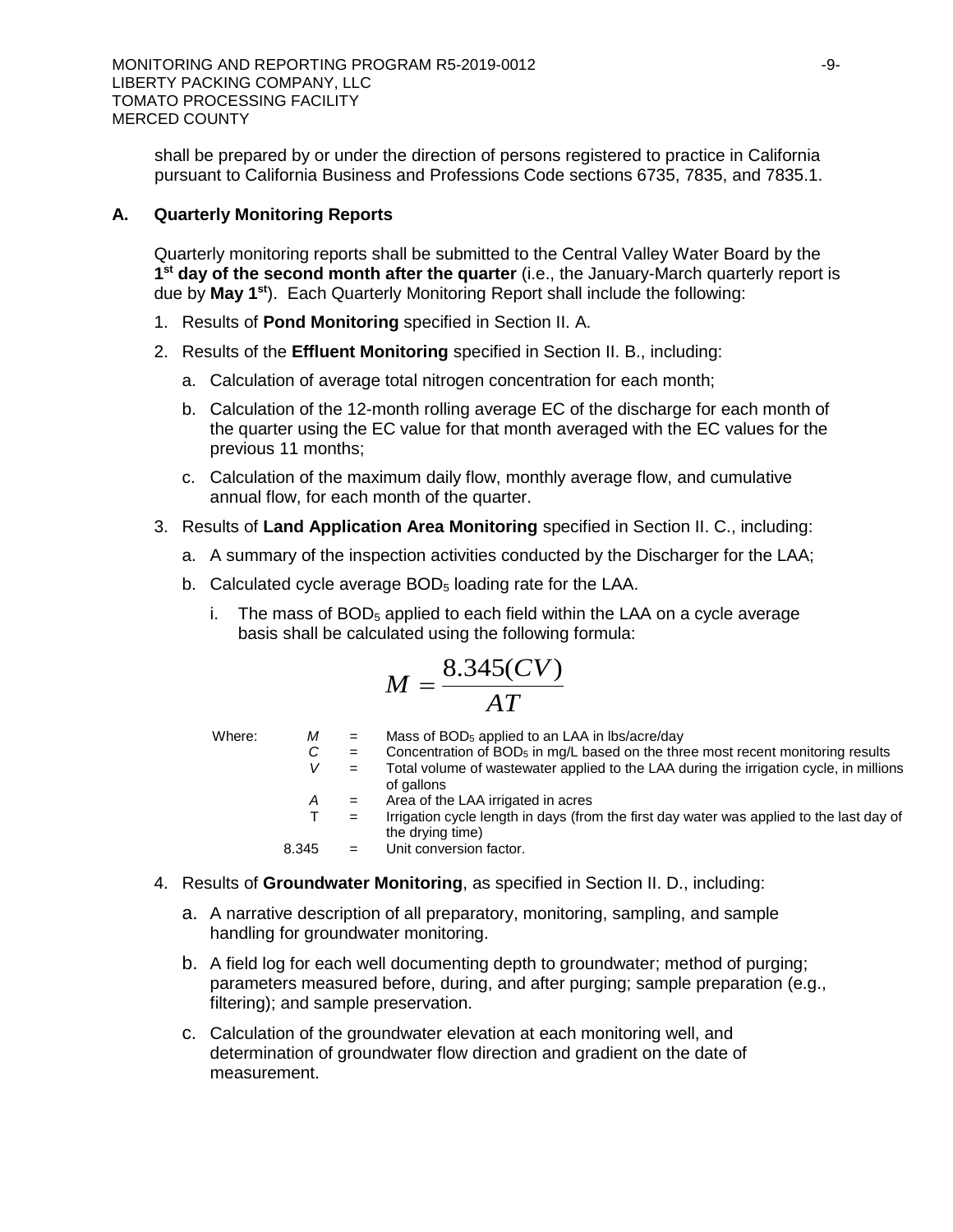- d. Summary data tables of historical and current water table elevations and analytical results.
- e. A scaled map showing relevant structures and features of the Facility, the locations of monitoring wells, surface waters, and groundwater elevation contours referenced to an appropriate datum (e.g., National Geodetic Vertical Datum).
- 5. Results of **Residual Solids Monitoring** as specified in Section II. E.
- 6. Results of **Water Supply Monitoring** as specified in Section II. F.
	- a. If multiple sources are used, the Discharger shall calculate the flow-weighted average concentrations for each constituent monitored. Results must include supporting calculations.
- 7. A comparison of monitoring data to the effluent limitations and discharge specifications and an explanation of any violation of those requirements.
- 8. For the LAA, a comparison of monitoring data to the loading rate limitations and discharge specifications and an explanation of any violation of those requirements.
- 9. A copy of calibration log page(s) verifying calibration of all hand-held monitoring instruments performed during the quarter.

# **B. Annual Monitoring Reports**

An Annual Report shall be submitted by **1 February of each year,** and shall include the following:

- 1. Total annual effluent flow, and the average monthly flows for each month of the year, compared to the total annual flow limitation of the WDRs.
- 2. For the LAA, a chronological log of dates of fertilizer application, residual solids application, irrigation, precipitation, and runoff control operations. Nitrogen and salt loading calculations shall be included.
- 3. The types of crop(s) grown, planting and harvest dates, and the quantified nitrogen and fixed dissolved solids uptakes including potassium (as estimated by technical references or, preferable, defined by representative plant tissue analysis).
- 4. Calculated flow-weighted annual average FDS concentration for each field within the LAA.
	- a. The flow-weighted annual average FDS concentration shall be calculated using the following formula: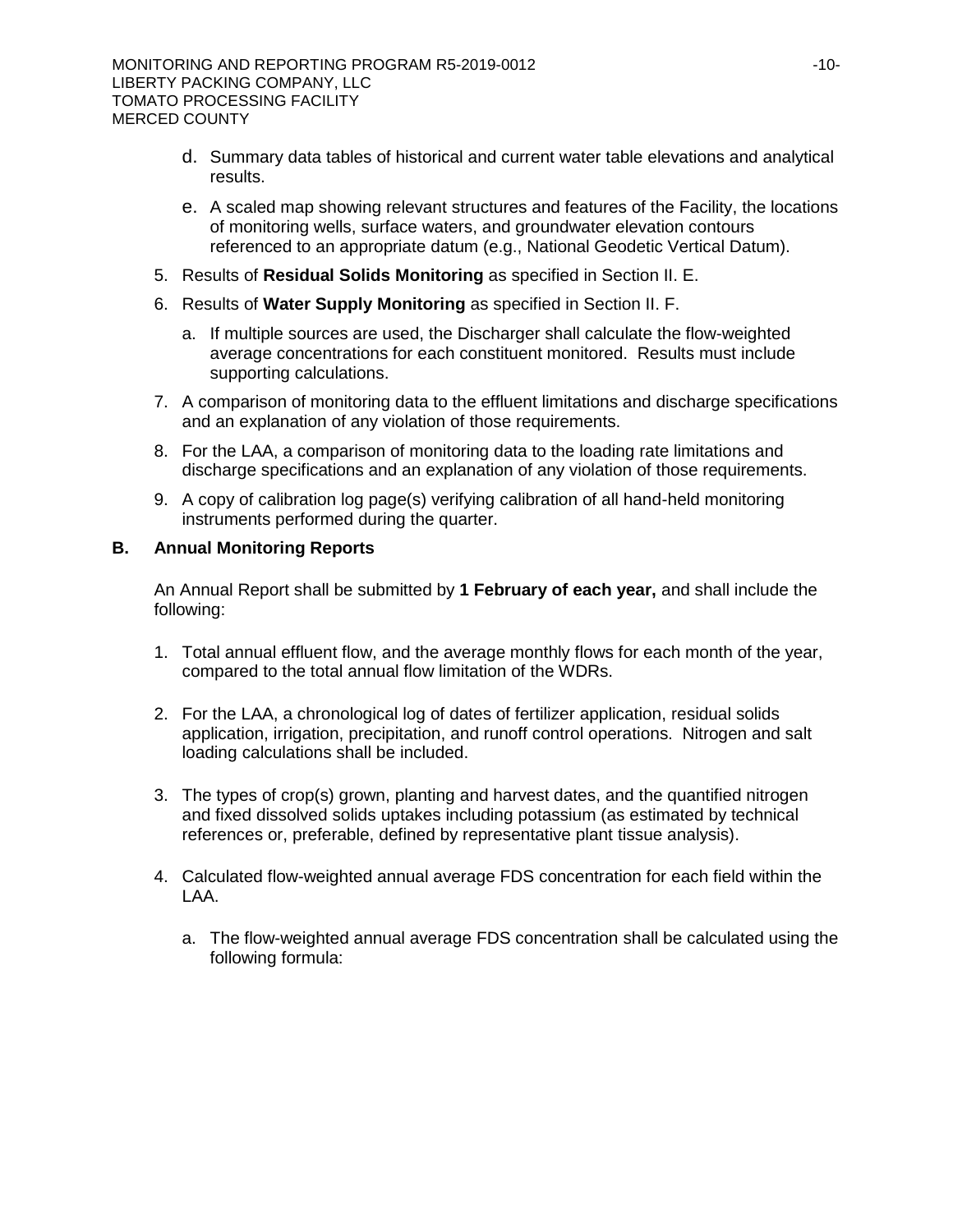$$
C_a = \frac{\sum_{1}^{12} [(C_{P_i} \times V_{P_i}) + (C_{Si} \times V_{Si})]}{\sum_{1}^{12} (V_{P_i} + V_{Si})}
$$

Where:  $C_a$  = Flow-weighted average annual FDS concentration in mg/L  $i =$  The number of the month (e.g., January = 1, February = 2, etc.)  $C_{\text{Pi}}$  = Monthly average process wastewater FDS concentration for calendar month *i* in mg/L) C Si = Monthly average supplemental irrigation water FDS concentration for calendar month *i* in mg/L (considering each supplemental source separately)  $V_{\text{Pi}}$  = Volume of process wastewater applied to LAA during calendar month *i* in million gallons V Si = Volume of supplemental irrigation water applied to LAA during calendar month *i* in million gallons (considering each supplemental source separately)

- 5. Calculated total nitrogen loading rate for each discrete field within the LAA for each month and total annual loading to date
	- a. The mass of total nitrogen applied to each LAA on an annual basis shall be calculated using the following formula and compared to published crop demand for the crops actually grown:

$$
M = \sum_{i=1}^{12} \frac{(8.345(C_i V_i) + M_x)}{A}
$$

Where:  $M =$  Mass of nitrogen applied to LAA in lbs/acre/yr  $C_i$  = Monthly average concentration of total nitrogen for month *i* in mg/L  $V_i$  = Volume of wastewater applied to the LAA during calendar month *i* i *V<sup>i</sup>* = Volume of wastewater applied to the LAA during calendar month *i* in million gallons *A* = Area of the LAA irrigated in acres  $i =$  The number of the month (e.g., January = 1, February = 2, etc.) *M<sup>x</sup>* = Nitrogen mass from other sources (e.g., fertilizer, residual solids, and compost) in pounds 8.345 = Unit conversion factor

The plant available nitrogen (PAN) shall be calculated using the site-specific percentage (determined as part of Nutrient Management Plan, Provision H.3.b.) of the total nitrogen applied to the LAA to determine compliance with the Total Nitrogen Mass Loading Effluent Limitation specified in the WDRs.

- 6. Concentration versus time graphs for each monitored constituent using all historic groundwater monitoring data. Each graph shall show the background groundwater concentration range and the groundwater limitation as horizontal lines at the applicable concentration.
- 7. An evaluation of the groundwater quality beneath the site, a determination of whether any groundwater limitations were exceeded in any well at any time during the calendar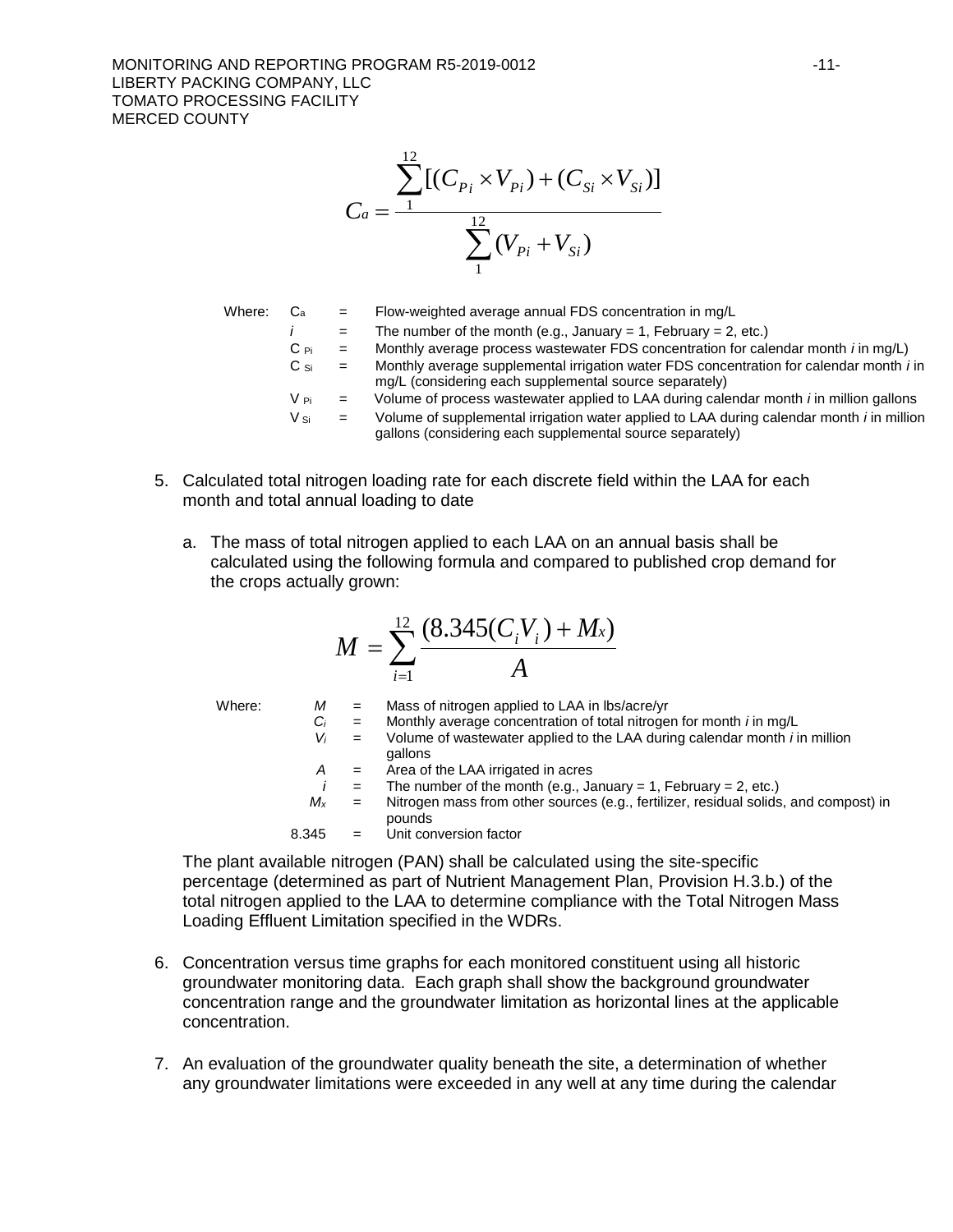year, an assessment of why groundwater limitations were exceeded, and recommendations for further testing or corrective actions to address the exceedances.

- 8. A summary of information on the disposal of residual solids during the calendar year.
- 9. An annual update to the Salinity Reduction Work Plan (as required by Provision H.3.a. of the WDRs)
- 10. An annual update to the Metal Evaluation and Minimization Plan (as required by Provision H.3.c. of the WDRs)
- 11. A discussion of compliance and the corrective actions taken, as well as any planned or proposed actions needed to bring the discharge into full compliance with the waste discharge requirements.
- 12. Monitoring equipment maintenance and calibration records, as described in SPRRs, Standard Provision C.4.
- 13. A statement of when the wastewater treatment system Operation and Maintenance Manual was last reviewed for adequacy and a description of any changes made during the year.
- 14. A discussion of any data gaps and potential deficiencies or redundancies in the monitoring system or reporting program.

The Discharger shall implement the above monitoring program on the first day of the month following adoption of this Order.

I, PATRICK PULUPA, Executive Officer, do hereby certify the forgoing is a full, true and correct copy of a Monitoring and Reporting Program issued by the California Regional Water Quality Control Board, Central Valley Region, on 8 February 2019.

> PATRICK PULUPA, Executive Officer *ORIGINAL SIGNED BY*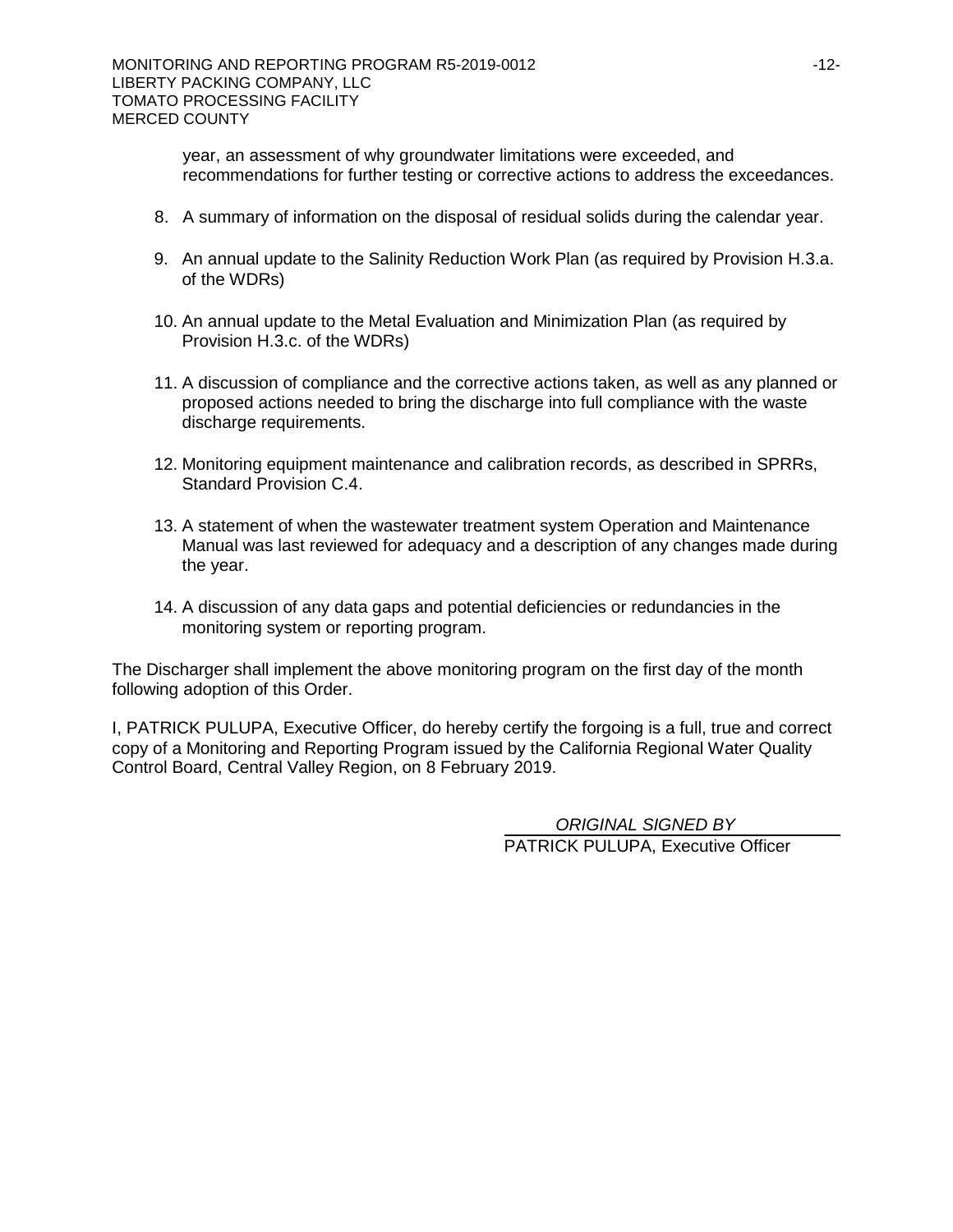|                      | <b>GLOSSARY</b>                                                                                       |
|----------------------|-------------------------------------------------------------------------------------------------------|
| BOD <sub>5</sub>     | Five-day biochemical oxygen demand                                                                    |
| CaCO <sub>3</sub>    | Calcium carbonate                                                                                     |
| DO                   | Dissolved oxygen                                                                                      |
| EС                   | Electrical conductivity at 25° C                                                                      |
| <b>FDS</b>           | <b>Fixed dissolved solids</b>                                                                         |
| NTU                  | Nephelometric turbidity unit                                                                          |
| TKN                  | Total Kjeldahl nitrogen                                                                               |
| TDS                  | <b>Total dissolved solids</b>                                                                         |
| TSS                  | Total suspended solids                                                                                |
| Continuous           | The specified parameter shall be measured by a meter continuously.                                    |
| 24-hr Composite      | Samples shall be a flow-proportioned composite consisting of at least eight<br>over a 24-hour period. |
| Daily                | Every day except weekends or holidays.                                                                |
| <b>Twice Weekly</b>  | Twice per week on non-consecutive days.                                                               |
| Weekly               | Once per week.                                                                                        |
| <b>Twice Monthly</b> | Twice per month during non-consecutive weeks.                                                         |
| Monthly              | Once per calendar month.                                                                              |
| Quarterly            | Once per calendar quarter.                                                                            |
| Semiannually         | Once every six calendar months (i.e., two times per year) during non-<br>consecutive quarters.        |
| Annually             | Once per year.                                                                                        |
| mg/L                 | Milligrams per liter                                                                                  |
| mL/L                 | Milliliters [of solids] per liter                                                                     |
| µg/L                 | Micrograms per liter                                                                                  |
| µmhos/cm             | Micromhos per centimeter                                                                              |
| gpd                  | Gallons per day                                                                                       |
| mgd                  | Million gallons per day                                                                               |
| MPN/100 mL           | Most probable number [of organisms] per 100 milliliter                                                |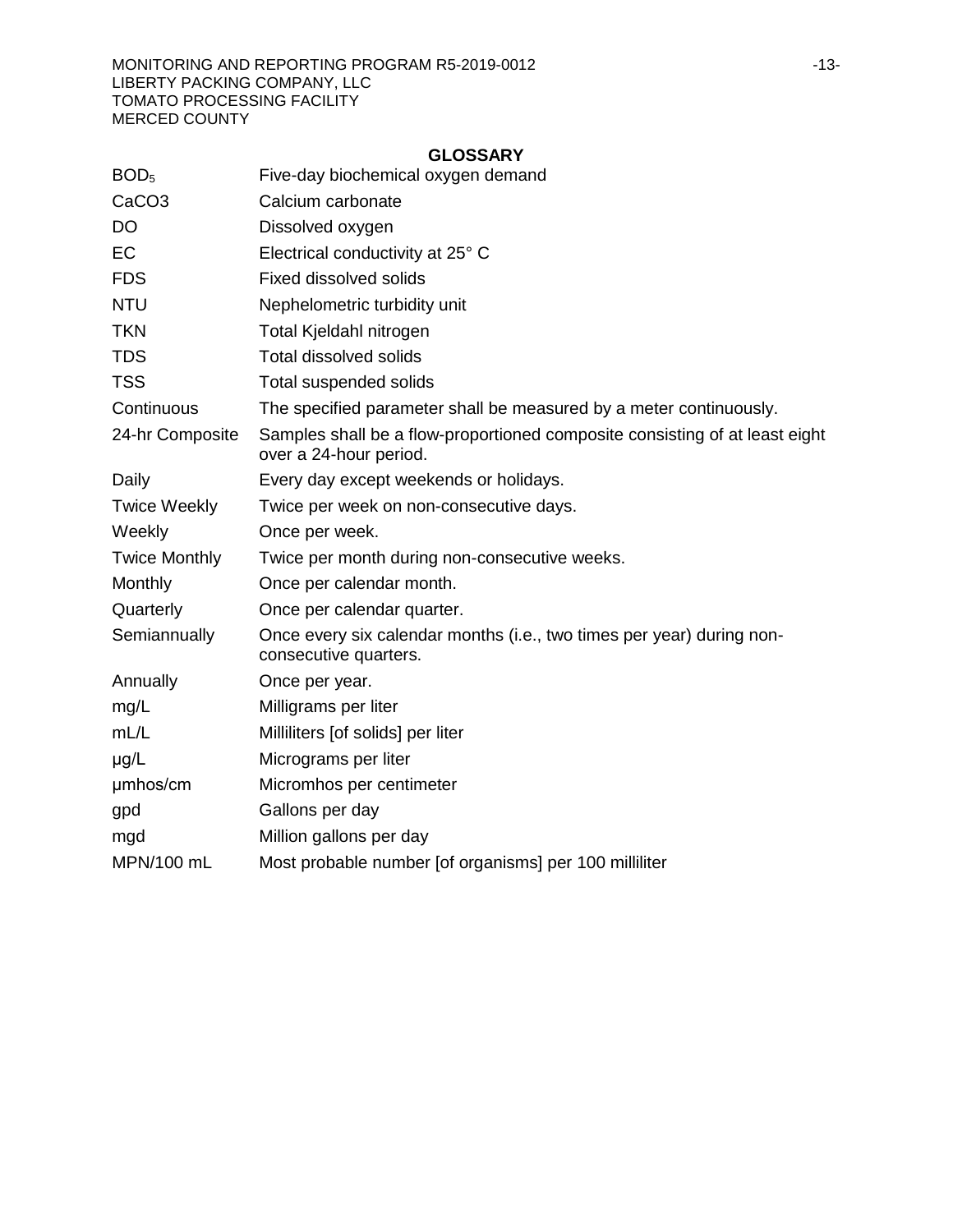## WASTE DISCHARGE REQUIREMENTS ORDER NO. R5-2019-0012 LIBERTY PACKING COMPANY, LLC TOMATO PROCESSING PLANT MERCED COUNTY

## **INFORMATION SHEET**

## **Background**

Liberty Packing, LLC (Liberty or Discharger) owns and operates a tomato processing and packaging facility (Facility) about 5 miles northwest of Los Banos at 12045 Ingomar Grade in Merced County. The Facility was constructed in 1975. Tri-Valley Growers owned and operated the Facility from 1975 through the 1999 season. Liberty purchased the Facility and resumed operations in 2002.

The Facility processes fresh tomatoes for approximately four months from July through October, sometimes starting as early as June and ending as late as November. The Facility produces conventional and organic aseptic tomato paste and diced tomatoes in bulk, food service, and consumer packaging. Occasionally, the Facility remanufactures paste into other products during other months of the year. Liberty employs approximately 800 people during the processing season and over 100 employee's year-round. The Morning Star Company is the managing member of Liberty Packing.

The Facility was regulated by Waste Discharge Requirements (WDRs) 90-223. Waste Discharge Requirements Order 90-223 allowed a 30-day average daily dry weather flow of 4.0 million gallons of tomato processing wastewater to 440 acres of land. The Discharger submitted a Report of Waste Discharge (RWD) on 12 March 2003 and 10 November 2006 to reflect plant upgrades made after the acquisition of the Facility. These included the addition of the cooling pond, settling pond, and additional Land Application Area (LAA) acreage. Neither the 2003 or the 2006 RWDs requested an increase in allowed effluent flow.

In a 21 July 2017 letter, Regional Water Board staff requested an updated RWD to reflect current and planned practices to assist in updating the WDRs for the Facility. The Discharger submitted a RWD on 29 December 2017.

The Discharger submitted a 3 October 2018 letter which discussed off-season flows and provided an updated water balance for the Facility's discharge. In addition, the Discharge submitted a 1 November 2018 technical memorandum *Updated Antidegradation Evaluation for Report of Waste Discharge,* which provides an updated analysis of loading rates, potential groundwater impacts, and antidegradation comparisons for off-season and processing season loadings.

### **Wastewater Generation and Disposal**

Tomatoes are transported to the Facility in trucks, unloaded by flooding the transportation bins and dumping into the flume system. Along with tomatoes, stems, soil, and rocks enter the flume. The flume is equipped with rotary screens to sort the rocks and stems. The conveyance system is designed to continuously recycle the tomato conveyance water. As the conveyance water flows through the settling pond (1 acre in size with a total capacity 5.3 million gallons), a portion is recycled through the flume system and the remaining flowing into the ditch system for disposal on the LAA.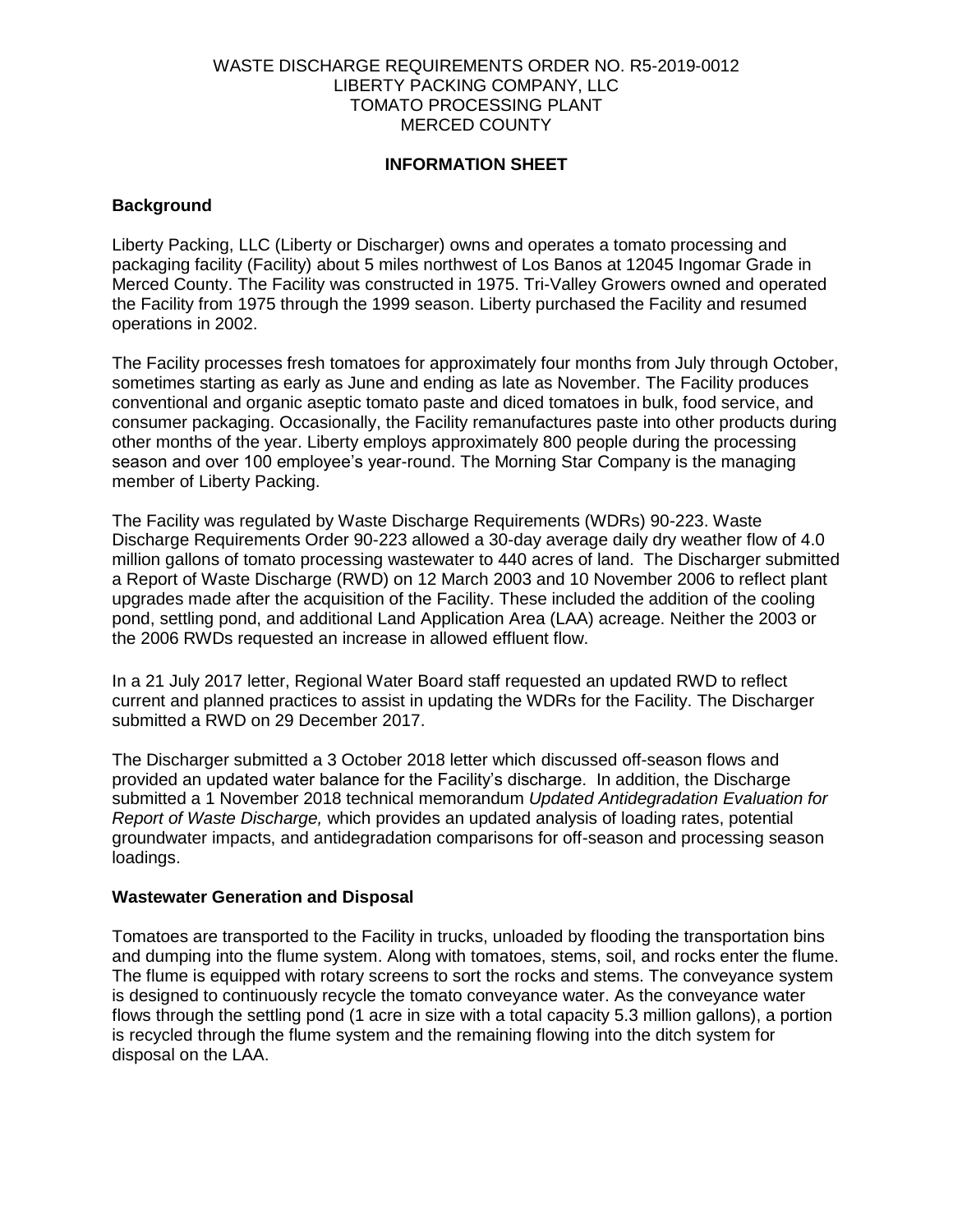**INFORMATION SHEET**  $\sim$ WASTE DISCHARGE REQUIREMENTS ORDER R5-2019-0012 LIBERTY PACKING COMPANY, LLC TOMATO PROCESSING FACILITY MERCED COUNTY

Wastewater is generated from peeling, evaporation, wet waste container storage, reverse osmosis, water softener discharge, calcium bath overflow, cooker/cooler overflow, and equipment sanitation. During tomato paste production, approximately 85% of the water is evaporated from the tomatoes. To capture this water, cooling pond water is pumped to the condensers where it condenses steam. The cooling pond water is then returned to the cooling pond (56 acres in size with a total capacity 100 million gallons). Condensate is reused in the Facility for tomato conveyance [(approximately 500 gallons per minute (gpm)] and boiler feed water (approximately 2,400 gpm). If needed, condensate is also used to top off the cooling pond. In the rare event the cooling pond is full, water from the cooling pond can be discharged to the LAA. The LAA consists of 574 acres which is planted in corn, milo, winter wheat, or a hay crop depending on economics, water management, and nutrient management considerations.

The wastewater characteristics for 2016 and 2017 are summarized in Finding 14, Table 3 of the Order.

### **Groundwater Considerations**

Groundwater beneath the Facility and LAA averages 4 to 10 feet below ground surface and flows to the east. The previous Order did not contain groundwater limitations but did have a Disposal Site Monitoring requirement that required at least one 10-foot deep piezometer for each 40 acres of LAA. The Discharger installed additional groundwater monitoring wells in 2007 to monitor the expanded LAA. Wells 1-16 are piezometers while wells 17-21 are monitoring wells.

The facility is equipped with tile drains under the cooling pond and fields 1, 2, 4, and 5. Tile drainage is pumped to the Fish Pond which has an overflow to a natural drainage channel on the northeast side of the Facility that flows to the Volta State Wildlife Area

Order 90-223 required the Discharger to monitor groundwater for depth to free or perched water table, electrical conductivity, nitrate-NO3, and chemical oxygen demand. Finding 35 provides groundwater monitoring data for the period January 2015 through August 2017. Finding 37 provides regional groundwater data for USGS wells reported within a two-mile radius of the Facility.

Groundwater considerations are discussed in Findings 33 through 37 of the Order.

### **Antidegradation**

Antidegradation analysis and conclusions are discussed in Findings 59 through 66 of the Order.

# **Discharge Prohibitions, Effluent Limitations, Discharge Specifications, and Provisions**

The Order limits the maximum average daily discharge flow to 5.0 mgd during the processing season, 0.3 mgd during the off-season, and 0.4 during the transition months with a total annual discharge volume of 620 million gallons. The Order sets a cycle average  $BOD<sub>5</sub>$  loading limit of 150 lbs/acre/day for the LAA, an annual average maximum FDS limit of 1,400 mg/L and requires that wastewater be applied at agronomic rates. Provision H.2 of the Order grants the Discharger a time schedule to achieve compliance with cycle average BOD loading limit of 150 lbs/acre/day. The Order also includes provisions requiring the Discharger to prepare and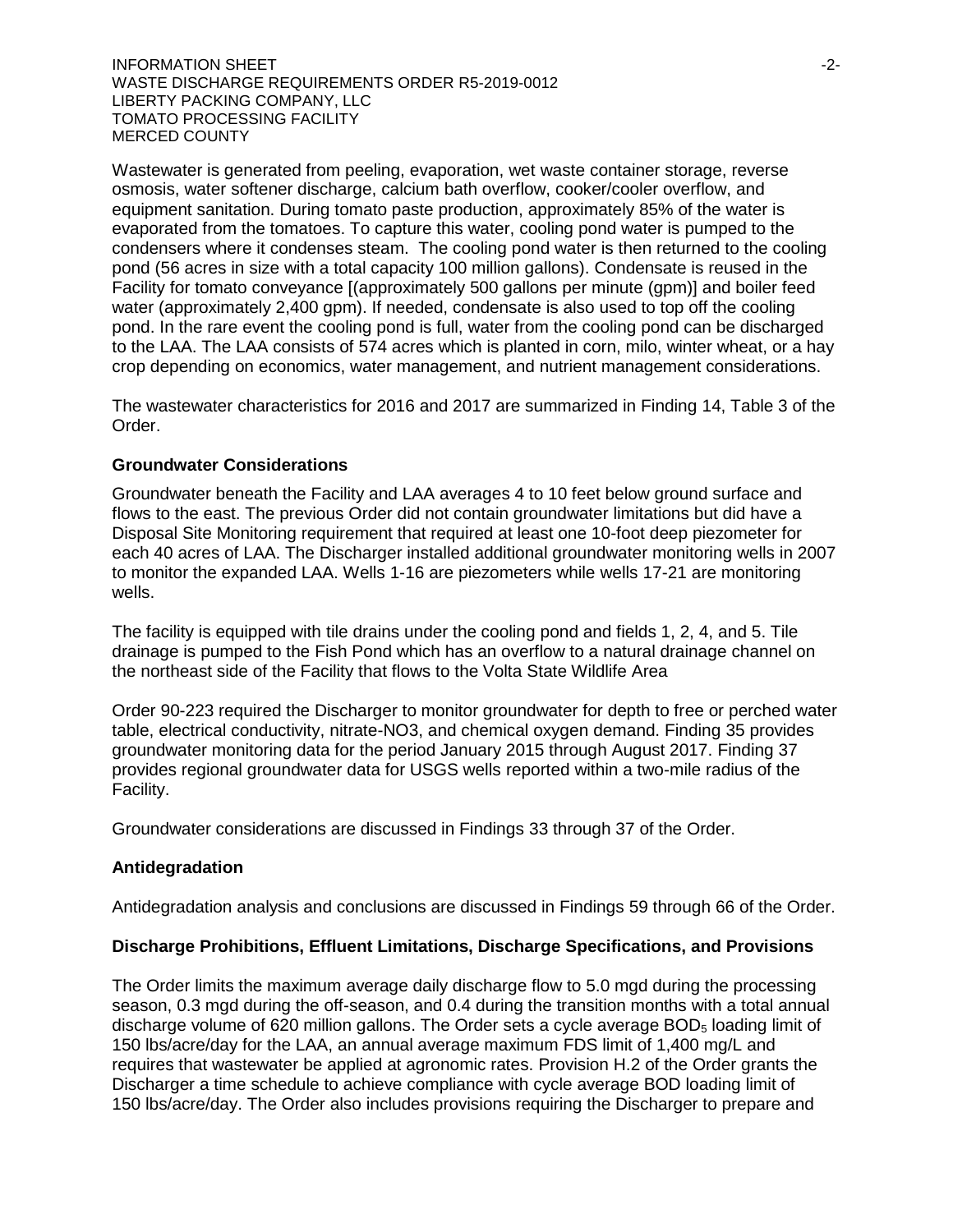$I$  INFORMATION SHEET  $\sim$  3-3-WASTE DISCHARGE REQUIREMENTS ORDER R5-2019-0012 LIBERTY PACKING COMPANY, LLC TOMATO PROCESSING FACILITY MERCED COUNTY

implement a Wastewater and Nutrient Management Plan, a Salinity Reduction Study Work Plan, and a Metal Evaluation and Minimization Plan. The Order prescribes groundwater limitations that state that the discharge shall not cause or contribute to groundwater containing concentrations in excess of the maximum contaminant levels (MCLs) identified in Title 22 or in excess of natural background water quality, whichever is greater.

The Order prohibits the off-site discharge of tile drainage unrelated to crop production. Provision H.3.d of the Order requires the Discharger submit a work plan with an appropriate time schedule, to determine if the quality of influent to the Fish Pond is indistinguishable from agricultural tile drain water.

## **Monitoring Requirements**

Section 13267 of the California Water Code authorizes the Central Valley Water Board to require monitoring and technical reports as necessary to investigate the impact of waste discharges on waters of the State. Water Code Section 13268 authorizes assessment of civil administrative liability where appropriate. The Order includes influent, effluent, source/irrigation water, settling pond, cooling pond, Fish Pond, residual solids, LAA, and groundwater monitoring requirements. This monitoring is necessary to characterize the discharge and evaluate compliance with the effluent/groundwater limitations and the discharge and LAA specifications prescribed in the Order.

# **CV-SALTS Regulatory Considerations**

The Central Valley Water Board adopted Basin Plan amendments incorporating new programs for addressing ongoing salt and nitrate accumulation in the waters and soils of the Central Valley at its 31 May 2018 Board Meeting. These programs once effective, could change how the Central Valley Water Board permits discharges of salt and nitrate. The Salinity Control Program currently being developed would subject dischargers that do not meet stringent salinity numeric values (700 µS/cm EC as a monthly average to protect the AGR beneficial use and 900 µS/cm EC as an annual average to protect the MUN beneficial use) to performance-based salinity requirements, and would require these dischargers to participate in a basin-wide Prioritization and Optimization Study to develop a long-term strategy for addressing salinity accumulation in the Central Valley.

The level of participation required of dischargers whose discharges do not meet stringent salinity requirements will vary based on factors such as the amount of salinity in the discharge, local conditions, and type of discharge. The Central Valley Water Board anticipates that the CV-SALTS initiative will result in regulatory changes that will be implemented through conditional prohibitions and modifications to many WDRs region-wide, including the WDRs that regulate discharges from the Liberty Packing Company, LLC, Tomato Processing Facility. More information regarding this regulatory planning process can be found at the following link: https://www.waterboards.ca.gov/centralvalley/water\_issues/salinity/

### **Reopener**

The conditions of discharge in the Order were developed based on currently available technical information and applicable water quality laws, regulations, policies, and plans, and are intended to assure conformance with them. The Order sets limitations based on the information provided